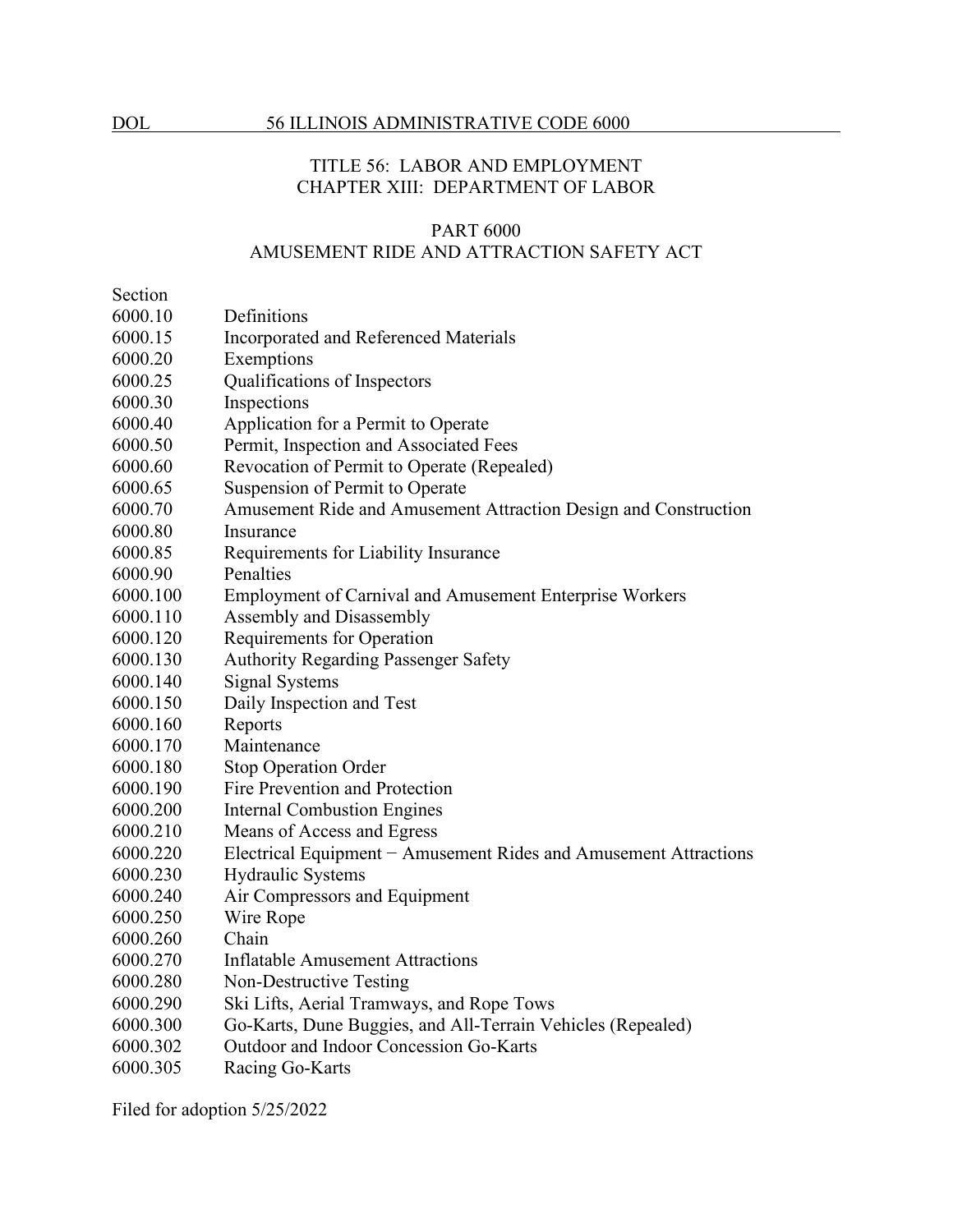#### DOL 56 ILLINOIS ADMINISTRATIVE CODE 6000

| 6000.308 | Dune Buggies and All-Terrain Vehicles |
|----------|---------------------------------------|
| 6000.310 | Water Slides (Repealed)               |
| 6000.320 | Dry Type Slides                       |
| 6000.330 | Trams                                 |
| 6000.340 | <b>Bungee Jumping</b>                 |
| 6000.350 | Zip Lines                             |
| 6000.351 | <b>Haunted Houses</b>                 |
| 6000.352 | Aerial Adventure                      |
| 6000.353 | <b>Trampoline Courts</b>              |

AUTHORITY: Implementing and authorized by the Amusement Ride and Attraction Safety Act [430 ILCS 85].

SOURCE: Emergency Rules adopted at 9 Ill. Reg. 7176, effective May 3, 1985, for a maximum of 150 days; emergency expired September 30, 1985; adopted at 10 Ill. Reg. 7685, effective April 29, 1986; emergency amendment at 10 Ill. Reg. 19117, effective October 27, 1986, for a maximum of 150 days; amended at 11 Ill. Reg. 5896, effective March 24, 1987; amended at 11 Ill. Reg. 19650, effective November 18, 1987; amended at 12 Ill. Reg. 11186, effective June 20, 1988; emergency amendment at 13 Ill. Reg. 8025, effective May 15, 1989, for a maximum of 150 days; emergency expired October 12, 1989; amended at 13 Ill. Reg. 20309, effective January 1, 1990; emergency amendment at 14 Ill. Reg. 3235, effective February 9, 1990, for a maximum of 150 days; emergency expired July 9, 1990; amended at 15 Ill. Reg. 4109, effective February 28, 1991; emergency amendment at 16 Ill. Reg. 7716, effective May 11, 1992, for a maximum of 150 days; amended at 16 Ill. Reg. 12436, effective August 1, 1992; amended at 16 Ill. Reg. 15415, effective September 28, 1992; amended at 17 Ill. Reg. 14910, effective September 1, 1993; amended at 18 Ill. Reg. 13384, effective September 1, 1994; amended at 21 Ill. Reg. 5135, effective April 15, 1997; amended at 21 Ill. Reg. 14954, effective December 1, 1997; amended at 24 Ill. Reg. 490, effective January 1, 2000; amended at 26 Ill. Reg. 871, effective January 9, 2002; amended at 27 Ill. Reg. 17992, effective November 14, 2003; amended at 28 Ill. Reg. 10569, effective July 19, 2004; amended at 30 Ill. Reg. 12093, effective June 30, 2006; amended at 34 Ill. Reg. 763, effective December 29, 2009; emergency amendment at 34 Ill. Reg. 13646, effective September 10, 2010, for a maximum of 150 days; amended at 35 Ill. Reg. 195, effective December 20, 2010; emergency amendment at 36 Ill. Reg. 8979, effective June 1, 2012, for a maximum of 150 days, emergency expired October 28, 2012; amended at 37 Ill. Reg. 4935, effective March 27, 2013; amended at 38 Ill. Reg. 18668, effective August 26, 2014; amended at 44 Ill. Reg. 19907, effective December 8, 2020; expedited correction at 45 Ill. Reg. 9678, effective December 8, 2020; emergency amendment at 46 Ill. Reg. 1353, effective January 1, 2022, for a maximum of 150 days; amended at 46 Ill. Reg. \_\_\_\_\_\_, effective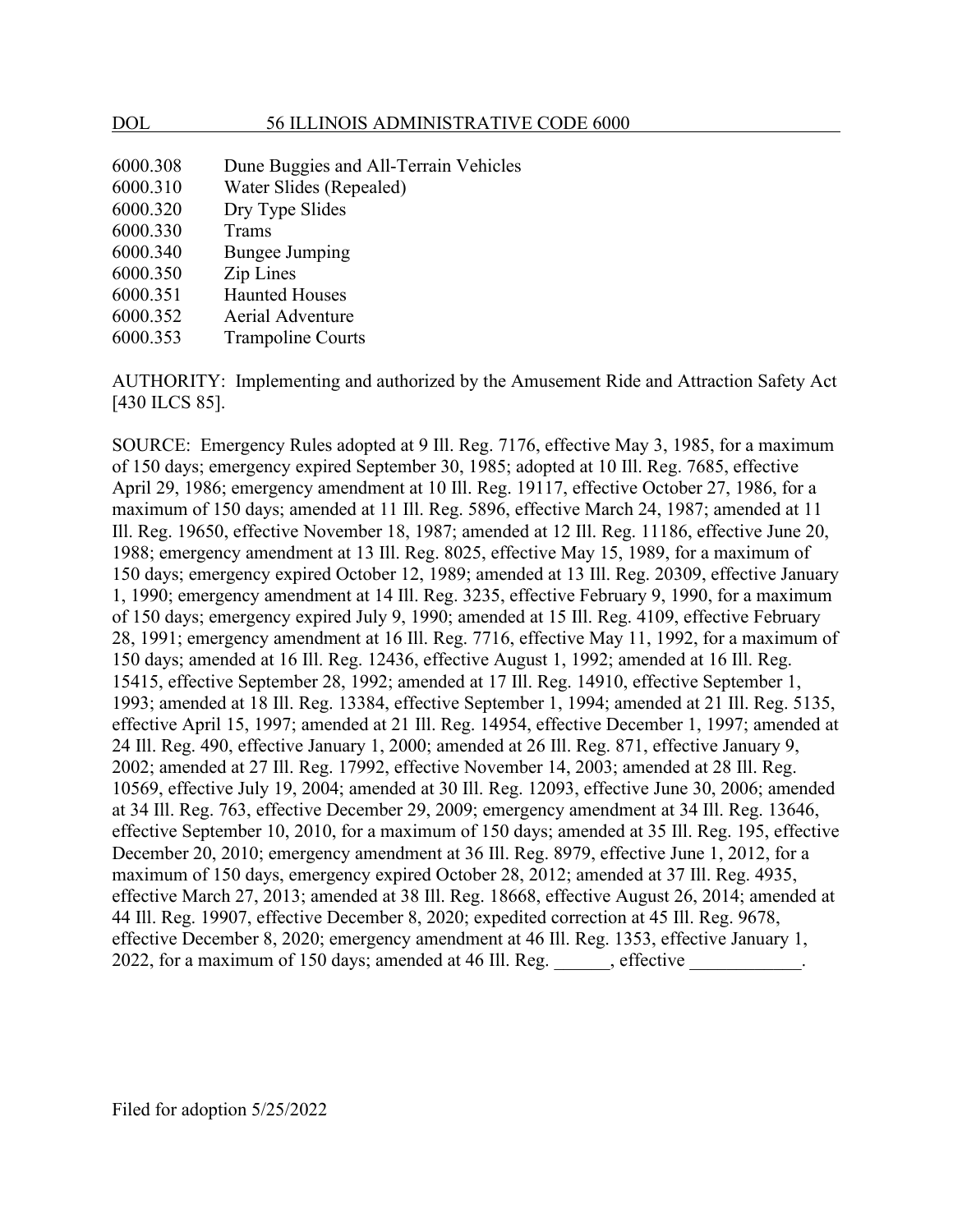#### **Section 6000.10 Definitions**

In addition to those definitions found in Section 2-2 of the Amusement Ride and Attraction Safety Act, the following definitions shall apply for the purposes of this Part:

"Act" means the Amusement Ride and Attraction Safety Act [430 ILCS 85].

"ACCT" means the abbreviation for the Association for Challenge Course Technology, P.O. Box 19797, Boulder CO 80308.

"Administrative Hearing Fee" means a fee assessed by the Department upon an operator when the Department issues a notice for an administrative hearing to suspend the Permit to Operate or collect past due fees.

"AIMS" means Amusement Industry Manufacturers and Suppliers International, P.O. Box 5178, Jacksonville FL 32247.

"All-Terrain Vehicle" or "ATV" means any vehicle designed and manufactured for off-road use.

"A.M. Best" or "Best" is the abbreviation for A.M. Best Company, Ambest Road, Oldwick NJ 08858.

"Annual Inspection" is the official inspection of an amusement ride or amusement attraction performed by the Director or the Director's designee.

"ANSI" means American National Standards Institute, Inc., 1899 L Street, NW, 11<sup>th</sup> Floor, Washington DC 20036.

"ASNT" means American Society for Nondestructive Testing, Inc., 1711 Arlingate Lane, P.O. Box #28518, Columbus OH 43228.

"ASTM" means ASTM International, 100 Barr Harbor Drive, West Conshohocken PA 19428.

"Board" means the Amusement Ride and Attraction Safety Board as defined in Section 2-3 of the Act.

"Building" means a structure that stands alone or that is cut off from adjoining structures by fire walls with all openings therein protected by approved fire doors.

"Carabiners" means shaped metal or alloy devices used to connect sections of jump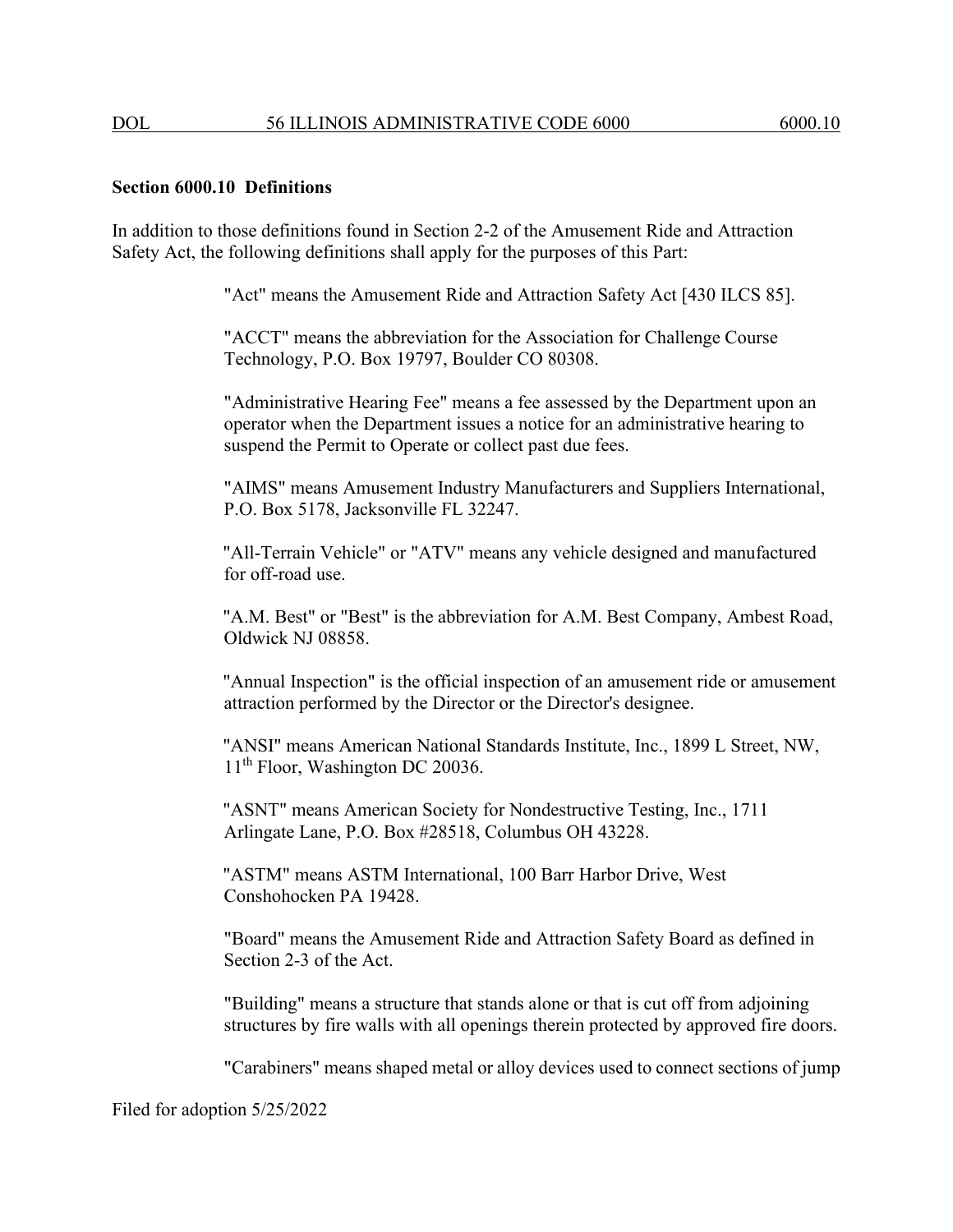rigging, equipment or safety gear.

*"Carnival" or "Amusement Enterprise" means an enterprise that offers amusement or entertainment to the public by means of one or more amusement attractions or amusement rides.* (Section 2-2(5) of the Act)

*"Carnival Worker" or "Amusement Enterprise Worker" means a person who is employed (and is therefore not a volunteer) by a carnival, amusement enterprise, or fair to manage, physically operate, or assist in the operation of an amusement ride or amusement attraction when it is open to the public.* (Section 2-2(8) of the Act)

"Certified Arborist" means an individual who holds a valid arborist certificate from the International Society of Arboriculture or comparable authority in another state.

"Coaster – Intermediate" means any coaster that is more than 25 feet but less than 50 feet in height at the highest point of the track above grade.

"Coaster – Large" means any coaster that is 50 feet or more at the highest point of the track above grade.

"Concession Go-kart" means a go-kart specifically designed and manufactured for indoor or outdoor use for up to 15 mph.

"Crane Operator" means a person who is experienced in operating a crane used for hoisting material or personnel. Proof of experience shall be a statement on letterhead stationery from a present employer or a journeyman's card in good standing from the International Union of Operating Engineers.

*"Department" means Illinois Department of Labor.* (Section 2-2(2) of the Act)

*"Director" means the Director of the Illinois Department of Labor or* the Director's *designee.* (Section 2-2(1) of the Act)

"Dry Slide" means an inclined surface with a change in elevation upon which people slide or are conveyed, *except*:

*any slide that is placed in a playground and that does not normally require the supervision or services of a person responsible for its operation; or*

*any slide that is not open to the general public and for which admission is*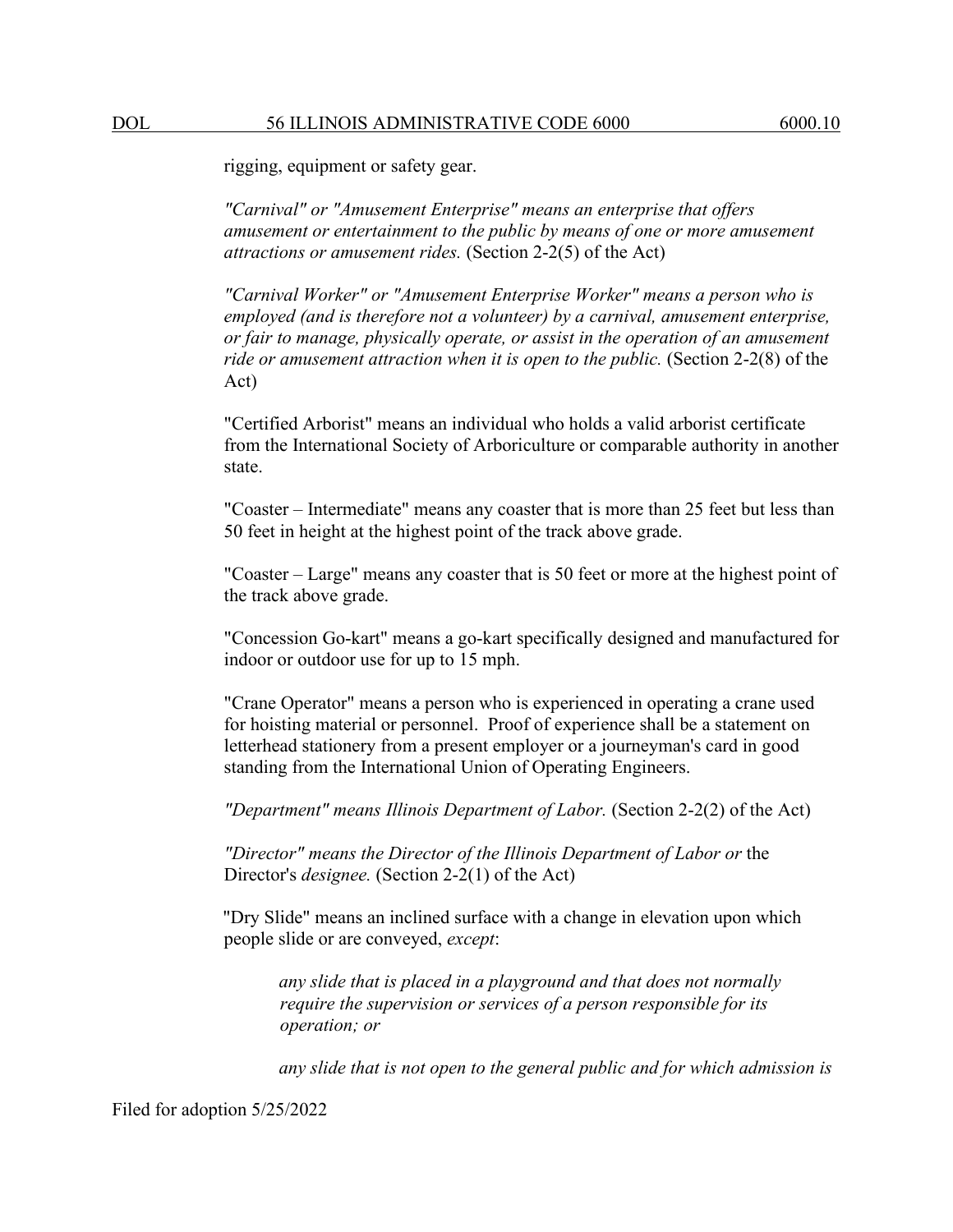*monitored and strictly controlled by invitation, company or group identification, or other means of identification*. (Section 2-2(4)(d) of the Act)

"Dune Buggy" means a small vehicle generally made from standard compact rear engine chassis and prefabricated, often fiberglass body, originally equipped with wide low-pressure tires for driving on sand.

"Employee", for purposes of this Part, means an individual who is performing services for pay or lodging as an attendant or assistant on an amusement ride or amusement attraction.

"Employed" means to perform services for pay or lodging as an attendant or assistant on an amusement ride or amusement attraction.

*"Fair" means an enterprise principally devoted to the exhibition of products of agriculture or industry in connection with which amusement rides or amusement attractions are operated.* (Section 2-2(6) of the Act)

"Inflatable Amusement Attraction" means an amusement ride or device designed for use that may include, but is not limited to, bounce, climb, slide or interactive play, which is made of flexible fabric, is kept inflated by continuous air flow by one or more blowers, and relies upon air pressure to maintain its shape. This definition shall not include inflatable devices that are used for professional exhibition or stunt work, safety and rescue activities, aerial or aviation structures or devices, exhibit floats, or similar inflatable devices.

"In-line Riding" means one person in front of the other.

"Kiddie Kart" means karts that are designed for 75 pounds or less per passenger and go less than 10 mph.

"Kiddie Rides" means amusement rides or amusement attractions designed for 75 pounds or less per passenger.

"Licensed Professional Engineer" means an individual who holds a valid license as a licensed professional engineer from the Illinois Department of Financial and Professional Regulation.

"Licensed Structural Engineer" means an individual who holds a valid license as a licensed structural engineer from the Illinois Department of Financial and Professional Regulation.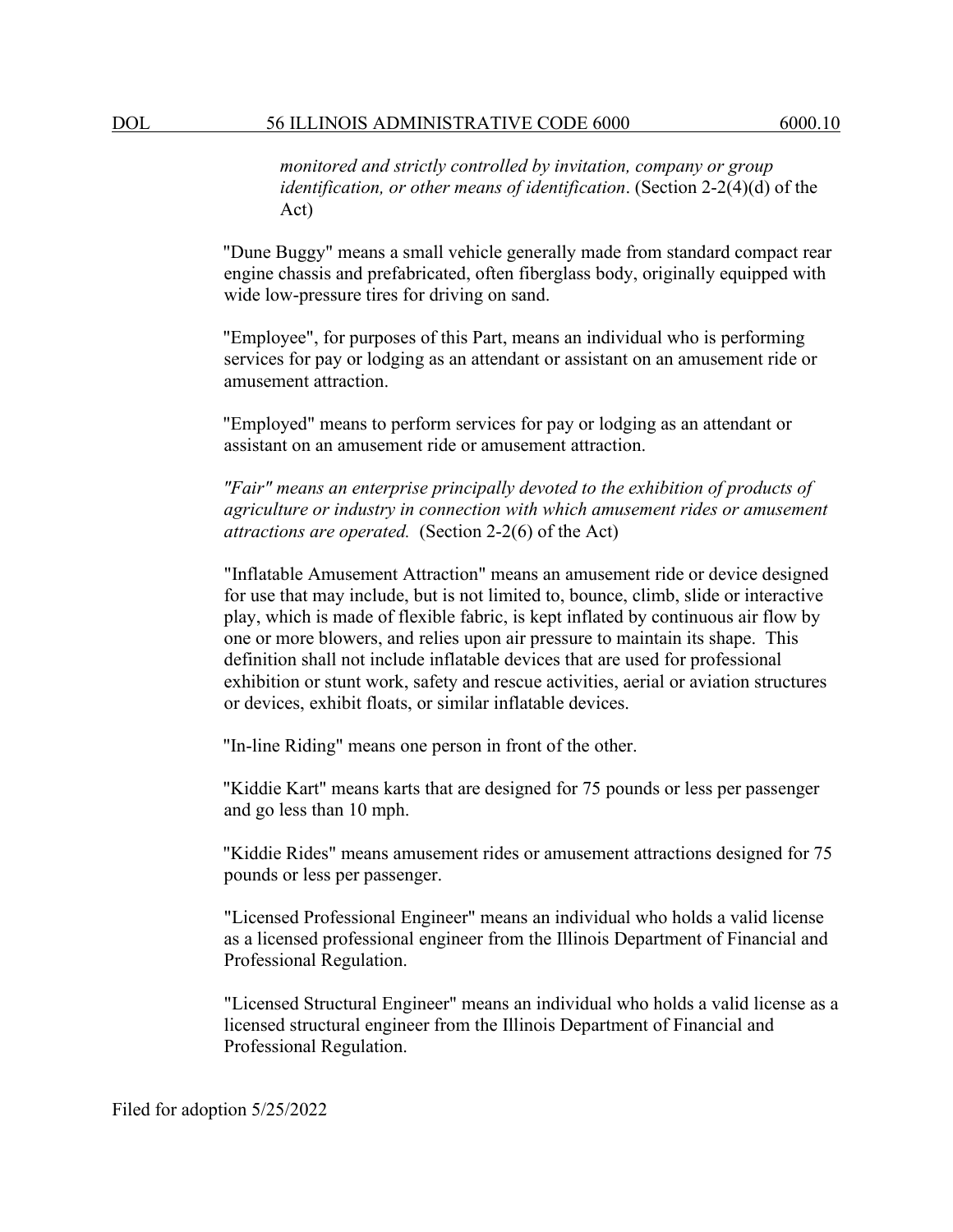"Major Alteration" means a change in the type or capacity of an amusement ride or amusement attraction or a change in the structure or mechanism that materially affects its functions or operation. This includes but is not limited to changing its mode of transportation from non-wheeled to a truck or flatbed mount, and changing its mode of assembly or other operational functions from manual to mechanical or hydraulic.

"Major Breakdown" means a stoppage of operation of an amusement ride or amusement attraction occurring from damage to a structural component.

"Major Rides" means amusement rides or amusement attractions designed for more than 75 pounds per passenger. The term includes any coaster that is 25 feet or less at the highest point of the track above grade.

"NAARSO" means the National Association of Amusement Ride Safety Officials, 107 Dunbar Ave., Suite Q, Oldsmar FL 34677.

"NFPA" means National Fire Protection Association, 1 Batterymarch Park, Quincy MA 02169.

"Operating Staff" is inclusive of and means any of the following individuals or some combination thereof:

"Owner" means the individual, partnership, company, corporation, or any other entity, or agency of the State or any of its political subdivisions, that owns an amusement ride or amusement attraction.

"Agent" means an individual employed by the owner to carry out the responsibilities of management on the owner's behalf.

"Manager" means an individual, employed by the owner, who is responsible to the agent or the owner for the day-to-day, on-site management of an amusement ride or amusement attraction.

"Attendant" means an individual employed by the owner to physically operate an amusement ride or amusement attraction when such ride or attraction is open to the public.

"Assistant" means an individual employed by the owner to assist the attendant in operating an amusement ride or amusement attraction when such ride or attraction is open to the public.

*"Operator" means a person, or the agent of a person, who owns or controls or*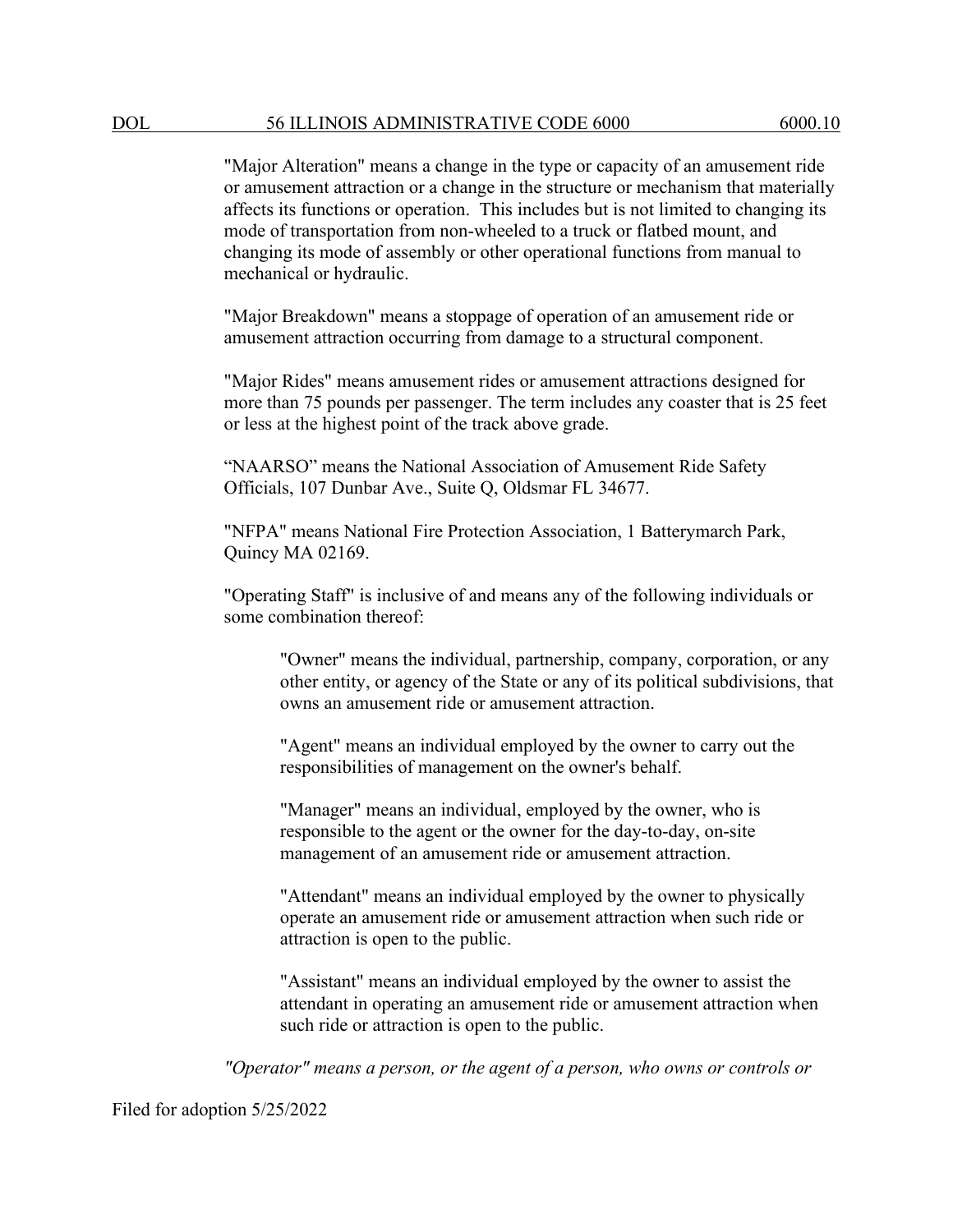*has the duty to control the operation of an amusement ride or amusement attraction at a carnival, amusement enterprise, or fair. "Operator" includes an agency of the State or any of its political subdivisions*. (Section 2-2(7) of the Act)

"Payment of Fees" shall be deemed made when the Department receives all fees due, as calculated on the application, in the form of a certified check, cashier's check, or money order made payable to "Illinois Department of Labor", or in the form of an electronic payment using an electronic payment system designated by the Department for such payments. All fees shall be paid before a permit to operate an amusement ride or amusement attraction is issued.

"Permit" means a permit issued annually by the Department allowing an amusement ride or amusement attraction unit to be operated in the State of Illinois.

"Person" means any individual, partnership, corporation, limited liability company, association, governmental subdivision, or public or private organization of any character.

"PRCA" means Professional Ropes Course Association, 6260 E. Riverside Blvd., #104, Loves Park IL 61111.

"Public Use" means an operator of an amusement ride or amusement attraction does not prohibit or restrict access to the amusement ride or amusement attraction by members of the community, except as permitted under Section 2-19 of the Act and Section 6000.130 of this Part.

"Qualified Industry Training Professional" means an individual who, by possession of a recognized degree or certificate of professional standing, or who, by possession of extensive knowledge and experience and the completion of extensive training in the subject field, has successfully demonstrated their ability in training amusement ride or amusement attraction operating staff in the proper operation of that amusement ride or amusement attraction, as judged by a reasonable person.

"Qualified Person" means an individual who, by possession of a recognized degree, certificate or professional standing, or who, by possession of extensive knowledge, training and experience in the subject field, has successfully demonstrated ability in design, analysis, evaluation, inspection and specification in the subject work, project or product to the extent established by the manufacturer.

"Racing Go-Kart" means a go-kart specifically designed and manufactured for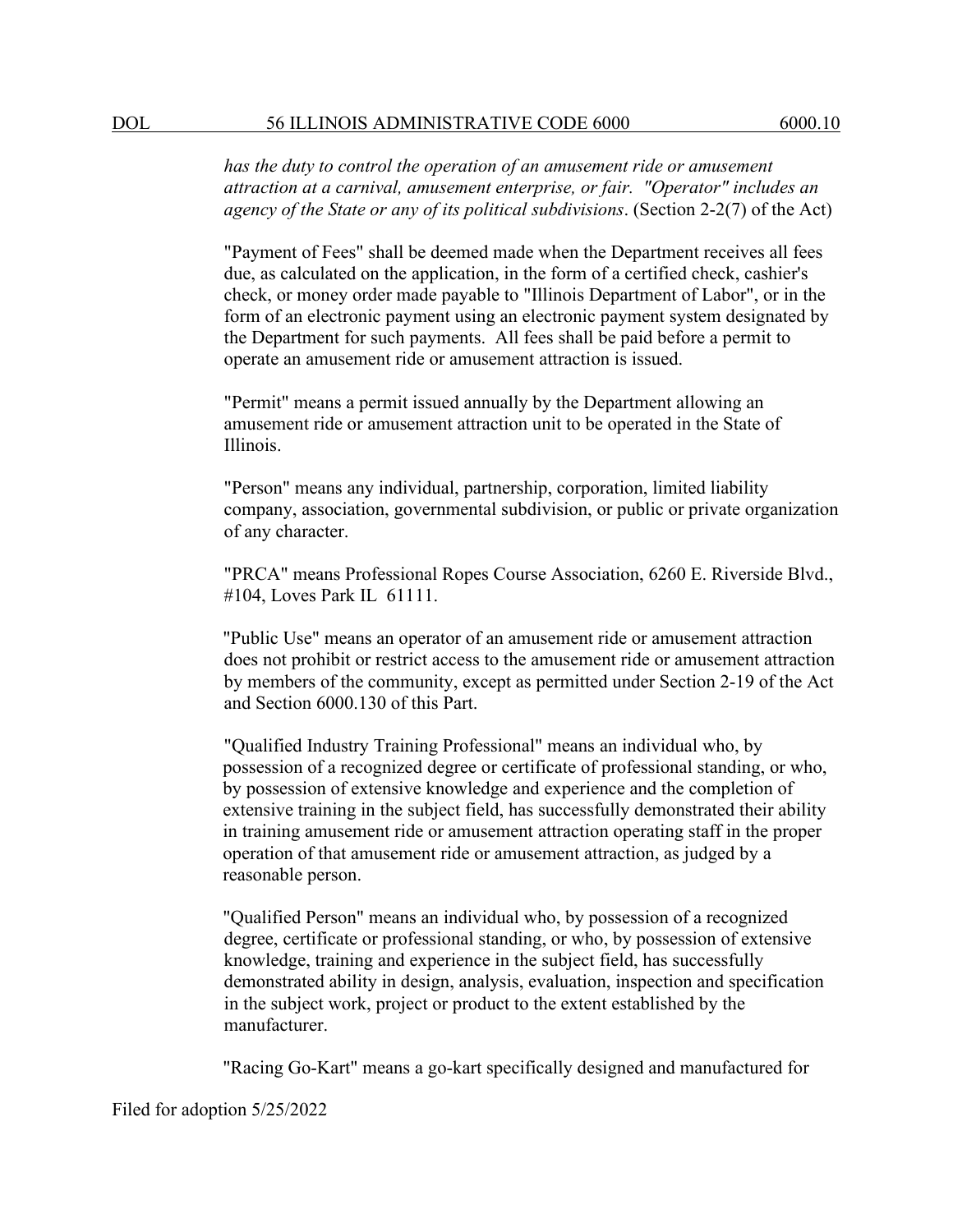racing at 15 mph or more, for indoor or outdoor use.

"Roll Over Protection System" means a system that supports the combined driver and passenger weight capacity, as specified by the manufacturer, and the weight of the vehicle.

"Reinspection" is an inspection, other than the annual inspection made during the year, as a result of any necessary repairs not being completed while the inspector is on site.

"SAE" means the Society of Automotive Engineers, 400 Commonwealth Drive, Warrendale PA 15096.

"Serious Injury" means an injury for which treatment by a licensed physician is required.

"Snell Foundation" means Snell Memorial Foundation, 3628 Madison Avenue, Suite 11, North Highlands CA 95660.

"Structure" means something that is built or constructed with confined space and rigid walls.

"Tram" means *any tram, open car, or combination of open cars or wagons pulled by a tractor or other motorized device that is not licensed by the Secretary of State, which may, but does not necessarily, follow a fixed or restricted course, and that is used primarily for the purpose of giving its passengers amusement, pleasure, thrills or excitement, and for which an individual fee is charged or a donation accepted, with the exception of hayrack rides.* (Section 2-2(4)(e) of the Act)

*"Volunteer" means a person who operates or assists in the operation of an amusement ride or amusement attraction for an owner or operator without pay or lodging. An individual shall not be considered a volunteer if the individual is otherwise employed by the same owner or operator to perform the same type of service as those for which the individual proposes to volunteer.* (Section 2-2(9) of the Act)

"Working Days" means Monday through Friday, excluding State holidays.

"Zip Line" means a system consisting of a pulley or trolley that is suspended on a cable mounted on an incline allowing a rider to travel from the departure point to an arrival point by holding on to, or attaching to, the pulley or trolley.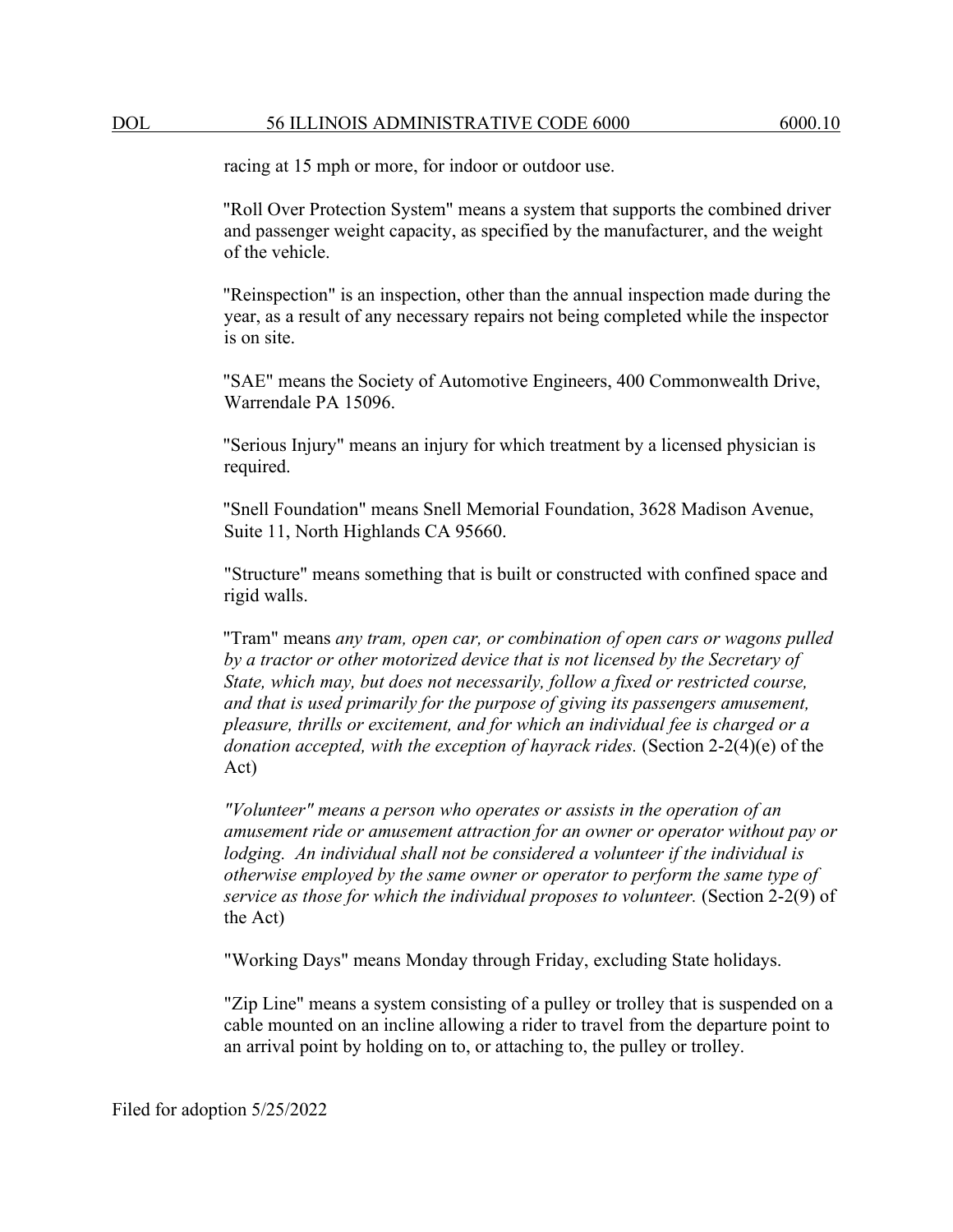(Source: Amended at 46 Ill. Reg. \_\_\_\_\_\_, effective \_\_\_\_\_\_\_\_\_\_\_\_)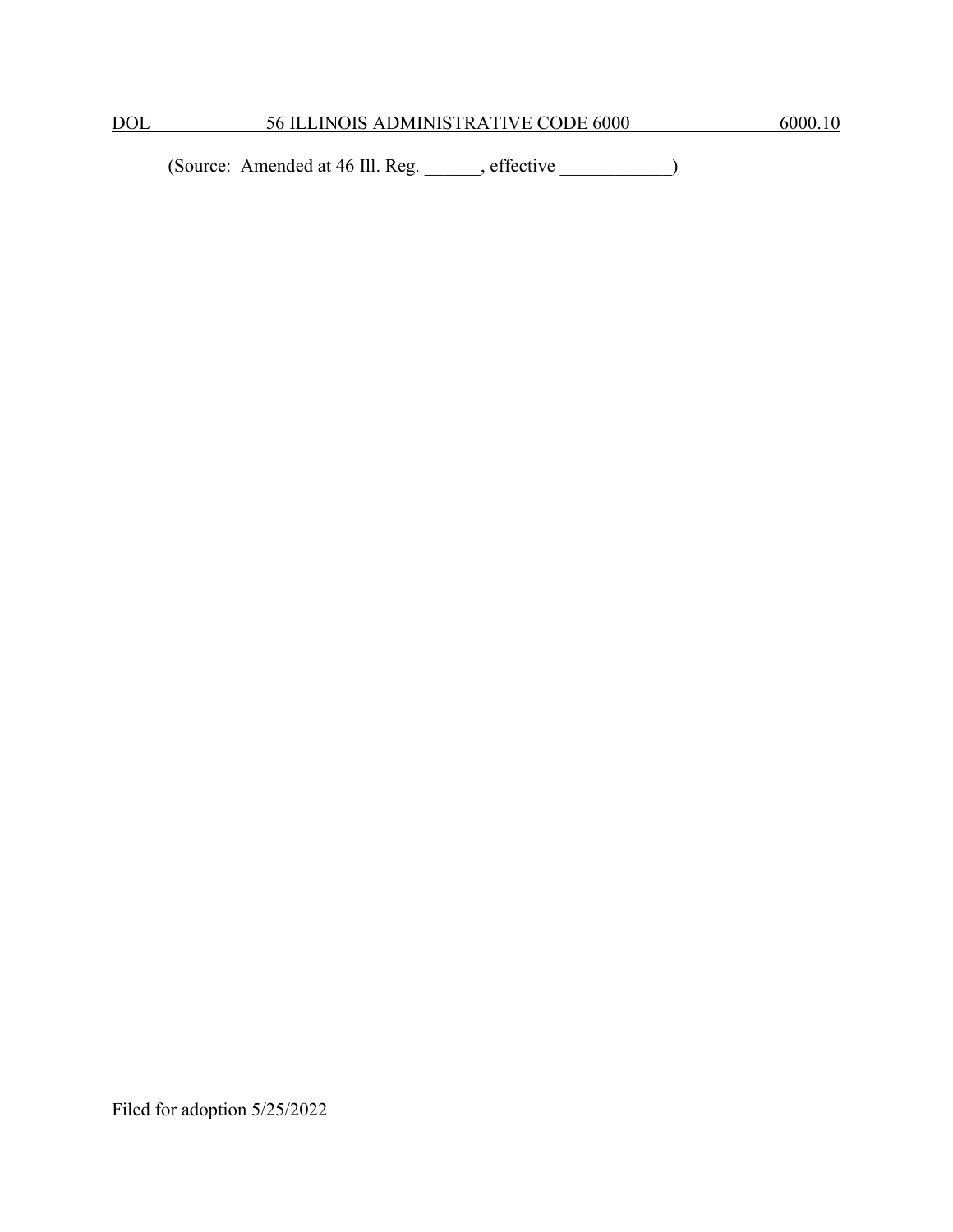#### **Section 6000.15 Incorporated and Referenced Materials**

- a) The following regulations and standards are incorporated in this Part. All incorporations by reference refer to the regulations, guidelines and standards on the date specified and do not include any editions or amendments after the specified date.
	- 1) Private and professional association standards:
		- A) A.M. Best Bond and Liability Insurance Ratings, available from A.M. Best Company, Ambest Road, Oldwick NJ 08858.
		- B) The following standards and recommended practices of the American National Standards Institute, Inc. (ANSI), which may be obtained from the American National Standards Institute, Inc., 1899 L Street, NW, 11<sup>th</sup> Floor, Washington DC 20036:
			- i) Standards

ANSI B-77.1 – 2006 Passenger Ropeways – Aerial Tramways, Aerial Lifts, Surface Lifts, Tows and Conveyors – Safety Requirements (2006); and

ANSI B30.5 – 2000 Safety Standard for Mobile and Locomotive Cranes (2006).

ii) Recommended Practices

ANSI SAE J-1241 Ground Vehicle Recommended Practices (1999).

- C) American Society for Nondestructive Testing, Inc. (ASNT) Recommended Practice No. SNT-TC-1A (2006), which may be obtained from the American Society for Nondestructive Testing, Inc., 1711 Arlingate Lane, Columbus OH 43228.
- D) The following standards of the ASTM International (ASTM), which may be obtained from the ASTM International, 100 Barr Harbor Drive, West Conshohocken PA 19428: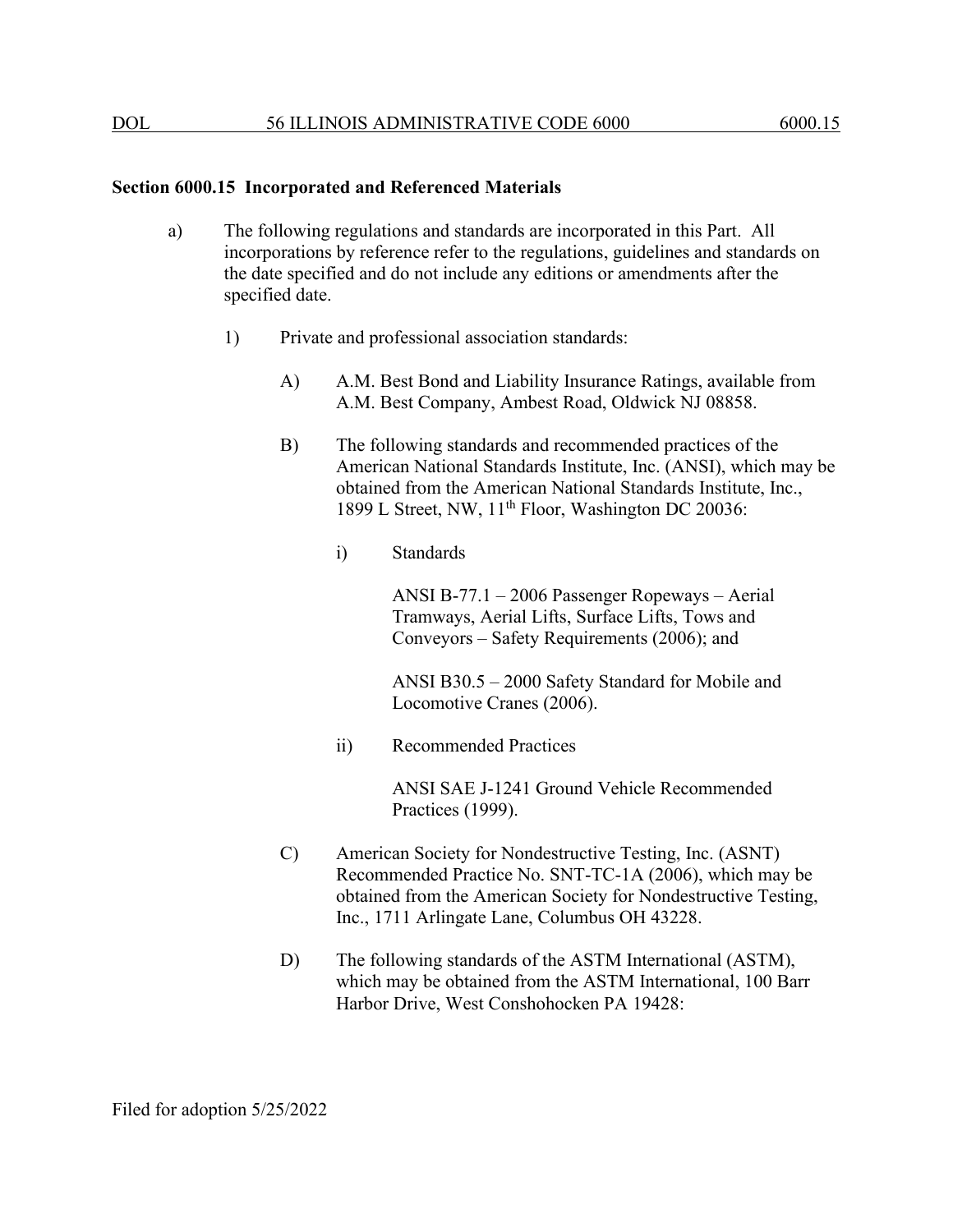- i) ASTM F770-18 Standard Practice for Ownership, Operation, Maintenance, and Inspection of Amusement Rides and Devices (2009);
- ii) ASTM F2374-17 Standard Practice for Design, Manufacture, Operation, and Maintenance of Inflatable Amusement Devices (2010);
- iii) ASTM F2007-12 Standard Practice for Design, Manufacture, and Operation of Concession Go-Karts and Facilities (2012);
- iv) ASTM F2291-21 Standard Practice for Design of Amusement Rides and Devices (2021), except 6.4.2.2;
- v) ASTM F2374-10 Standard Practice for Design, Manufacture, Operation, and Maintenance of Inflatable Amusement Devices (2010);
- vi) ASTM F2374-17 Standard Practice for Design, Manufacture, Operation, and Maintenance of Inflatable Amusement Devices (2017);
- vii) ASTM 2959-19 Standard Practice for Aerial Adventure Courses;
- viii) ASTM F2970-20 Standard Practice for Design, Manufacturing, Installation, Operation, Maintenance, Inspection and Major Modifications of Trampoline Courts (2020); and
- ix) ASTM F2974-18 Standard Guide for Auditing Amusement Rides and Devices (2013)
- E) The following standards of the National Fire Protection Association (NFPA), which may be obtained from the National Fire Protection Association, 1 Batterymarch Park, Quincy MA 02169:
	- i) NFPA 10, Standard for Portable Fire Extinguishers (2007);
	- ii) NFPA 30, Flammable and Combustible Liquids Code (2003);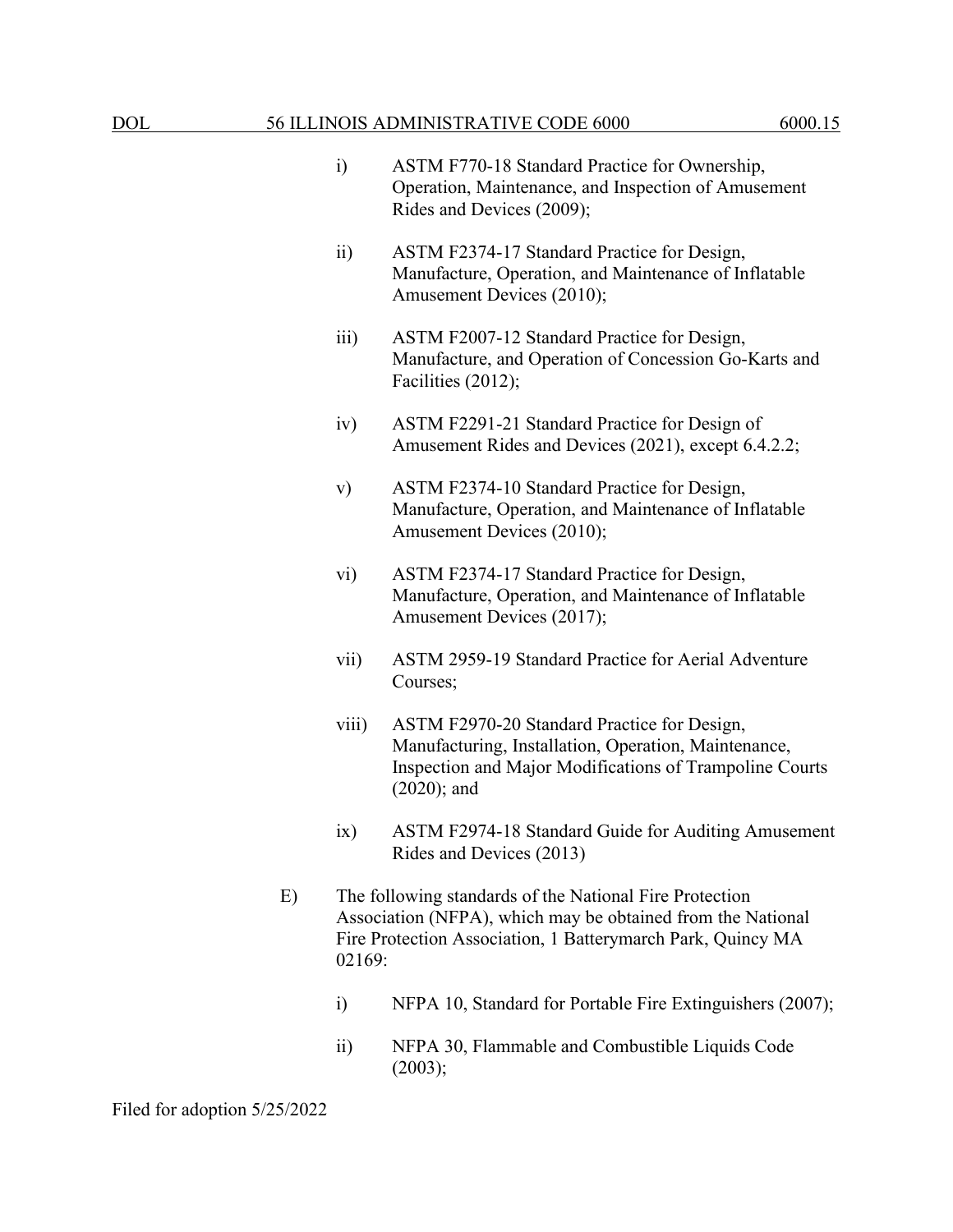- iii) NFPA 70, National Electrical Code<sup>®</sup> Article 525 Carnivals, Circuses, Fairs, and Similar Events (2005); and
- iv) NFPA 701, Standard Methods of Fire Tests for Flame Propagation of Textiles and Films (1999).
- F) SAE J-1241-1999 Fuel and Lubricant Tanks for Motorcycles, which may be obtained from the Society of Automotive Engineers (SAE), 400 Commonwealth Drive, Warrendale PA 15096 (1999).
- G) Snell Helmet Safety Standards, which may be obtained from Snell Memorial Foundation Inc., 3628 Madison Avenue, North Highlands CA 95660 (1998).
- 2) Federal Regulations
	- A) 29 CFR 1910.180 (2006); and
	- B) 29 CFR 1926.550(g) (2006).
- b) The following State statutes are referenced in this Part:
	- 1) Freedom of Information Act [5 ILCS 140];
	- 2) Amusement Ride and Attraction Safety Act [430 ILCS 85];
	- 3) Illinois Controlled Substances Act [720 ILCS 570]; and
	- 4) Weights and Measures Act [225 ILCS 470].

(Source: Amended at 46 Ill. Reg. \_\_\_\_\_\_, effective \_\_\_\_\_\_\_\_\_\_\_\_)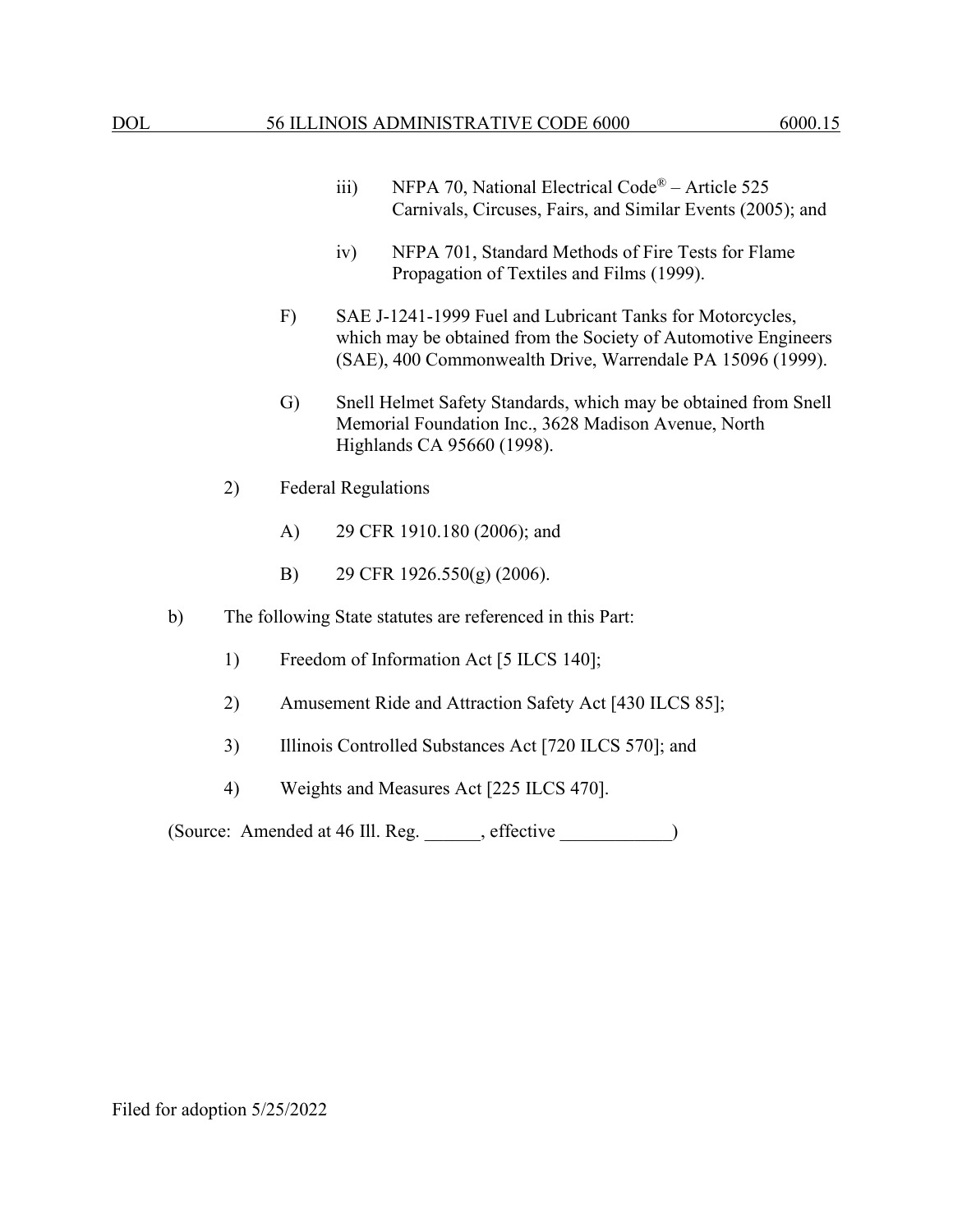### **Section 6000.20 Exemptions**

The following amusement rides or amusement attractions are exempt from the provisions of this Act:

- a) *Any amusement ride or amusement attraction which is owned or operated by a non-profit religious, educational or charitable institution or association if such amusement ride or amusement attraction is located within a building subject to inspection by the State Fire Marshal or by any political subdivisions of the State under its building, fire, electrical, and related public safety ordinances, and the amusement ride or amusement attraction itself is subject to inspection by a political subdivision of the State in accordance with Section 2-17* of the Act. (Section 2-16 of the Act) To qualify for this exemption, the owner or operator must file completed exemption forms, proof of insurance, and a  $501(c)(3)$ registration letter with the Department annually, and all documents filed must be approved by the Director.
- b) Unpowered, non-motorized equipment that is customarily placed in a playground, such as swings, seesaws, stationary spring-mounted animal features, riderpropelled merry-go-rounds, and slides, that do not normally require the supervision or services of a person responsible for its operation.
- c) Any single passenger manually, mechanically, or electrically operated, coinactuated ride that is customarily placed singly, or in groups, in a public location and that does not normally require the supervision or services of a person responsible for its operation.
- d) Any amusement ride or amusement attraction that is not open to the general public and where admission is monitored and strictly controlled by invitation, company or group identification or other means of identification.

(Source: Amended at 46 Ill. Reg. effective )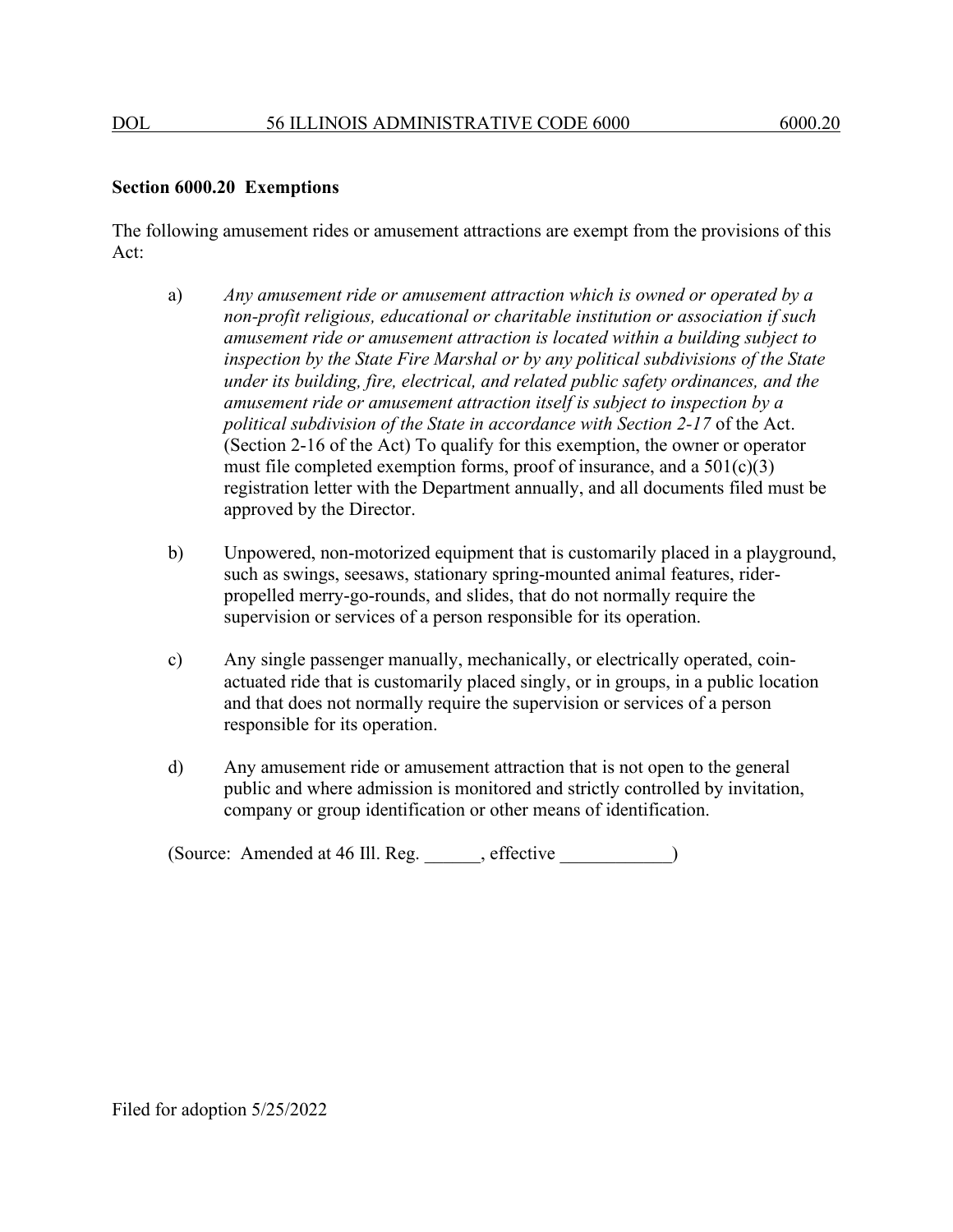#### **Section 6000.30 Inspections**

- a) The inspector, upon presenting credentials, is authorized without prior notice to inspect and investigate during regular working hours, any establishment, assembly area, or other areas where amusement rides or amusement attractions are assembled or are in use.
- b) Inspection includes a review of necessary documents required under this Part and observance or inspection of amusement ride or amusement attraction assembly or setup. Inspection of the amusement ride or amusement attraction is to include: foundation, blocking, fuel containers, mechanical conditions, and safe operation of the amusement ride or amusement attraction.
- c) Inspections shall also include the observation of operators, assistants or attendants during the operation of amusement rides or amusement attractions. An inspector shall notify the owner or person responsible for the operation of the amusement ride or amusement attraction in writing via an inspection report or a verification report if an inspector observes distracted attendants or assistants as noted in Section 6000.120(i). The first offense or violation shall be a warning and the behavior is to be corrected by the owner or the person responsible for the operation of the amusement ride or amusement attraction. A second or subsequent violation may result in the revocation of the permit, the issuance of a Stop Operation Order for the amusement ride or amusement attraction that the assistant or attendant is running, and the imposition of a civil penalty.

(Source: Amended at 46 Ill. Reg. \_\_\_\_\_\_, effective \_\_\_\_\_\_\_\_\_\_\_\_)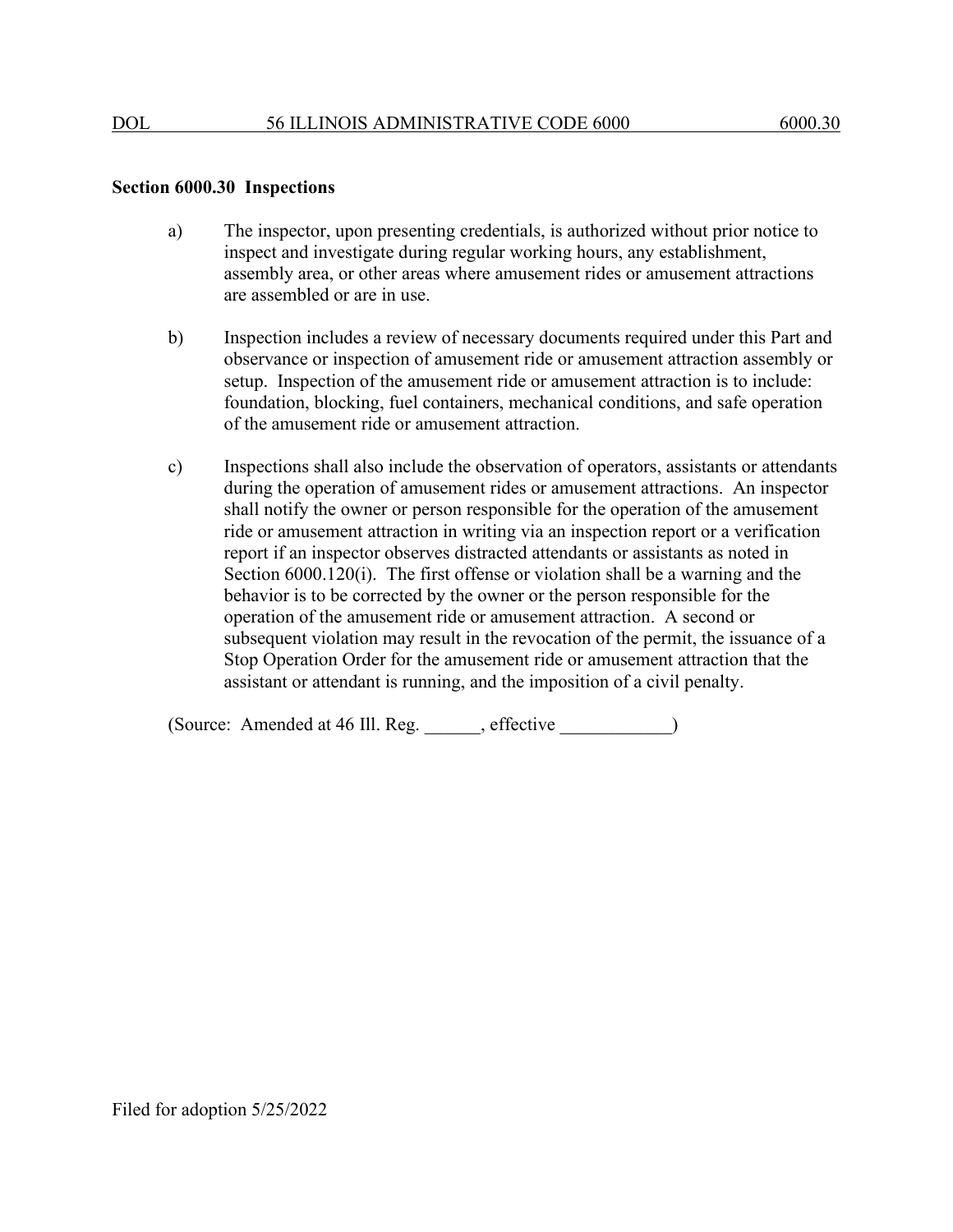#### **Section 6000.50 Permit, Inspection and Associated Fees**

Fees assessed under the Act will be:

- a) Permit Fees
	- 1) Kiddie Rides: \$10 each
	- 2) Major Rides: \$25 each
	- 3) Other Amusement Attractions not otherwise specified: \$25 each
	- 4) Ski Lifts and Aerial Tramways: \$25 each
	- 5) Inflatable Amusement Attractions: \$10 each
	- 6) Permit Issued upon Resolution of a Stop Operation Order: \$10 each
	- 7) Rope Tows, Conveyors and Surface Lifts: \$25 each
	- 8) Coasters − Intermediate: \$25 each
	- 9) Coasters − Large: \$25 each

## b) Inspection Fees

- 1) Kiddie Rides: \$45 each
- 2) Major Rides: \$105 each
- 3) Other Amusement Attractions not otherwise specified: \$105 each
- 4) Ski Lifts and Aerial Tramways: \$365 each
- 5) Inflatable Amusement Attractions:
	- A) Inflatable Unit less than 1,500 square feet: \$45 per unit
	- B) Inflatable Unit 1,500 square feet or greater: \$120 per unit
- 6) Reinspection to Resolve a Stop Operation Order: \$250 each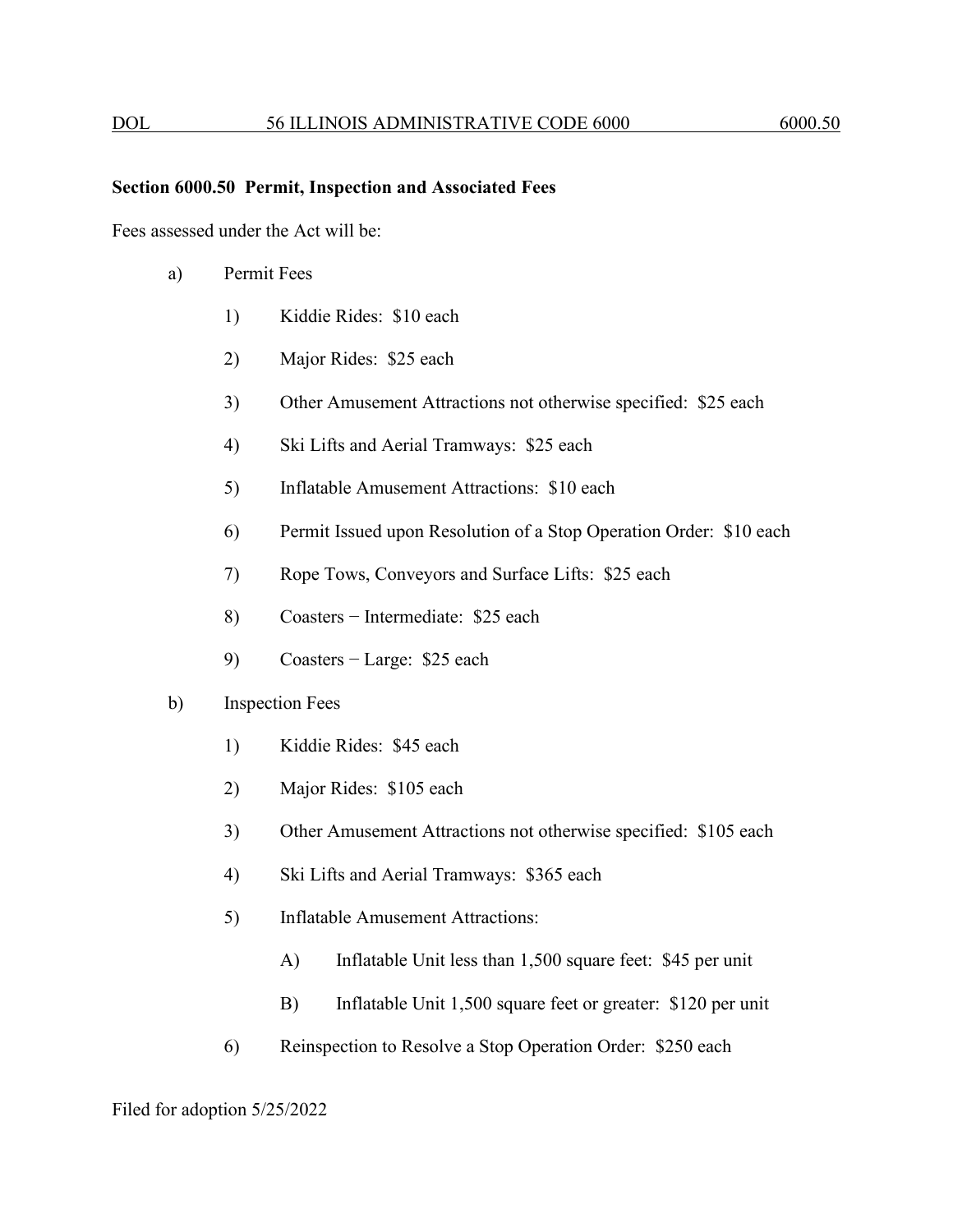- 7) Reinspection: \$30 each
- 8) Rope Tows, Conveyors and Surface Lifts: \$105 each
- 9) Coasters Intermediate: \$235 each
- 10) Coasters Large: \$365 each
- c) Administrative Hearing Fee: \$250 per hearing when a Notice of Violation or Stop Operation Order or fine has been successfully levied by the Department.
- d) An Expedited Site Inspection Fee is a surcharge that shall be paid by the operator to have its permit and inspection expedited. Expedited permit fees are assessed when an operator fails to notify the Department at least 30 calendar days in advance of operation and requests an inspection and permit. When the operator fails to properly notify the Department at least 30 calendar days in advance and requests an inspection and permit, the Department, absent proof that the operator could not reasonably comply with the 30-day requirement and that the request has not been made immediately after the need for a permit has been determined, may assess the following additional one-time site fee, which shall be paid before the Department issues a permit:
	- 1) When the inspection is to be conducted during normal inspection hours (8:00 a.m. to 5:00 p.m. Central Standard Time) Tuesday through Friday, an additional fee of \$250 per site shall be assessed.
	- 2) When the inspection is to be conducted outside normal inspection hours, an additional fee of \$500 per site shall be assessed.
- e) When an operator cancels an inspection and fails to notify the Department or the inspector involved bythe close of business on the day before the scheduled inspection, the Department, depending upon the circumstances surrounding the cancellation and lack of notice, may charge a one-time fee in the amount prescribed by subsection (d)(1) or (d)(2) for the canceled inspection and rescheduling the inspection. This fee must be paid before the Department issues a permit.

(Source: Amended at 46 Ill. Reg. effective )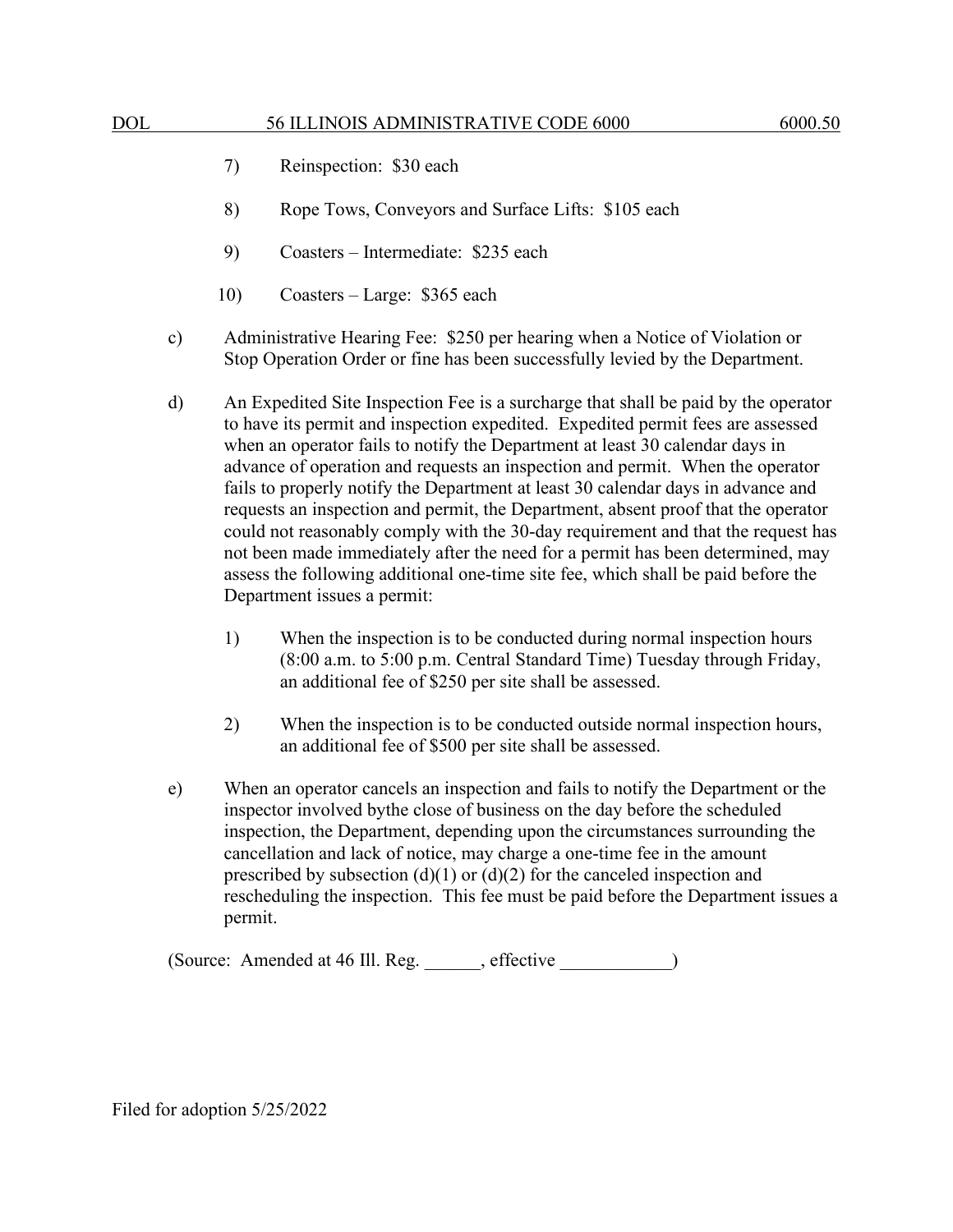## **Section 6000.70 Amusement Ride and Amusement Attraction Design and Construction**

All amusement rides and amusement attractions shall meet the manufacturer's standards and specifications. No amusement ride or amusement attraction manufactured or undergoing major alterations after April 29, 1986 shall be placed in service unless:

- a) The owner is supplied with a manual containing the operation procedures established by ASTM F770-18; and
- b) It complies with ASTM F2291-21.

(Source: Amended at 46 Ill. Reg. effective )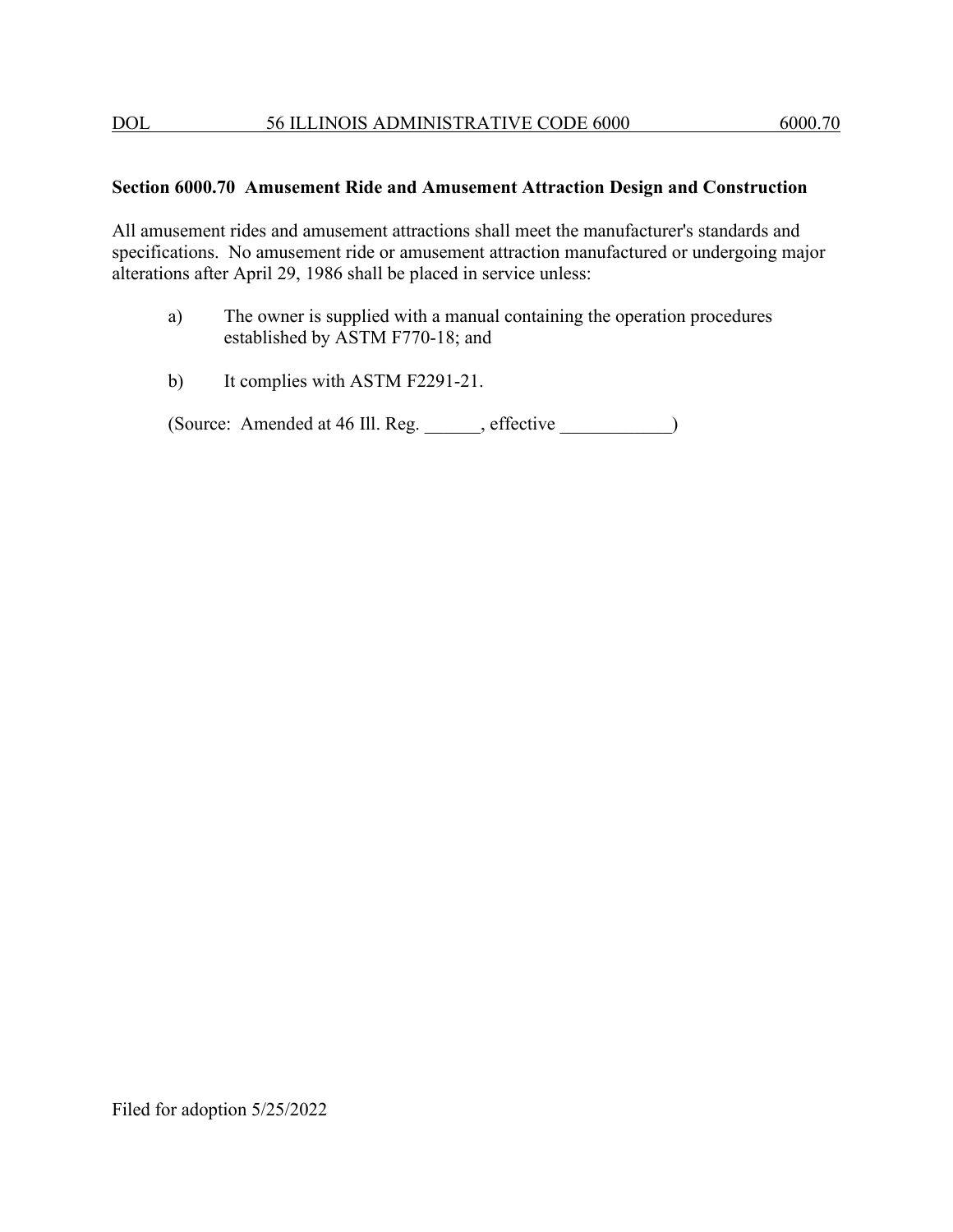# **Section 6000.120 Requirements for Operation**

No amusement ride or amusement attraction shall be operated for public use at a carnival, amusement enterprise, or fair in this State without an attendant or assistant. The attendant or assistant may be an employee or volunteer.

- a) All attendants or assistants shall be at least 16 years of age.
- b) The attendant shall operate no more than one amusement ride or amusement attraction at any given time, even if automatic timing devices are used to control the time cycle of the amusement ride or amusement attraction.
- c) Attendants and assistants shall be trained in the proper use and operation of the amusement ride or amusement attraction as provided for in ASTM F770-18, ASTM 2374-17, and ASTM F2970-20.
- d) The attendant or assistant shall ensure that all passenger safety devices are in place around patrons before starting.
- e) The attendant or assistant shall be within arm's length of the operator's station when the amusement ride or amusement attraction is in use.
- f) The attendant or assistant shall not operate any amusement ride or amusement attraction while under the influence of alcohol or any drug or combination of drugs to a degree that renders the operator incapable of safely operating the amusement ride or amusement attraction. For the purposes of this Section, the term "drug" includes any substance defined as a drug by Section 102(t) of the Illinois Controlled Substance Act.
- g) The attendant and/or assistant shall ensure that no one is permitted on an amusement ride or amusement attraction while carrying any article, i.e., food, beverages, packages, lighted cigarettes, etc., which could endanger the rider or spectators.
- h) The record of attendant and assistant training required by subsection (c) shall be kept on file by the owner or operator and be made available to the inspector during inspection and upon request by the Department.
- i) The attendant or assistant shall not use a cellular phone or any other handheld mobile device except when the use is in conjunction with the operations of the amusement ride or amusement attraction or the performance of the attendant's/assistant's duties, nor shall an attendant or assistant engage in any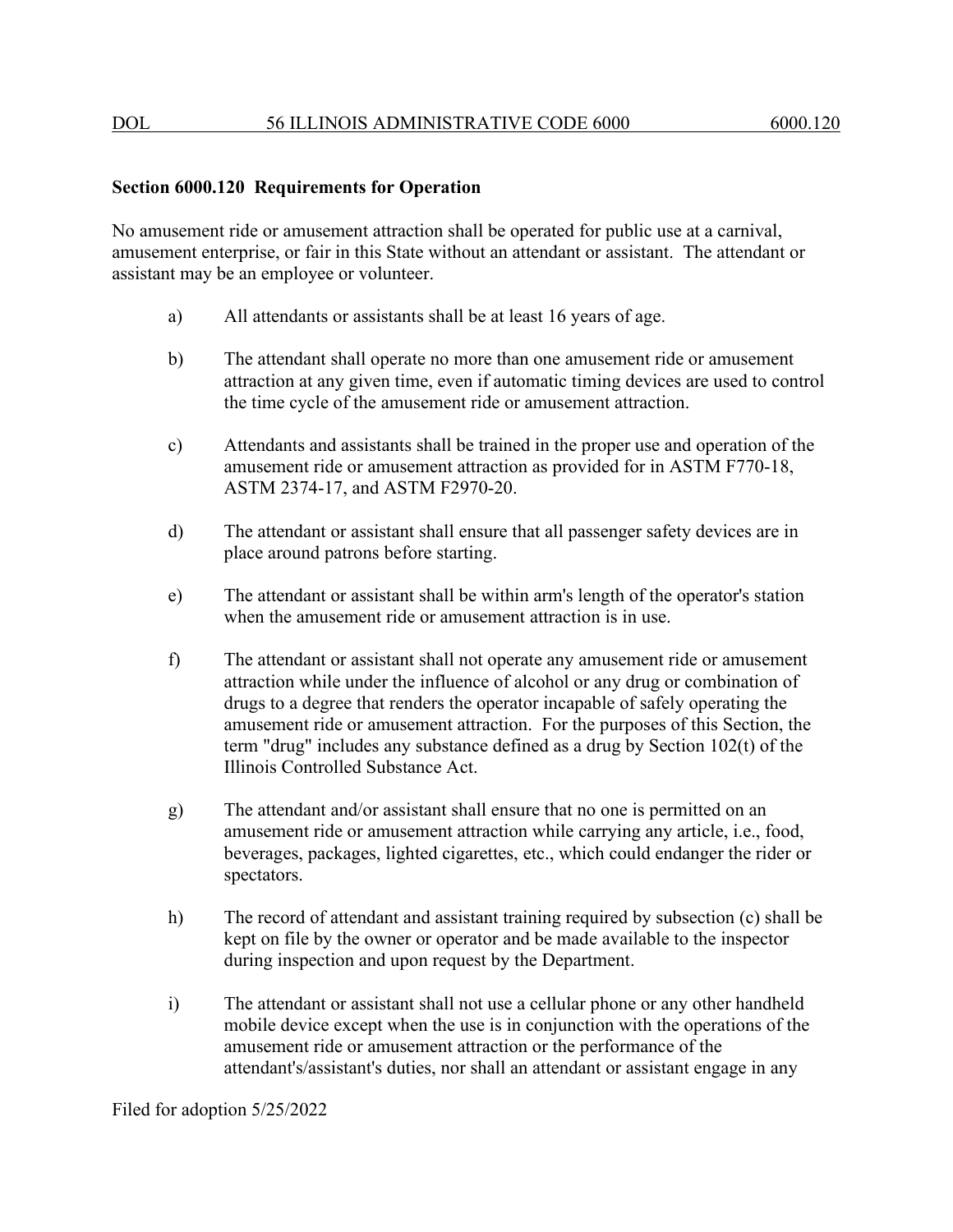other activities that distract the attendant/assistant from the attendant's or assistant's duties while operating an amusement ride or amusement attraction.

- j) Each amusement ride or amusement attraction shall clearly post at each entrance of the amusement ride or amusement attraction the height requirements, age requirements and any other restrictions set forth by the manufacturer or any more stringent requirements than those set forth by the manufacturer and imposed by the operator.
- k) This subsection (k) does not apply to volunteers.
	- 1) The owner or operator must comply with all the requirements of Section 2-20 of the Act regarding the employment of carnival or amusement enterprise workers, criminal history records checks, sex offender registry checks, and the maintenance of a substance abuse policy for carnival or amusement enterprise workers.
	- 2) The owner or operator shall be required to acknowledge in writing that the owner or operator understands its obligations under the Act and confirm that the required criminal history records check and national search of sex offender registry checks have been performed. Upon annual inspection or reinspection, the owner or operator shall provide written evidence that the criminal history records check and the sex offender registry check have been completed for each carnival or amusement enterprise worker in its employ. If the documentation is not available upon inspection, the Department may grant the owner or operator five calendar days to obtain and provide documentation to the Department showing that the checks were requested and the results were received for each carnival or amusement enterprise worker. An owner or operator shall provide copies of the results of the criminal records check and the sex offender registry checks to the Department upon inspection or request by the Department. These records shall be maintained by the owner or operator for two years unless the records relate to an ongoing investigation or enforcement action under the Act, in which case the records must be maintained until after their destruction is authorized by the Department or court order.
	- 3) The owner or operator shall also be required to provide written documentation that the owner or operator maintains a substance abuse policy that includes random drug testing of carnival or amusement enterprise workers.

(Source: Amended at 46 Ill. Reg. \_\_\_\_\_\_, effective \_\_\_\_\_\_\_\_\_\_\_\_)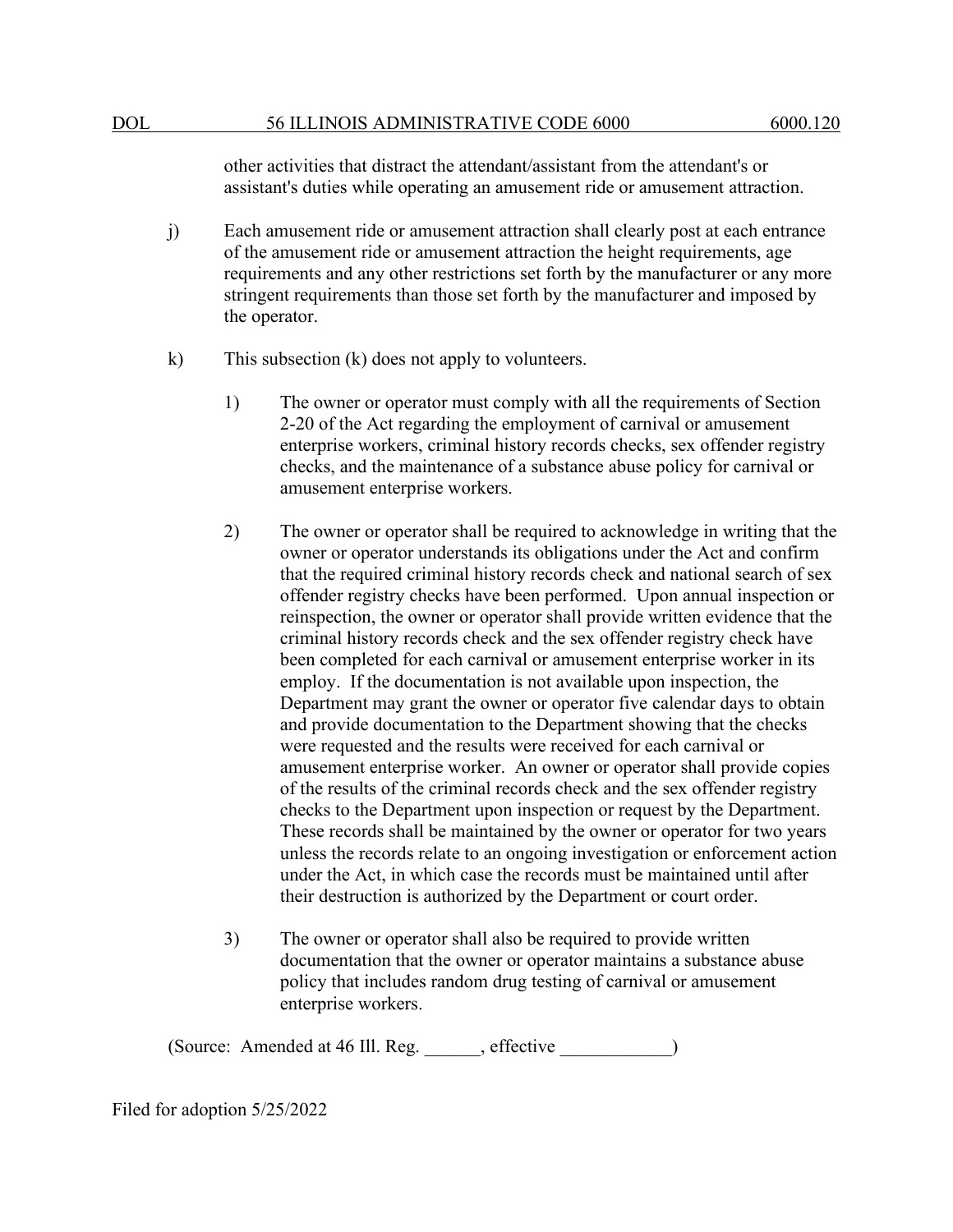#### **Section 6000.160 Reports**

- a) Personal Injury Report. The owner or manager of an amusement ride or amusement attraction shall report a serious injury to the Department within 24 hours after the incident by telephone or other means of immediate communication. An owner or manager shall confirm in writing to the Director all such accidents within 48 hours after the incident. The report of an accident shall be on a form supplied by the Department.
- b) Fatal Accident Reports:
	- 1) An owner or manager shall as soon as physically possible report to the Director all fatal accidents resulting from the operation of an amusement ride or amusement attraction.
	- 2) The initial report shall be made by telephone and followed within 24 hours in writing.
	- 3) If the fatality is related to a major breakdown the Department shall initiate an investigation within 24 hours of initial notification.
	- 4) The amusement ride or amusement attraction shall not be moved or repaired without the Department's written approval. This rule shall not be construed to hinder any action by emergency response personnel or to prevent the elimination of any obvious safety hazard.
	- 5) The owner or manager shall afford the Department every facility for inspection. The owner or manager shall provide all information or facts known as to the cause of fatal accidents.
- c) If a reportable injury occurs, as outlined in subsection (a), the equipment or conditions that caused the injury must be preserved for an investigation by the Department unless the Department determines an investigation to be unnecessary.

(Source: Amended at 46 Ill. Reg. \_\_\_\_\_\_, effective \_\_\_\_\_\_\_\_\_\_\_\_)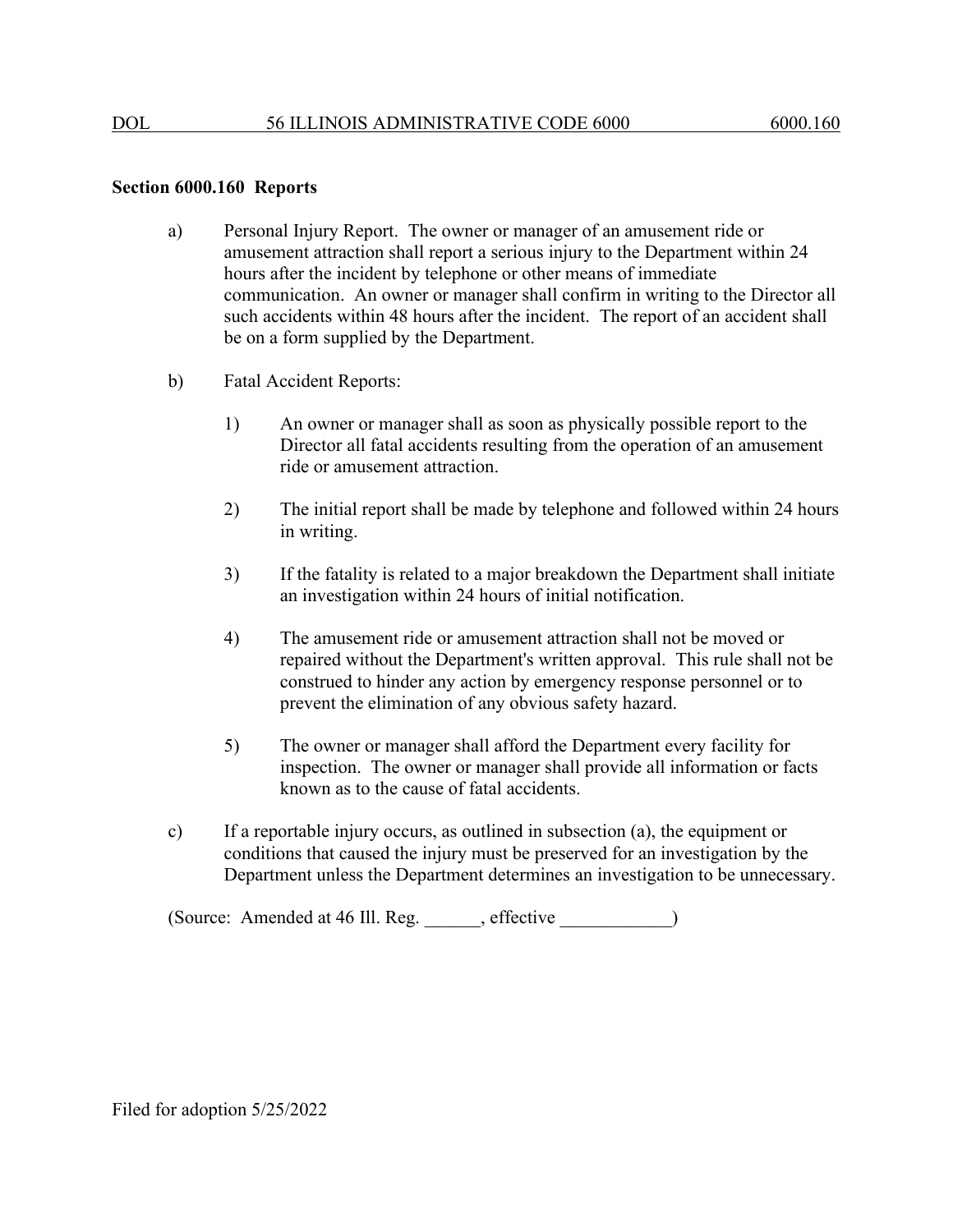# **Section 6000.280 Non-Destructive Testing**

- a) The owner or agent shall provide the Department with a certificate of nondestructive testing for each part for which the manufacturer recommends or the Board requires testing.
- b) Persons performing non-destructive testing on amusement ride or amusement attraction components, also known as "technicians" under this Section, must be qualified as NDT Level II or III in accordance with the ASNT Recommended Practice No. SNT-TC-1A. Only qualified individuals may perform nondestructive testing on amusement ride or amusement attraction components. The Department may require submission of technicians' current certifications or accept previously submitted certifications.
- c) The Department shall maintain and disseminate a listing of all amusement ride or amusement attraction components requiring non-destructive testing. This list shall include the test specifications and frequency of testing.
- d) A separate non-destructive testing report must be submitted for each amusement ride or amusement attraction. Each non-destructive test report must contain all of the following information or the test will be rejected by the Department:
	- 1) The name of the amusement ride or amusement attraction.
	- 2) The name of the amusement company for which the non-destructive test technician is performing the non-destructive test. The company name indicated on the report must be the same company name indicated on the permit application.
	- 3) The name of the manufacturer of the amusement ride or amusement attraction.
	- 4) The amusement ride's or amusement attraction's serial number. The technician's signature indicates verification that the serial number indicated on the form is the true serial number of the amusement ride or amusement attraction being tested.
	- 5) The date the non-destructive test was performed.
	- 6) A statement identifying each part of the amusement ride or amusement attraction that the manufacturer or the Amusement Ride and Attraction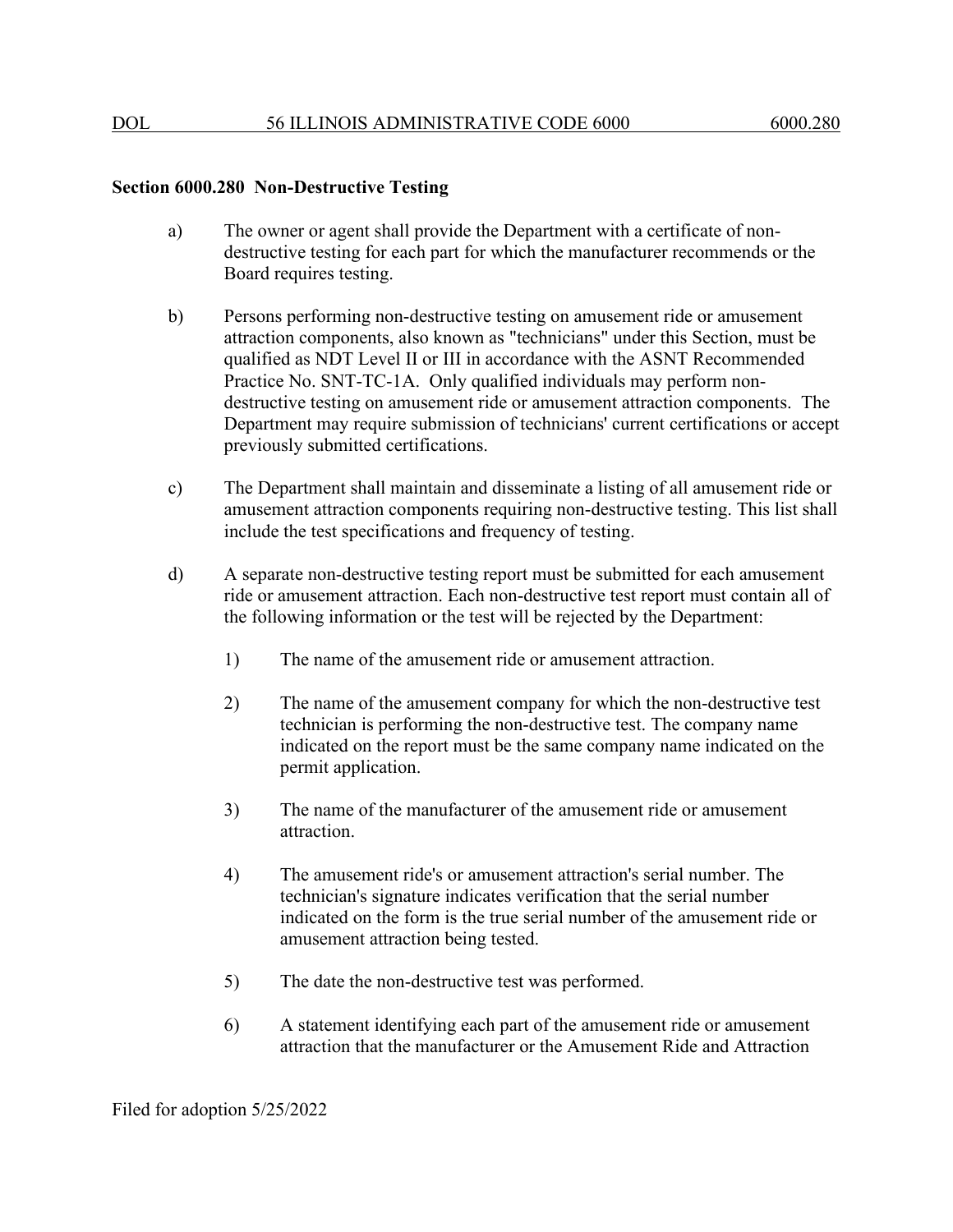Safety Board requires to be tested, and verifying that the test was performed in compliance with such requirements.

- 7) The manufacturer's bulletin numbers applicable to the amusement ride or amusement attraction.
- 8) A statement indicating the results of the tests performed.
- 9) The name, address, and telephone number of the testing firm.
- 10) The name, business address, and business telephone number of the technician performing the test.
- 11) The signature and printed name of the person who performed the nondestructive test and the person's level of certification with the American Society for Nondestructive Testing.
- e) If a manufacturer has required an overhaul or mandatory replacement of any part of an amusement ride or amusement attraction, the owner or operator must submit proof that the overhaul or replacement was completed with the permit application. An invoice will suffice for proof of replacement parts.

(Source: Amended at 46 Ill. Reg. effective )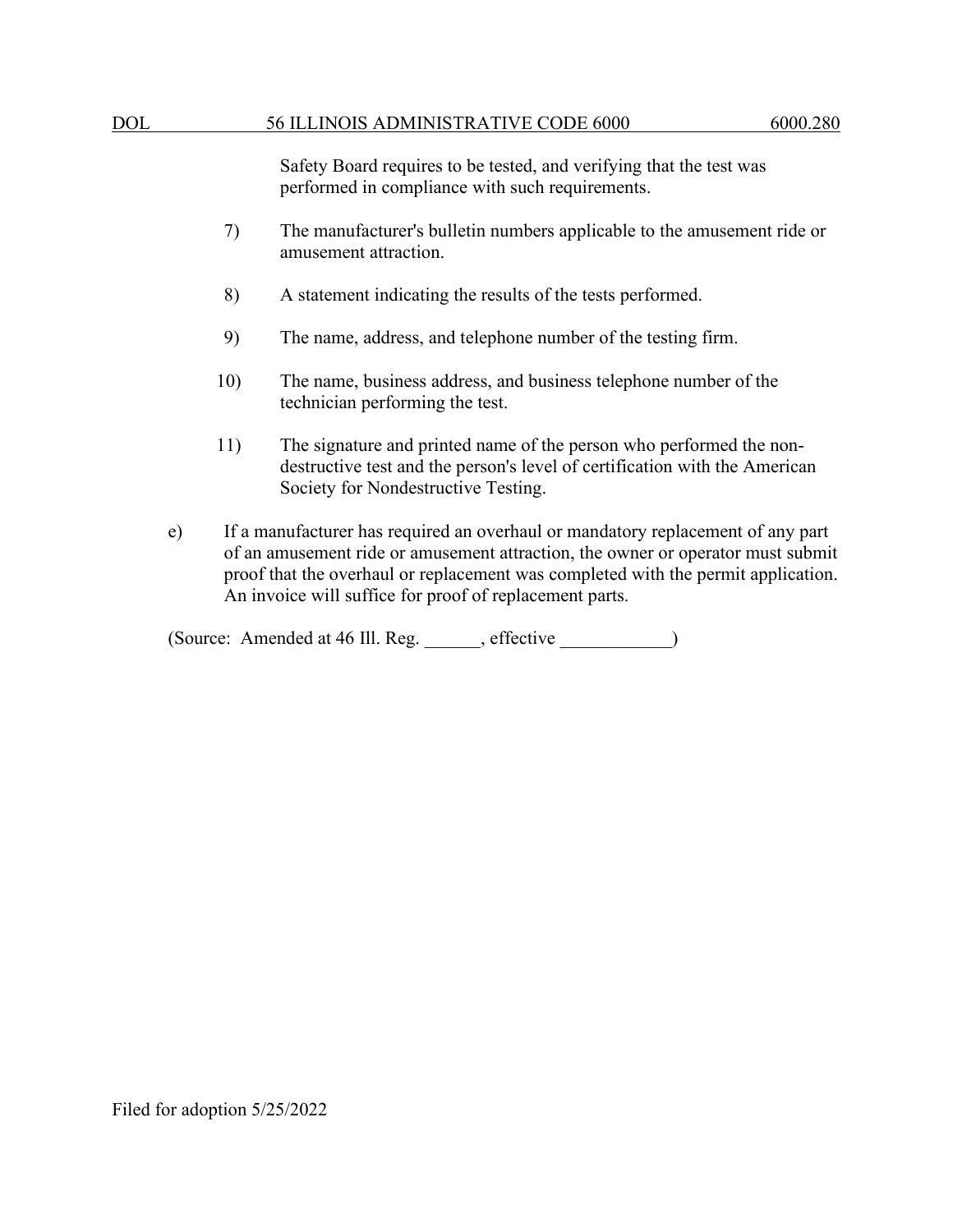### **Section 6000.340 Bungee Jumping**

This Section specifies the site, site approval, design, testing of equipment, management of the operation, operating procedures, emergency provisions and procedures for Bungee Jumping from any mechanically operated platforms that carry jumpers to the top of the structure.

a) In addition to the definitions in Section 6000.10, the following shall apply:

"Air Bag" – means an inflated device that cradles the body, with an air release breather system that dissipates the energy due to fall and allows the person to land without an abrupt stop or bounce.

"Ankle-binding" – means a harness used to wrap and hold together the jumper's ankles and attach the jumper to the bungee cord.

"Binding of Cord" – means a material used to hold the cord threads in place. May also protect the cord threads from damage.

"Bungee Cord" – means the elastic rope to which the jumper is attached. It lengthens and shortens and thus produces the bouncing action.

"Bungee Jumping" – means that activity in which a person free falls from a height and the person's descent is limited by the person's attachment to the bungee cord.

"Carabiners" – means shaped metal or alloy device used to connect sections of the jump rigging, equipment or safety gear.

"Catapulting" – means that the jumper is held on the ground while the bungee cord is stretched. On release, the jumper is propelled upwards.

"Cord" – See Bungee Cord.

"Double Jumping" – See Tandem Jumping.

"Dynamic Loading" – means the load placed on the rigging and attachments by the initial free fall of the jumper and the bouncing movements of the jumper.

"Equipment" – means the equipment, power or manually operated, used to raise, lower and hold loads.

"Incident" – means an event that could or does result in harm to a person or damage or loss of process (jumping interrupted or stopped).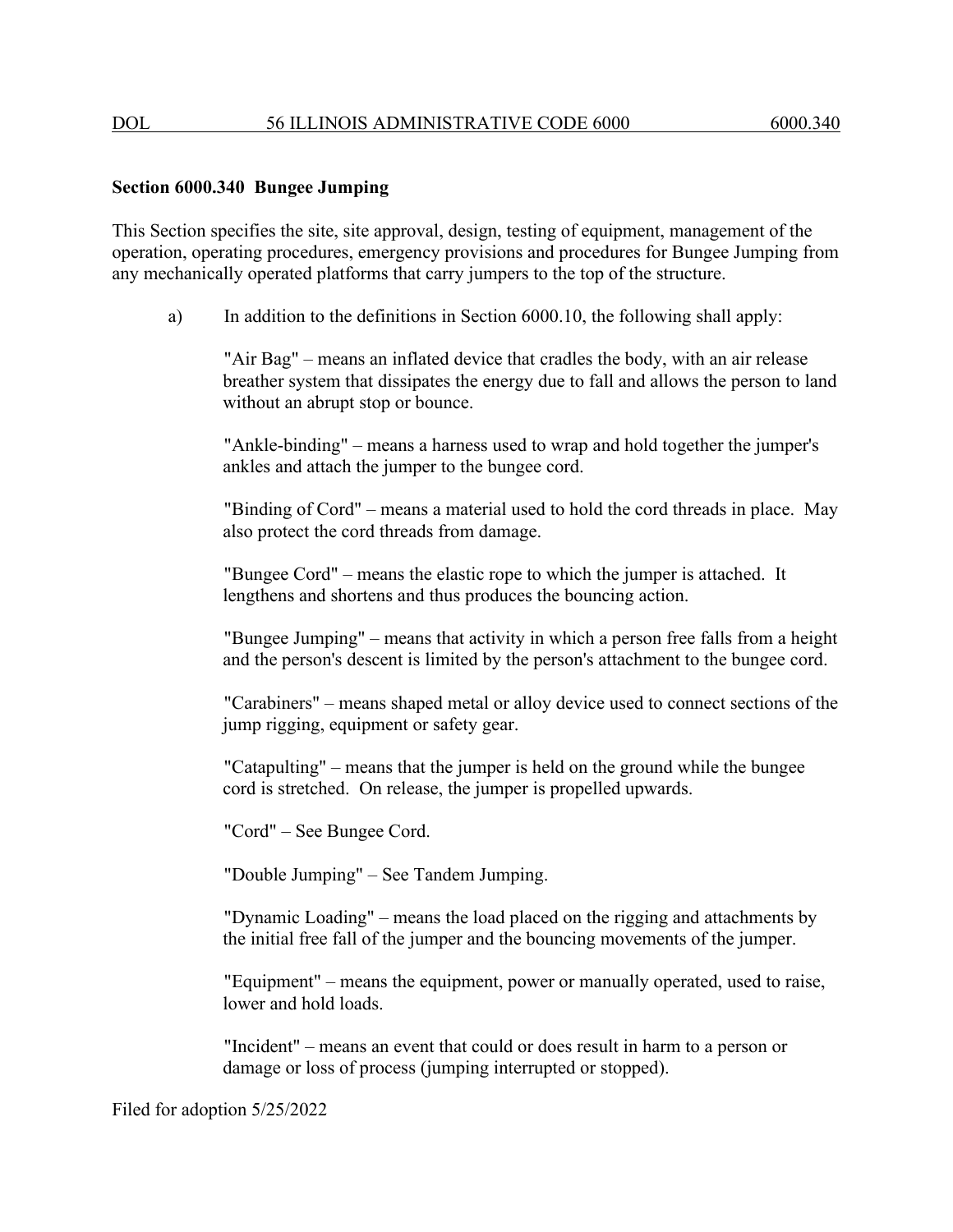"Jump Direction" – means the direction (forward or backward) in which a jumper is designed to jump from the jump point.

"Jump Height" – means the distance from the jump platform to the bottom of the jump zone.

"Jump Master" – means a person who has responsibility for the bungee jumping operation and who takes a jumper through the final stages to the actual jump.

"Jump Operator" – means a person who assists the jump master to prepare a jumper for jumping and operates the lowering system to lower the jumper to the landing pad.

"Jump Point" – means the position from which the jumper begins to fall or jump.

"Jump Space" – means the jump zone plus a safety factor in all directions.

"Jump Zone" – means the space bounded by the maximum designed movements of the jumper or any part of the jumper.

"Jumper" – means the person who falls or jumps from a height attached to a bungee cord.

"Jumper Safety Harness" – means an assembly to be worn by a jumper and to be attached to a bungee cord. It is designed to prevent the patron from becoming detached from the bungee cord.

"Jumper Weight" – means the weight of the jumper only.

"Landing Area" – means the surface area of the air bag or water directly under the jump space.

"Landing Pad" – means a padded area on which the jumper lands by means of the lowering appliance or equipment.

"Lateral Direction" – means movement of the jumper measured at 90 degrees to the designed jump direction.

"Launching" – See Catapulting.

"Licensed Professional Engineer" – means an individual who holds a valid license as a licensed professional engineer from the Illinois Department of Financial and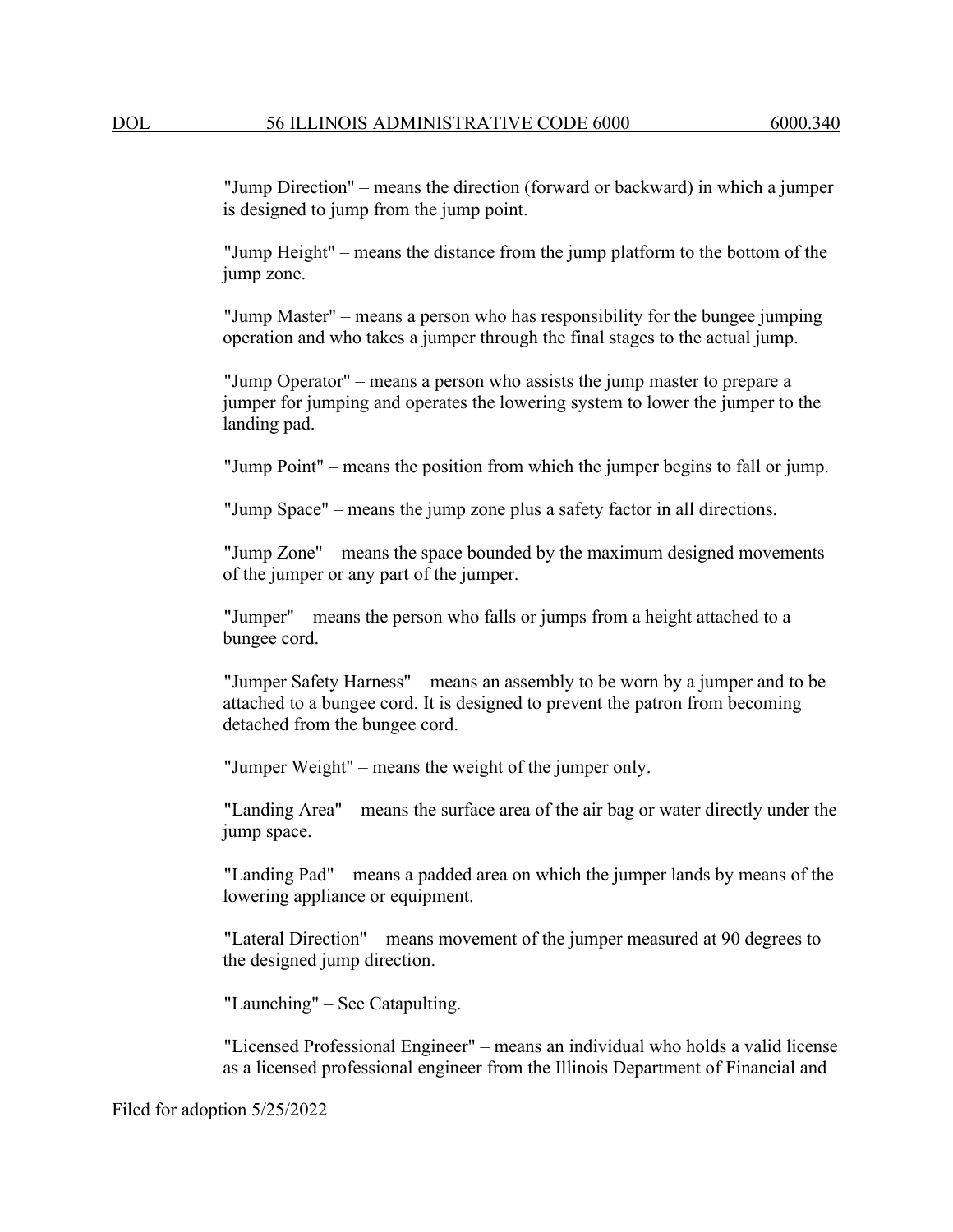Professional Regulation or comparable authority in another state.

"Loaded Length" – means the length of the bungee cord when extended to its fullest designed length.

"Moused" – means a binding around the point and shank of a hook to prevent it from slipping off.

"Operating System" – means the system of processing a jumper through the jump methods used on a particular site. This includes registration, preparation, getting to the jump point, methods of attachment, the rigging and lowering system, and the landing recovery method.

"Operating Manual" – means a document containing the procedures and forms for the operation of the bungee jumping activity and equipment on the site.

"Platform" – means the area attached to a lifting appliance from which the jumper falls or jumps.

"Preparation Area" – means the area where the jumper is prepared for jumping. It is a separate area on the ground.

"Recovery Area" – means an area beside the landing area where the jumper may recover from the jump before returning to the public area.

"Reverse Jumping" – See Catapulting.

"Rigging System" – means a combination of components that connects the jumper to the lifting point or hook of the appliance. The rigging system includes ropes, pulleys, carabiners, shackles and lowering equipment.

"Safe Working Load" or "SWL" – means the maximum rated load which can be safely handled under specified conditions, by a machine, equipment or component of the rigging.

"Safety Factor" – means the ratio obtained by dividing the breaking load of any piece of equipment by its working load.

"Safety Harness" – means an assembly to be worn by an operator. It is designed to be attached to a safety line and to prevent the operator from falling.

"Safety Line" – means a line used to connect safety harness or belt to an anchorage point or rail.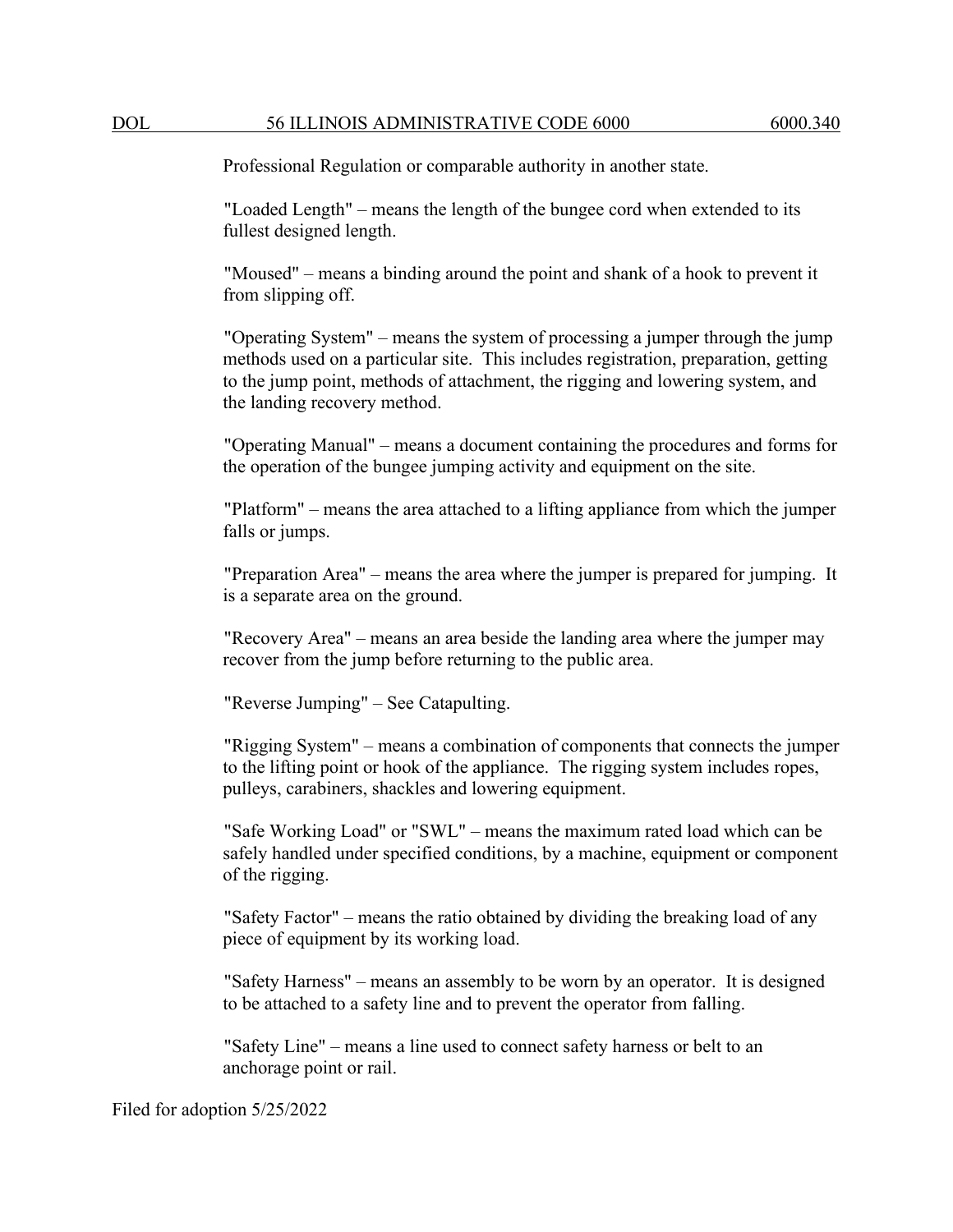"Safety Space" – means the space extending beyond the jump zone as a safety factor (i.e., a space beyond the maximum designed movements of the jumper).

"Sandbagging" – is the practice of a jumper holding onto any object (including another person) while jumping off of a platform and during the initial descent, for the purpose of exerting more force on the bungee cord in order to stretch it further and then releasing the object at the bottom of the jump, causing the jumper to rebound with more force than could be created by the jumper's weight alone.

"Stunt Jumping" – is the combining of any other activity with bungee jumping; or, bungee jumping with a disregard for clearances with the ground or other structures.

"Tandem Jumping" – means the practice of two people harnessed together while jumping simultaneously from the same jump platform.

"Thread" – means a single strand of material used in a bungee cord. A bungee cord is constructed of a varying number of threads.

"Unloaded Length" – means the length of the bungee cord laid on a horizontal flat surface without load or stress applied.

- b) Site and Operating Approval
	- 1) Site Plan and Equipment Design and Construction
		- A) A licensed professional engineer's report that the design and construction of the structures, equipment, and operating areas meet the engineering requirements of ANSI B30.5, 29 CFR 1910.180 and 29 CFR 1926.550 $(g)$ . These standards are incorporated by reference, do not include any later editions, amendments or corrections, and are considered suitable for a bungee jumping operation. The report shall contain site plans, safety zones, drawings and specifications of equipment, platform, rigging system and safety equipment and be submitted to the Department before construction.
		- B) An engineering evaluation shall be conducted annually and each time a major component is modified.
		- C) The Department shall maintain the confidentiality of the engineer's report as authorized by Section  $7(1)(g)$  of the Freedom of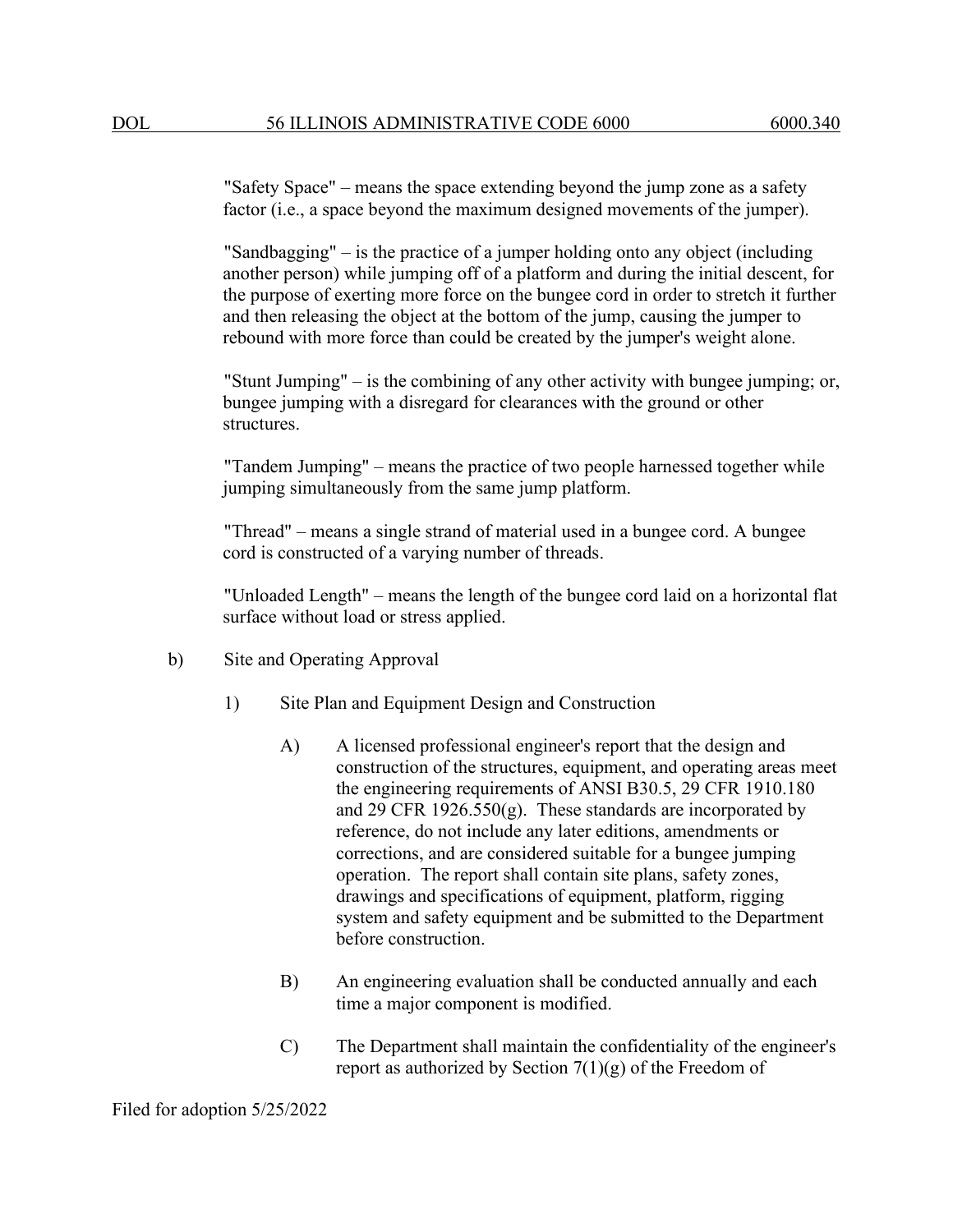Information Act.

- 2) Jumps shall be completed only under the direct control of a jump master.
- 3) Owners shall maintain a bottom safety space of at least 60 inches above the air bag, safety net, or water surface and a side safety space of at least 40 feet in all directions to any structure.
- 4) Prohibited activities include bungee catapulting, tandem jumping, stunt jumping, reverse jumping, launching and sandbagging.

## c) Platform

- 1) The platform and its lifting appliance shall meet the requirements for working platforms. All components shall have a safety factor of not less than 3. The safe working load shall be marked on the platform.
- 2) The jump rigging shall be attached directly to the lifting point or hook of the appliance.
- 3) The jump rigging shall pass through or around the platform in such a way as to prevent damage to the jump rigging.
- 4) The platform for jumping shall be a constant height above the ground or surface. That is, adjustments for the weight of each jumper shall be made by the jump master's selection of bungee cord in accordance with the manual and the manufacturer's specification for the cord.
- 5) The platform shall have a non-slip floor surface.
- 6) The platform shall have sufficient working space for the required number of persons.
- 7) There shall be a gate across the jump point until the platform reaches the jump height.
- 8) The platform shall have anchor points for safety harnesses or safety belts for all persons carried on the platform.
- 9) All persons on the platform shall wear a safety harness and safety line. The jumper shall use a safety line until ready to jump.
- 10) There shall be an alternative method of jumper recovery should the main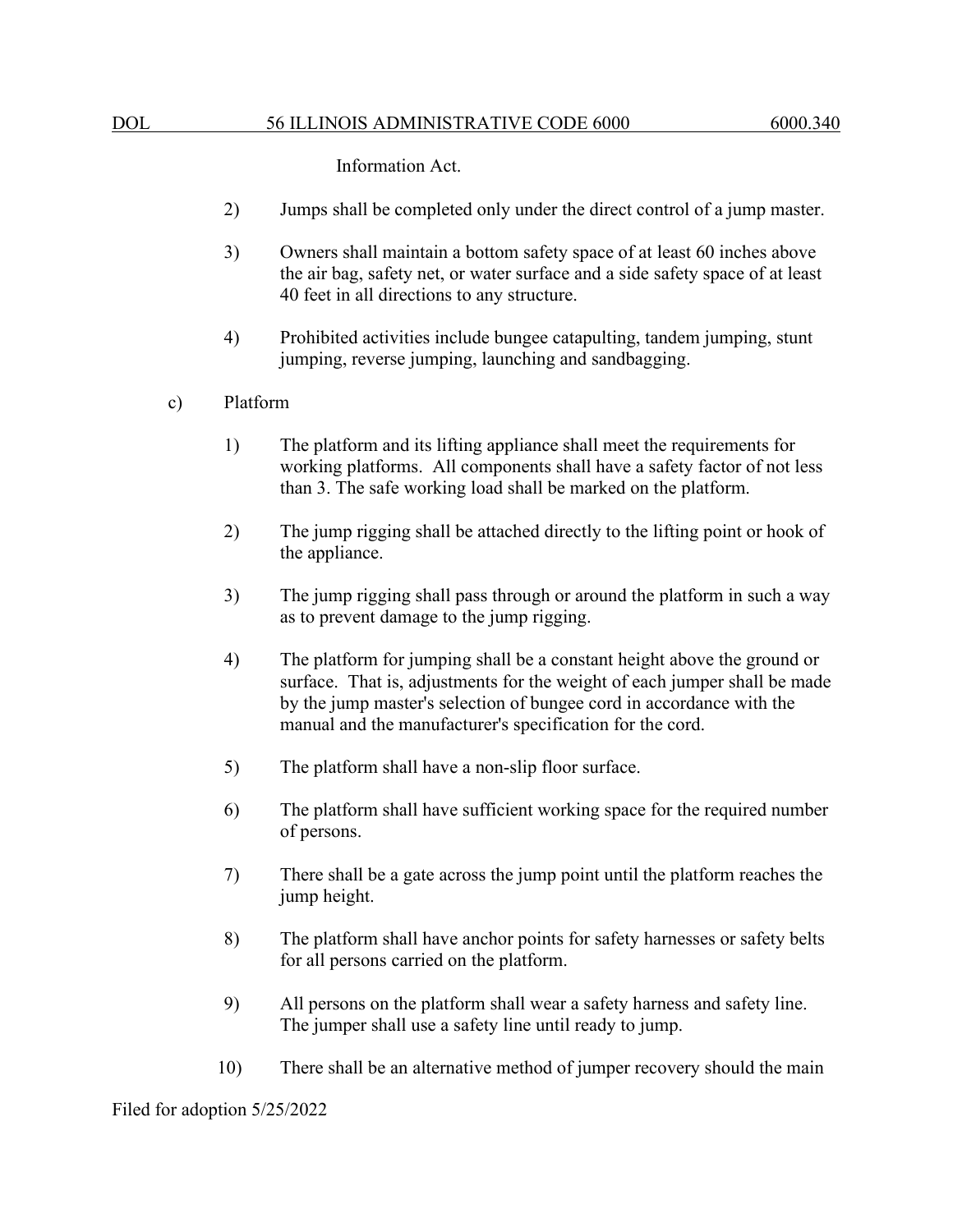lowering system fail to lower the jumper.

- 11) The design of the platform and support straps shall provide for maximum stability of the platform.
- 12) The position of the jump point in relation to the equipment or platform shall be controlled to enable the jump to be in the designed direction. This shall be at 90 degrees  $(\pm 10)$  to the equipment or platform.
- 13) All hooks, shackles and pins shall be moused.
- 14) The maximum wind speed and direction for the operation of the bungee jump shall be stated in the operation manual. The decision to operate is the responsibility of the equipment operator and jump master.
- 15) The jump master shall check the following daily:
	- A) The equipment has a current certificate to operate;
	- B) The wire rope shall be given a visual inspection;
	- C) All hooks, shackles and pins are moused;
	- D) All outriggers are fully extended;
	- E) There are established lines of communication between the jump platform and the equipment operator and between the equipment operator and the ground;
	- F) The hand signals required for visual communication between the person directing the equipment or lifting appliance and the equipment or lifting appliance operator are known by all parties; and
	- G) That the equipment operator knows who is directing the equipment.
- d) Bungee Cord Requirement
	- 1) The cord shall be designed and tested to perform within prescribed limits of stretch and load as stated in this Section.
	- 2) The cord shall be made from natural or synthetic rubber or blends of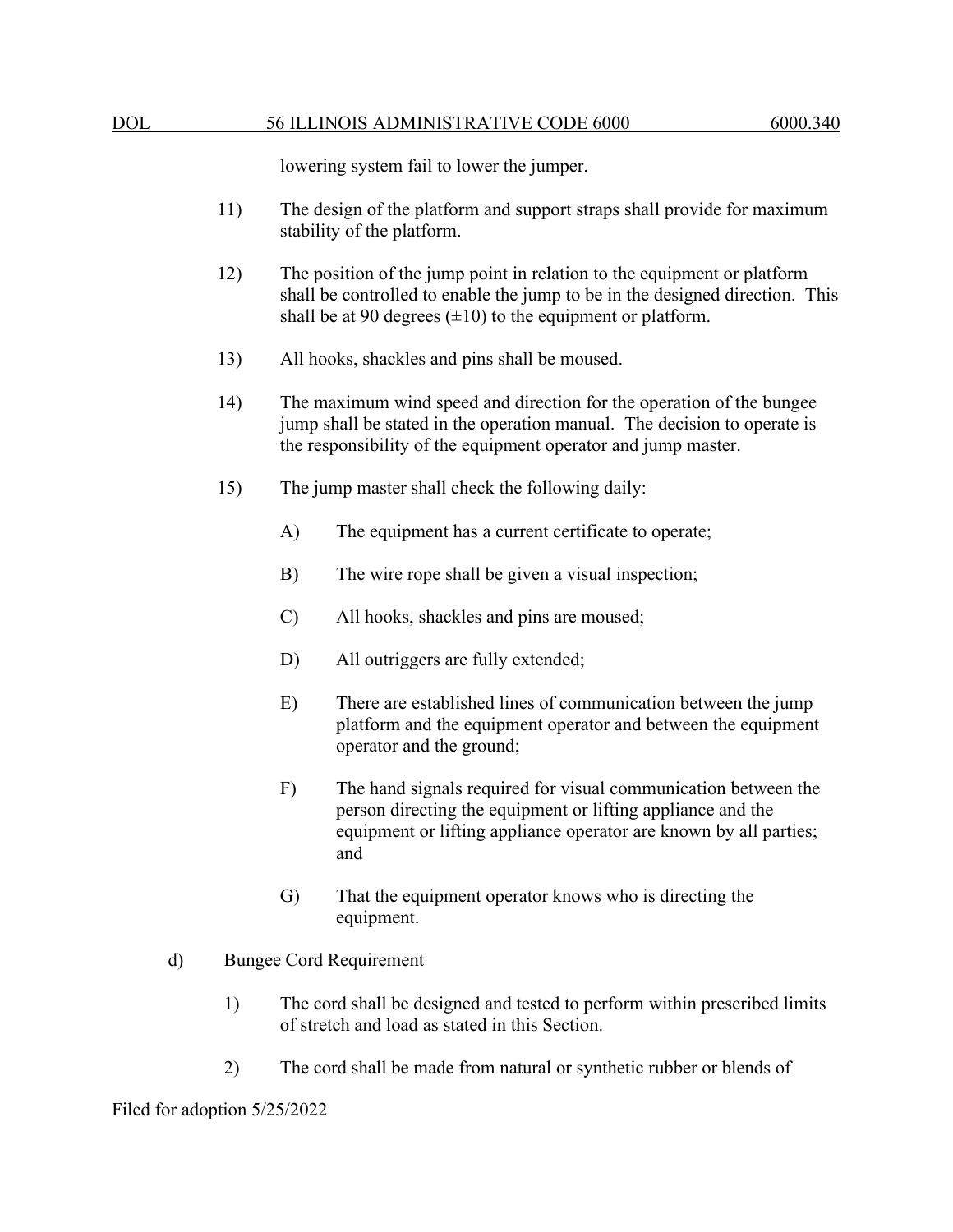natural and synthetic rubber that may be of various dimensions.

- 3) The materials used in the construction of the cord shall be such that the stretched length is consistent each time the same loading is applied.
- 4) Cord Binding
	- A) The binding shall hold the cord threads together in their designed positions.
	- B) The binding material shall have characteristics/specifications as approved by the manufacturer of the bungee cord.
	- C) The cord bindings shall be intact.
	- D) When bindings break during a day's operation, the cord shall be withdrawn from use until the bindings are replaced.
- 5) Shock Load on the Jumper. The following requirements apply:
	- A) The cord shall stretch in the jump to at least 2.5 times its unloaded length in its designed jumper weight range;
	- B) The unloaded length of the rigging system shall be less than half the designed extended length;
	- C) Maximum loaded length. The operating length of a bungee cord at its maximum designed dynamic load shall not exceed 4 times its unloaded length.
- 6) Testing of a New Design of Bungee Cord
	- A) Each manufacturer shall supply specifications for the cords being used.
	- B) Any change in specifications, including, but not limited to, changes that affect the performance of the bungee threads or cord, a change to the end attachments, a change in the material, source of supply or manufacturer, manufacturing methods, or equipment, shall constitute a new design and require review by a licensed professional engineer.
	- C) Bungee Cord End Attachment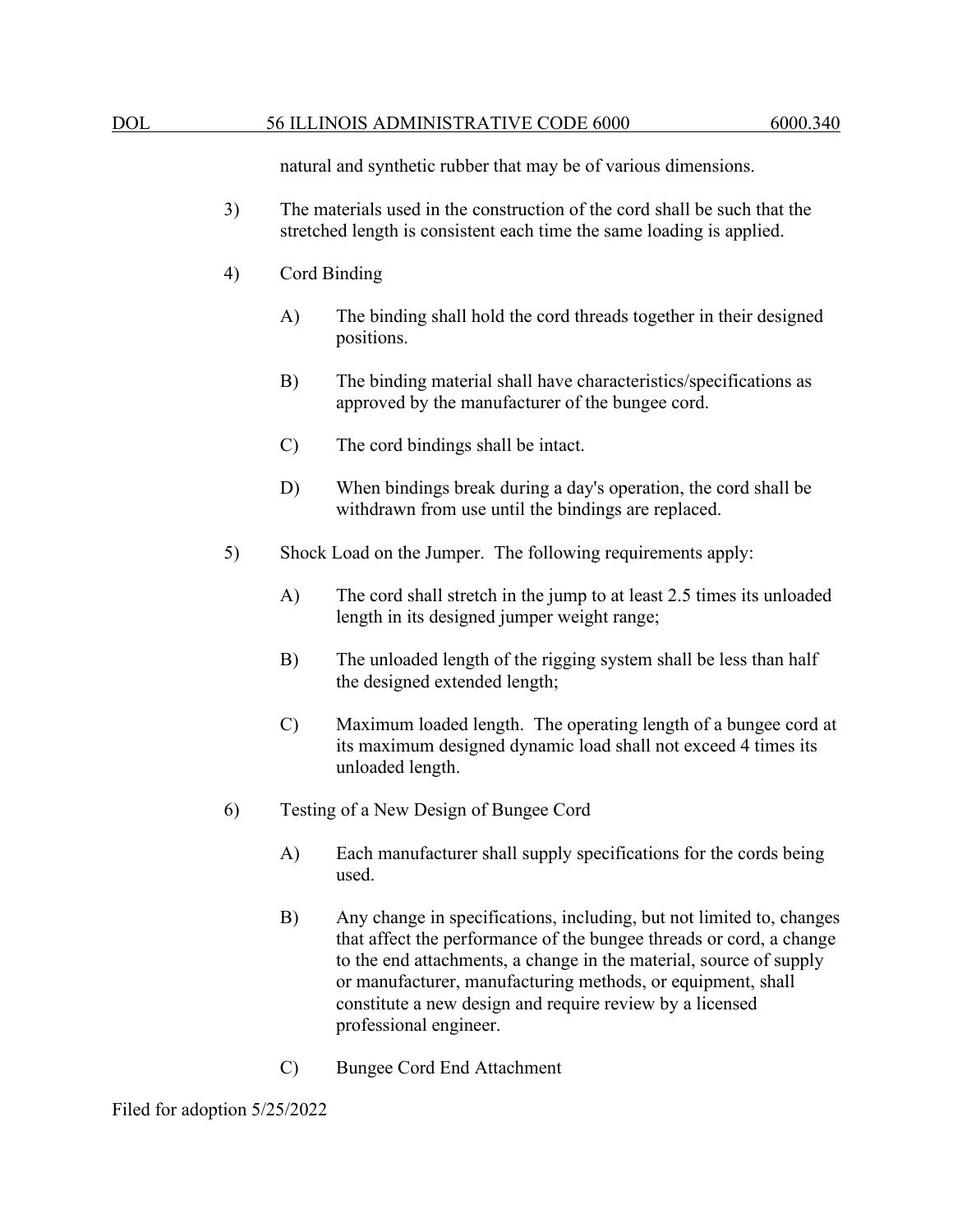- i) Each end of the cord shall have an end attachment to connect the cord to the rigging and the jumper.
- ii) The end attachment shall be of sufficient size and shape to allow easy attachment to the jumper harness and the rigging.
- iii) The end attachment shall have a minimum breaking load of at least 4,400 pounds.
- 7) The maximum allowable life of the cord shall not exceed the manufacturer's specification.
- 8) A cord and its non-metallic connectors shall be withdrawn from use when the cord reaches its stated jump life.
- 9) Early withdrawal of the cord and its non-metallic connectors shall be required when:
	- A) The exposure to daylight exceeds 250 hours. This criterion does not apply when the cord cover or sleeve fully protects all of the cord from visible and ultra-violet exposure;
	- B) The time since the cord was manufactured is greater than 6 months;
	- C) There is evidence of threads exhibiting wear, such as bunched threads or uneven tension between threads or thread bands;
	- D) Broken threads exceed 5% of the total number over the length of the cord;
	- E) As the bungee cord stretches over the course of its jump life, the dynamic load required to extend the bungee to four times its unloaded length will reduce. When this dynamic load reduces to less than the maximum designed dynamic load, the cord shall be destroyed;
	- F) It has been in contact with solvents, corrosive or abrasive substances;
	- G) An incident occurs that could result, immediately or in due course,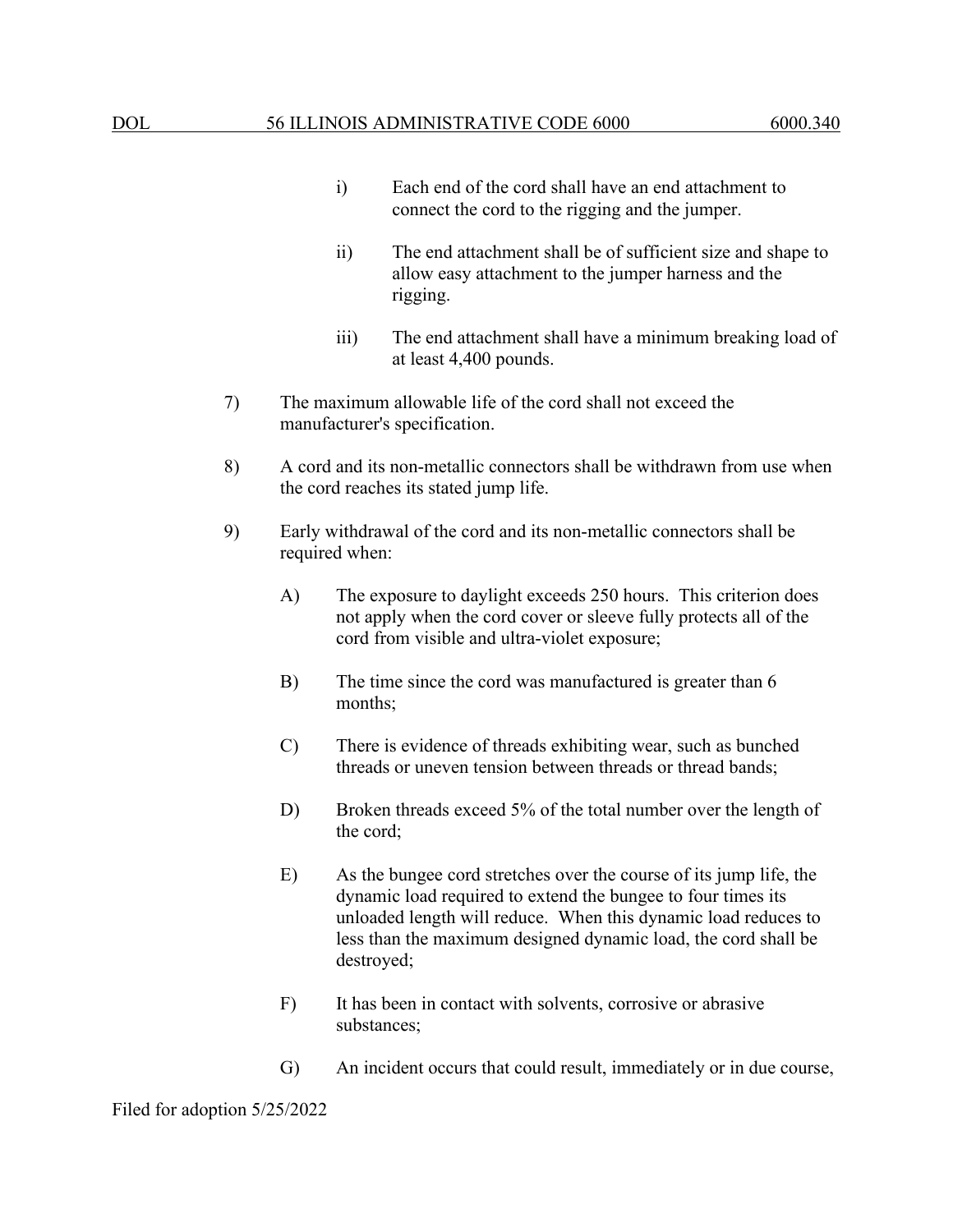in a substantial substandard performance of the cord or its attachments;

- H) Any discolorations are found; or
- I) Any other flaws are found.
- 10) A cord withdrawn from use shall be destroyed. A bungee cord is considered destroyed when it is cut into lengths of 5 feet or less.
- 11) Daily Testing. Before starting and during the day's operations, the jump master shall:
	- A) Visually inspect the entire length and circumference of the bungee cord for signs of wear. The inspection shall be repeated at least 4 times during daily operation and recorded;
	- B) Visually check the bungee cord if the extended dynamic or static length changes during jumping; and
	- C) When unexpected changes in bungee cord performance occur, remove the bungee cord from service immediately and destroy it.
- e) Jumper Safety Harness and Ankle Bindings
	- 1) Jumper safety harness shall be either a full-body harness, a sit harness with shoulder straps, or ankle bindings.
	- 2) Jump safety harness shall be available to fit the range of patron sizes accepted for jumping.
	- 3) The ankle binding shall have been designed as an ankle harness and securely bind the jumper's ankles and secure the patron to the cord. The ankle binding shall not cause bruising and must provide evidence of redundancy.
	- 4) The jumper safety harness shall be designed for the type of stress expected during operation.
	- 5) The jumper safety harness shall be approved by the licensed professional engineer who conducts the annual inspection.
- f) Ropes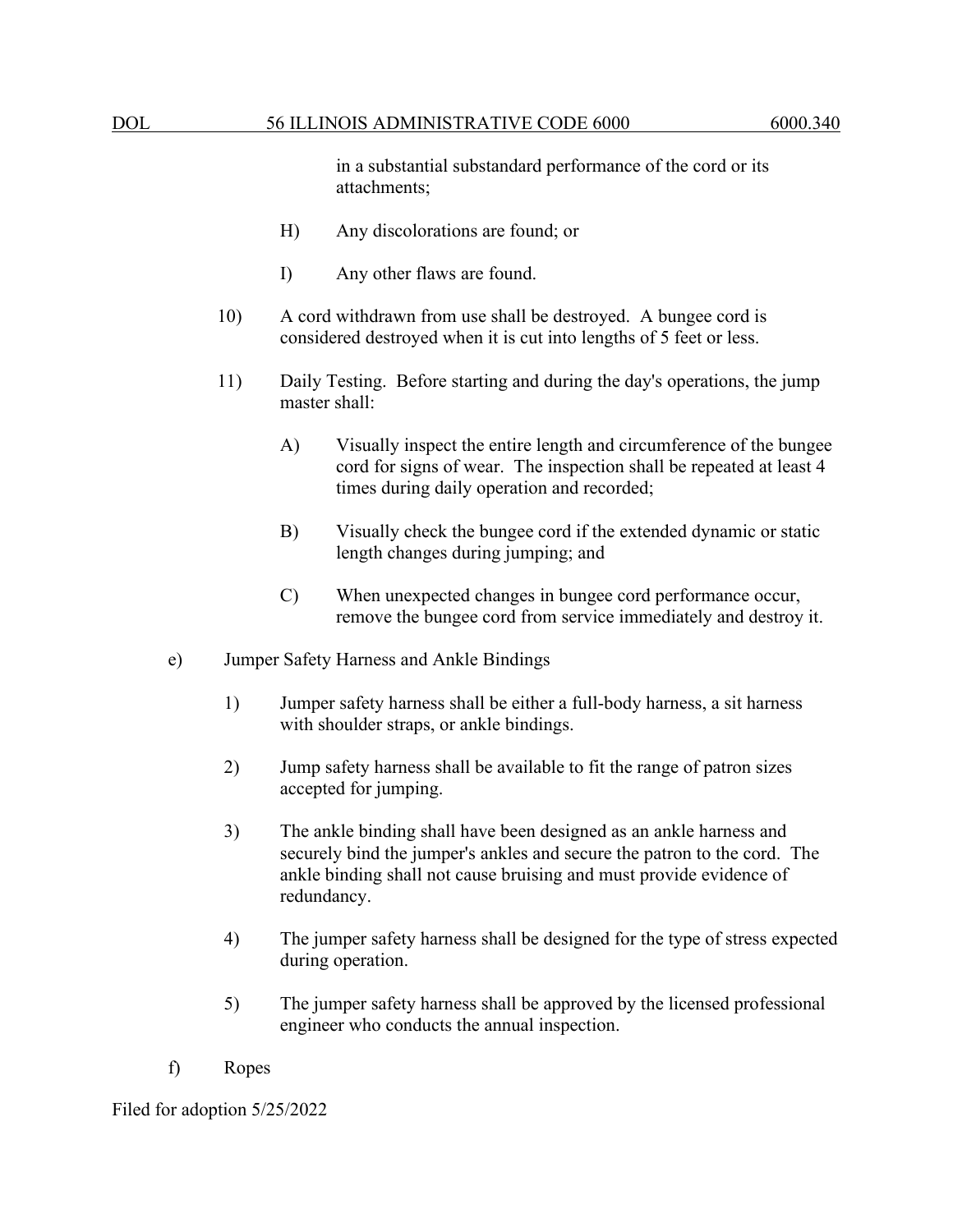All ropes for holding or lowering the jumper shall have a breaking load of at least 4,400 pounds.

- g) Hardware
	- 1) Carabiners shall be of the screw gate type with a minimum breaking load of 4,400 pounds.
	- 2) Pulleys and shackles shall have a minimum breaking load of 4,400 pounds.
	- 3) All pulleys shall be compatible with the rope size.
	- 4) Webbing shall be of flat tubular mountaineering webbing or equivalent with a minimum breaking load of 4,400 pounds.
- h) Life Lines and Harnesses
	- 1) A safety harness and life line shall be used by all persons on the platform.
	- 2) Life lines shall have a minimum breaking load of 4,400 pounds.
	- 3) A life line shall be worn by the jumper until ready to jump.
- i) Testing and Inspection
	- 1) All jump rigging shall be inspected and tested daily. Harnesses, lowering/braking system and safety gear shall be inspected daily as set out in the manual. Inspections, findings and action shall be recorded.
	- 2) All jump rigging, harnesses, lowering/braking systems and safety gear shall be of a load rating at least equal to the standard stated in the regulation.
	- 3) Hardware that has been subject to abnormal loadings, impact against hard surfaces, or surface damage shall be replaced.
	- 4) Ropes subject to abnormal shock load shall be replaced.
	- 5) All ropes, webbing and bindings shall be inspected visually and by feel for signs of wear, fraying, or damage by erosive substances. Criteria for planned inspection shall be included in the manual.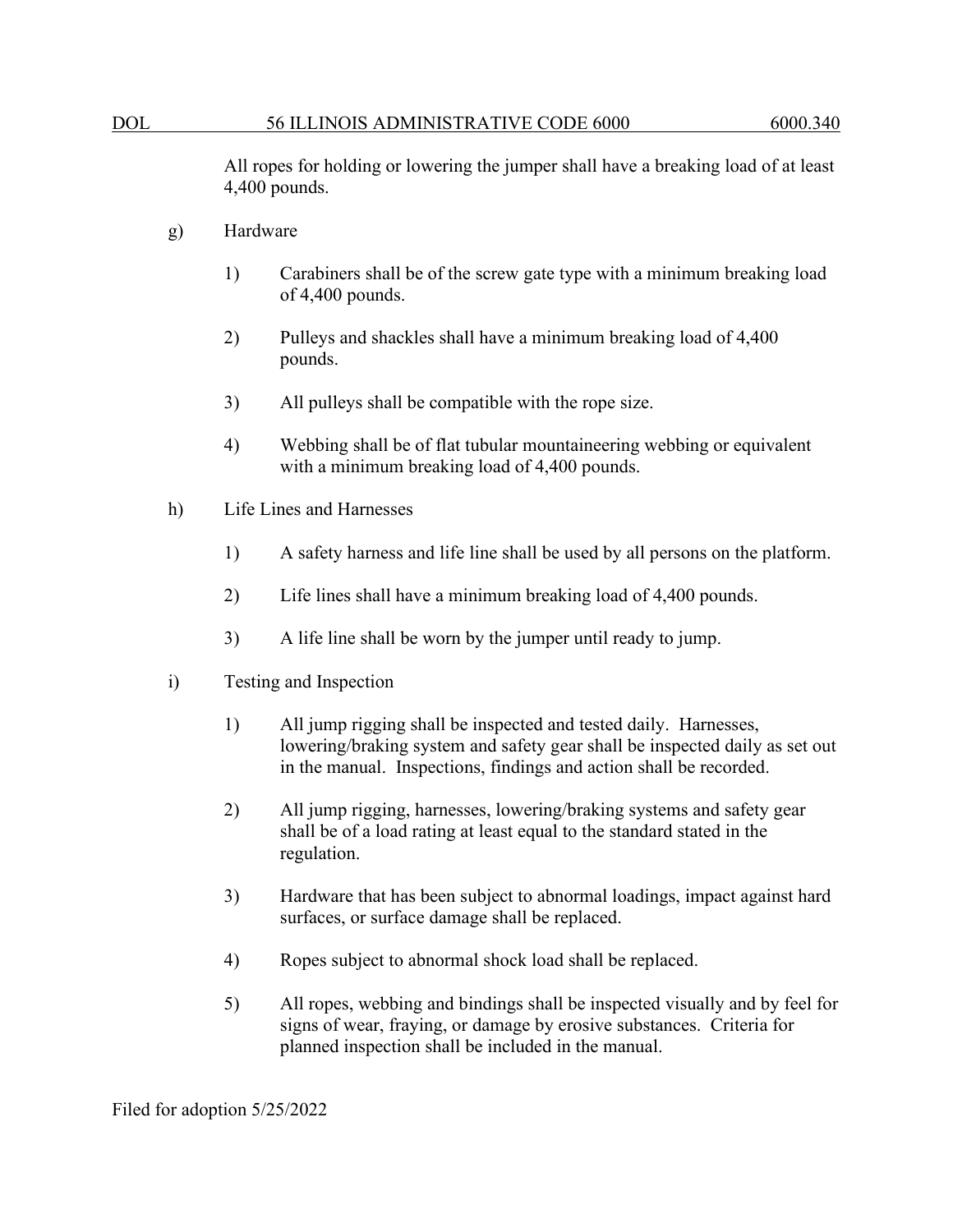- 6) Criteria for the periodic replacement of ropes, webbing, harnesses and hardware shall be included in the manual.
- j) Replacement of Rigging and Equipment
	- 1) At the beginning of each day's operation, replacements of at least the following equipment shall be available on site:
		- A) Bungee cord or cords;
		- B) Rigging hardware;
		- C) Ankle binding for jumpers;
		- D) Body safety harness for jumpers and staff; and
		- E) Safety lines and clips.
	- 2) Any items of equipment, rigging or personal protective equipment found to be sub-standard shall be replaced immediately.
	- 3) Jumping shall cease immediately when a sub-standard item cannot be replaced.
- k) Identification of Equipment, Rigging, Bungee Cord and Safety Equipment
	- 1) Each item shall have its own unique permanent identification number or tag.
	- 2) The identification shall not harm the material of the item.
	- 3) The identification shall be clearly visible to the operators during daily operations.
	- 4) The identification of each item shall be recorded in the items log sheet.
	- 5) The cords shall be color-coded as described in the on-site operations manual.
- l) Landing Recovery Area
	- 1) Over Land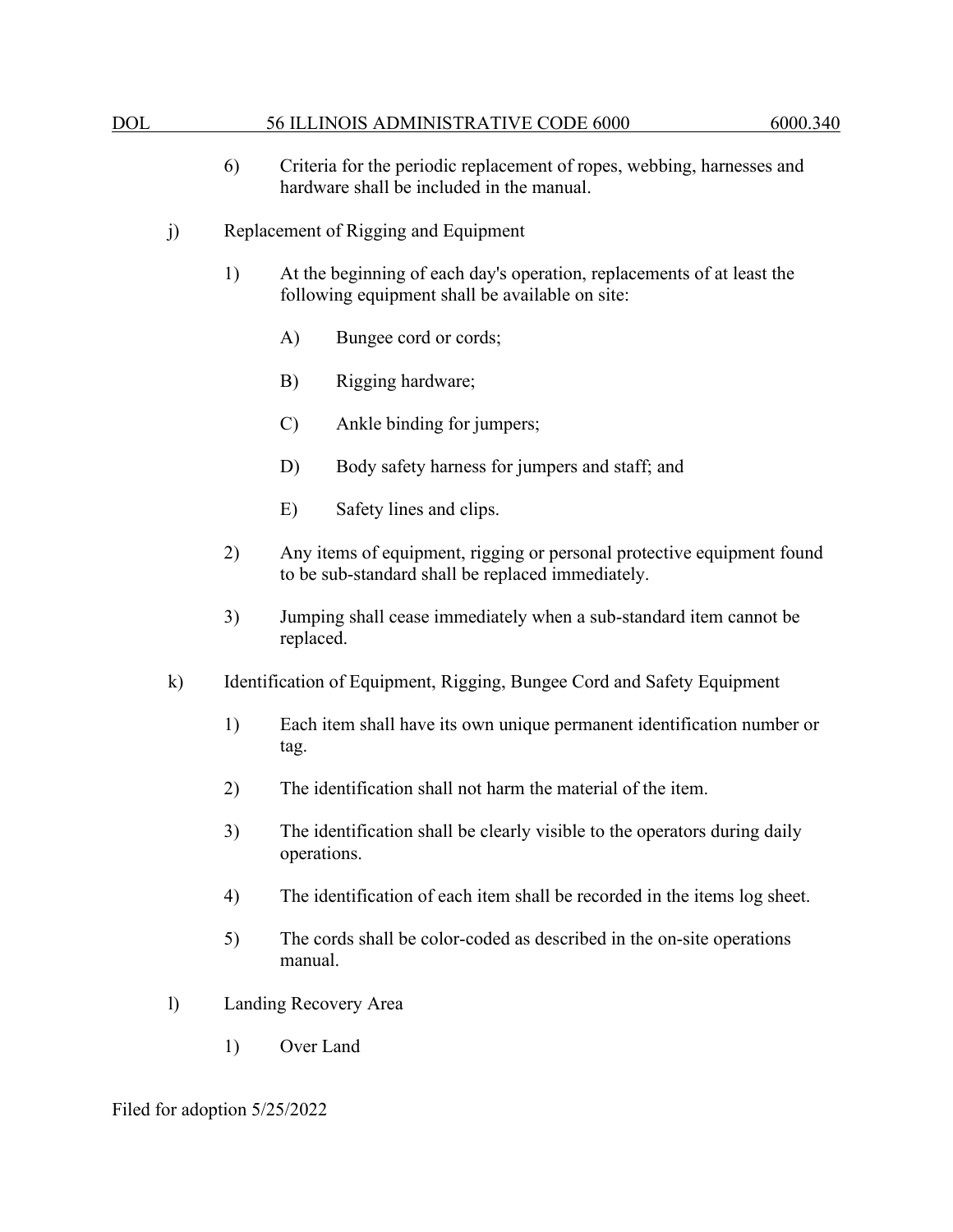- A) The area shall be free of spectators at all times;
- B) The area shall be free of staff and equipment except for an air bag or a safety net when a jumper is being prepared on the jump platform and until the bungee cord is at its static extended state;
- C) The air bag or safety net shall be in position before jumper preparation commences on the platform;
- D) The air bag or safety net shall be at least 18 feet by 25 feet and rated for the maximum free fall height possible from the platform during operation;
- E) The jumper shall be lowered onto a clean, smooth, padded surface;
- F) The jumper shall be allowed to recover before moving off the landing spot; and
- G) A place to sit and recover should be provided close to, but outside, the landing area.
- 2) Over Water
	- A) Where the jump space or landing area is over pond, lake, river or harbor waters, the following shall apply:
		- i) The jump space and landing area shall be free from floating and submerged objects, members of the public, and all vessels except the landing/recovery vessel. In open waters, this space must be marked with buoys. A sign of at least 1 foot by 3 feet in dimension that reads "BUNGEE JUMPING KEEP CLEAR" shall be fixed to the shore structure or land mass. When above moving water, a mesh or screen must be placed in an upstream position to keep floating debris from entering the landing area;
		- ii) The landing and recovery vessel shall be positioned accurately and remain in a constant position for the duration of the landing procedure;
		- iii) The landing vessel shall have a landing pad size of at least 5 feet by 5 feet;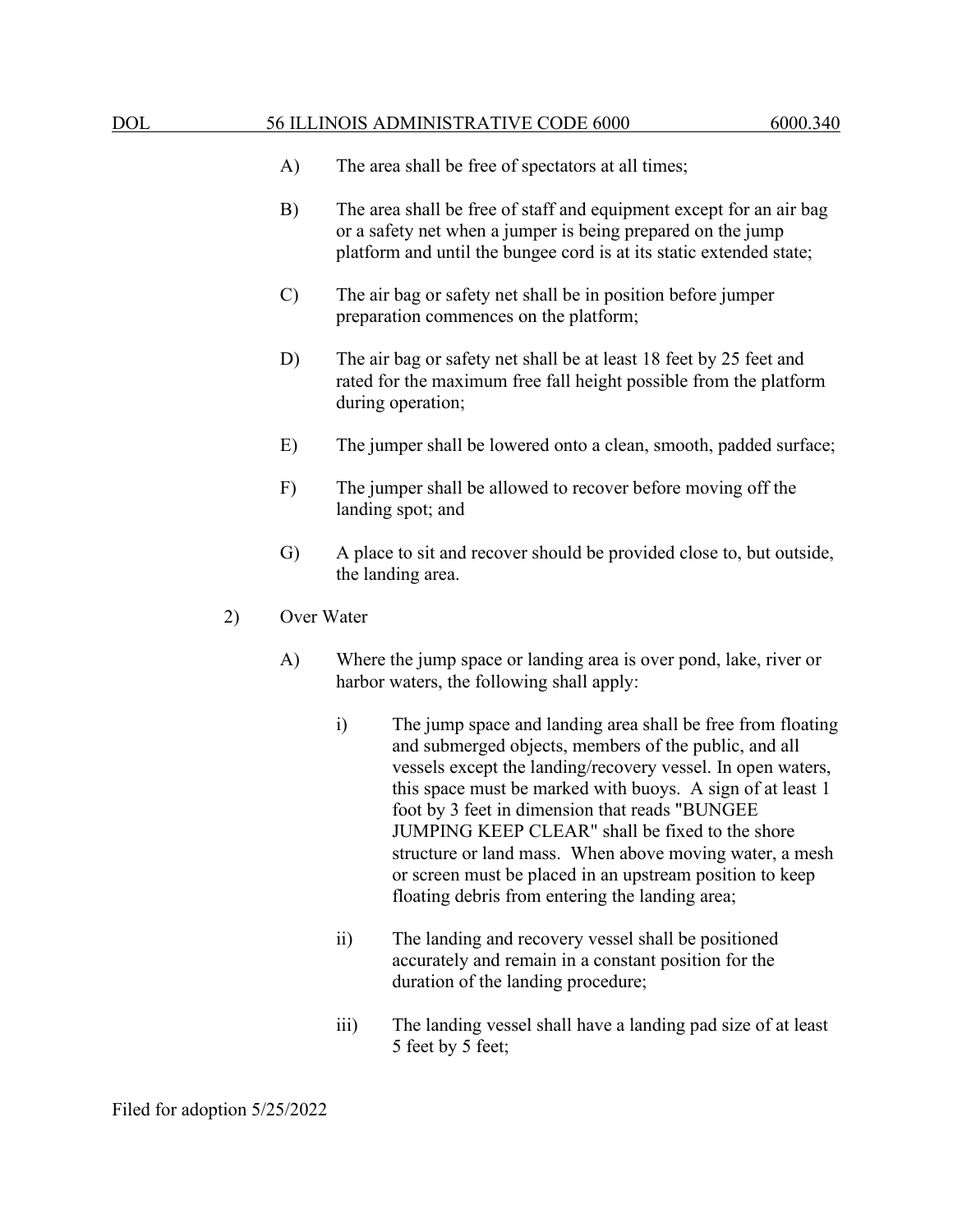- iv) The landing pad shall be within and lower than the sides of the vessel;
- v) A vessel shall be present that can be maneuvered in the range of water conditions expected and will enable staff to pick up a jumper or other person who has fallen into the water;
- vi) One person may operate the landing vessel when the vessel is positioned without the use of power. A separate person shall pilot the vessel when power is required to maneuver into or hold the landing position; and
- vii) The vessel shall be equipped as required by the U.S. Coast Guard.
- B) If the landing area is part of a constructed swimming pool complex, other pool, or is specially constructed for bungee jumping, the following shall apply:
	- i) The pool size shall meet the requirements for jump space shown in the engineer's report;
	- ii) Rescue equipment shall be available;
	- iii) The jump space and side safety space shall be fenced to exclude the public; and
	- iv) Only the operators of the bungee jump shall be within the jump space and landing areas.
- C) The minimum water depth shall be 8 feet.
- m) Fences
	- 1) Fences shall be designed and constructed to retain people, animals and objects outside the landing area.
	- 2) All areas in which the jumper may land shall be fenced.
- n) Storage Adequate storage shall be provided both on-site and off-site to protect equipment from physical, chemical and ultra-violet ray damage. The storage shall be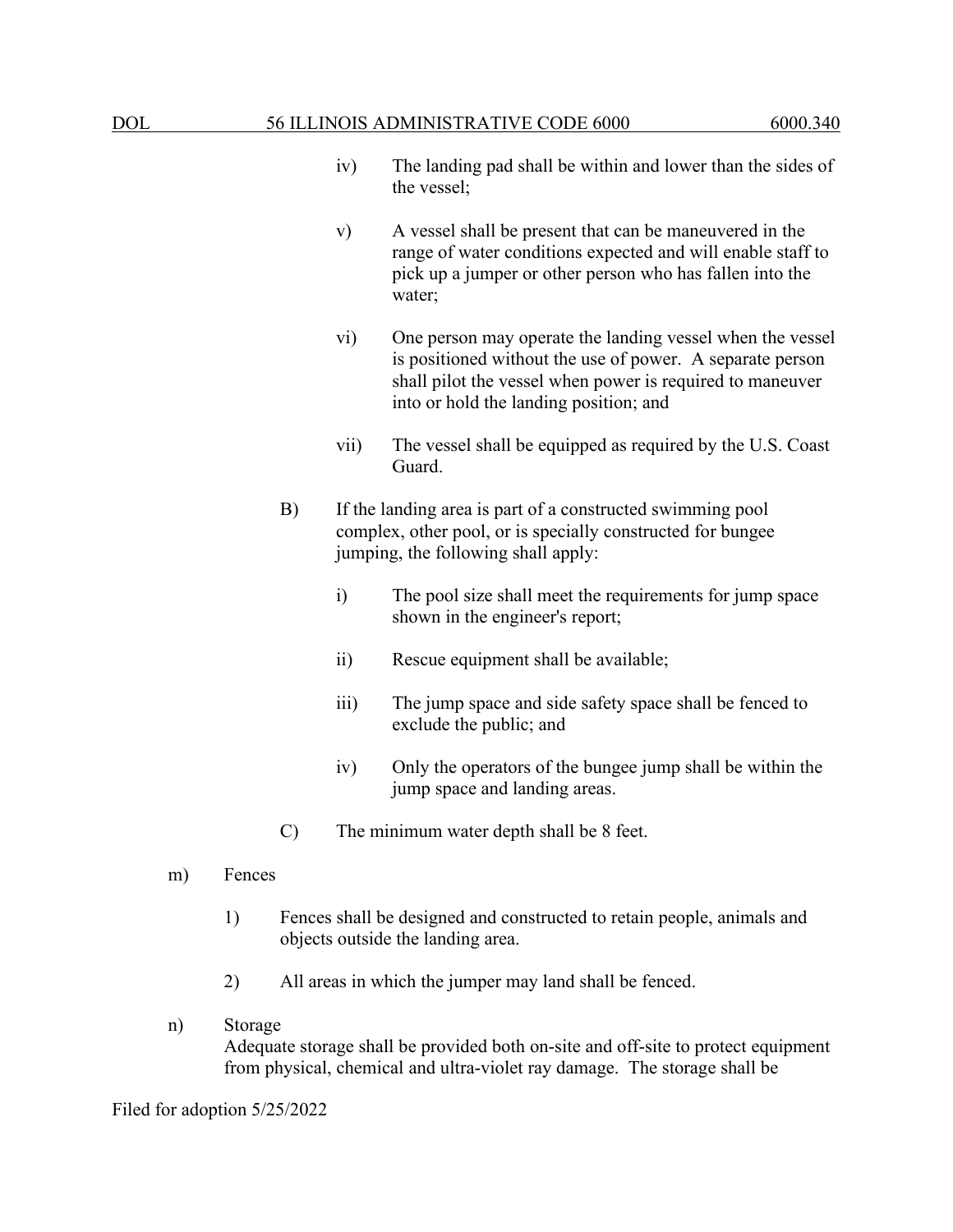provided for current, replacement and emergency equipment organized for easy and orderly access. The storage shall be secure against unauthorized entry.

- o) Communication
	- 1) The following shall apply within the site:
		- A) There shall be an electronic voice communication link between:
			- i) The equipment operator and the platform;
			- ii) The platform and the landing/recovery area or vessel;
		- B) All staff shall be easily identifiable by other operators and the public; and
		- C) Instructions to jumpers and the public shall be put in positive terms to avoid misinterpretation and mistakes.
	- 2) Emergency Service There shall be a telephone communication link to the emergency service within 200 feet of the operation.
- p) Safety and Loss Control Management
	- 1) A jump master shall be designated Safety, Health and Loss Control Coordinator. The jump master shall hold a current Red Cross first aid rating and cardiopulmonary resuscitation (CPR) certificate or their equivalent.
	- 2) Training, as required by Section 6000.120(c), shall be provided to all staff relative to their present or future duties as part of the operating staff. A record of training shall be kept available on site for review by the Department.
	- 3) Planned inspections shall be conducted of the site, equipment and procedures by the jump master. The information gathered and the reporting and investigation of incidents shall be regularly analyzed and reviewed by management. Procedures, equipment, rigging and structures shall be designed to reduce the likelihood of any incidents occurring, or being repeated. All findings shall be forwarded to the Department.
	- 4) A comprehensive emergency plan shall be developed for inclusion in the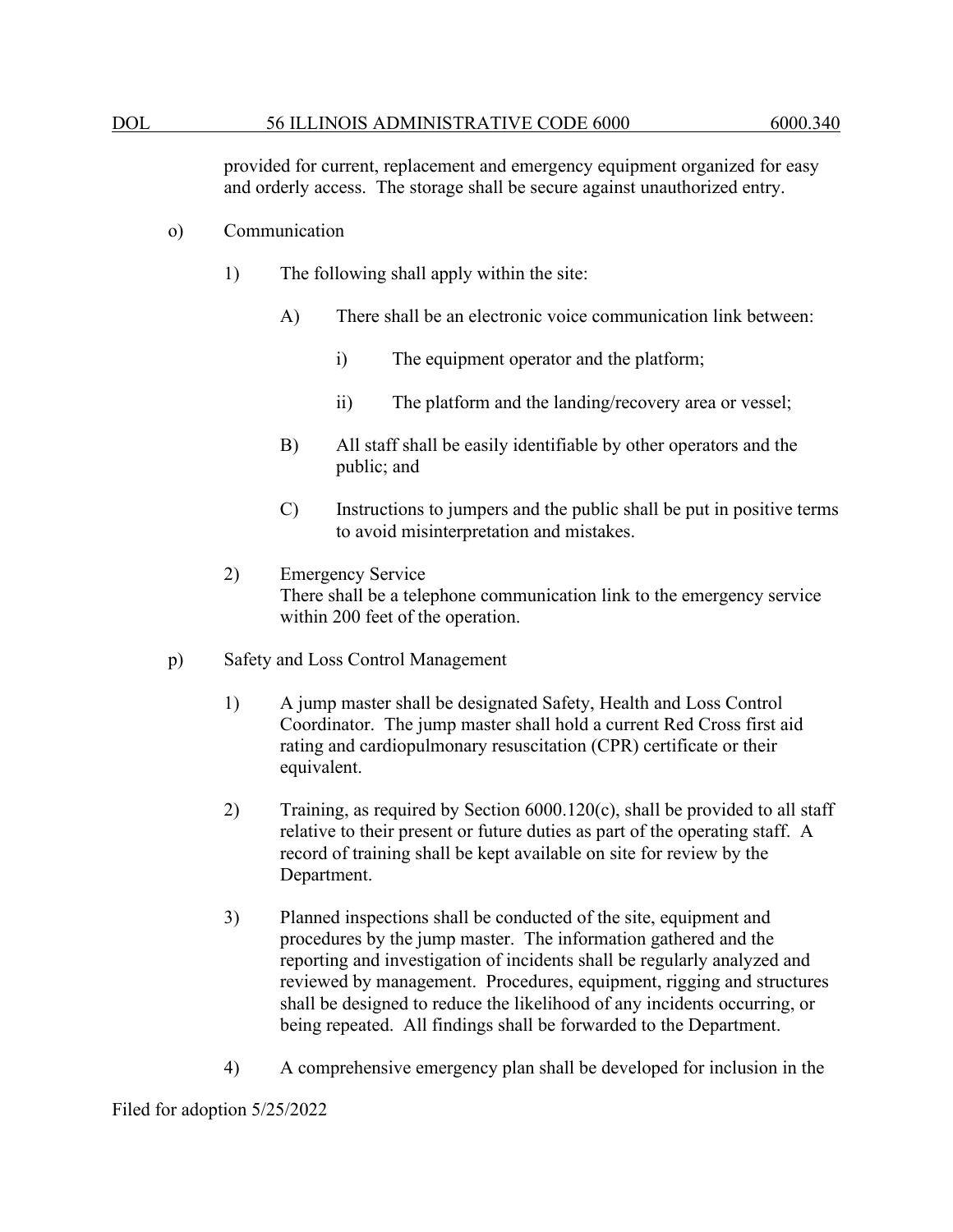operations manual. The plan shall include the following elements: the steps necessary to rescue a jumper in case of crane failure or accident, emergency first aid to be given, contacting of and directing emergency service personnel to the site, crowd control, and notification to the Department.

- 5) The manual shall contain the site rules concerning the health and safety of employees and the public.
- q) Staff and Duties
	- 1) The minimum age for the crane operator and jump master shall be 21 years and for other staff members 18 years.
	- 2) The staff of a bungee jumping operation shall include the following persons:
		- A) Site Controller

When more than one jump master is on the site, one of the jump masters shall also be designated controller. The site controller shall coordinate and be responsible and accountable for all operations;

- B) Jump Master
	- i) Has complete control when jumping is occurring;
	- ii) Is the only person who takes the jumper through the final stages to the jump take-off;
	- iii) Is responsible for the training of the other staff (see Section 6000.120(c));
	- iv) Shall have a thorough knowledge of the site, its equipment, procedures and staff;
	- v) Selects the bungee cord and adjusts the rigging;
	- vi) Shall be located on the platform;
	- vii) Keeps a record of the number of times each cord has been used; and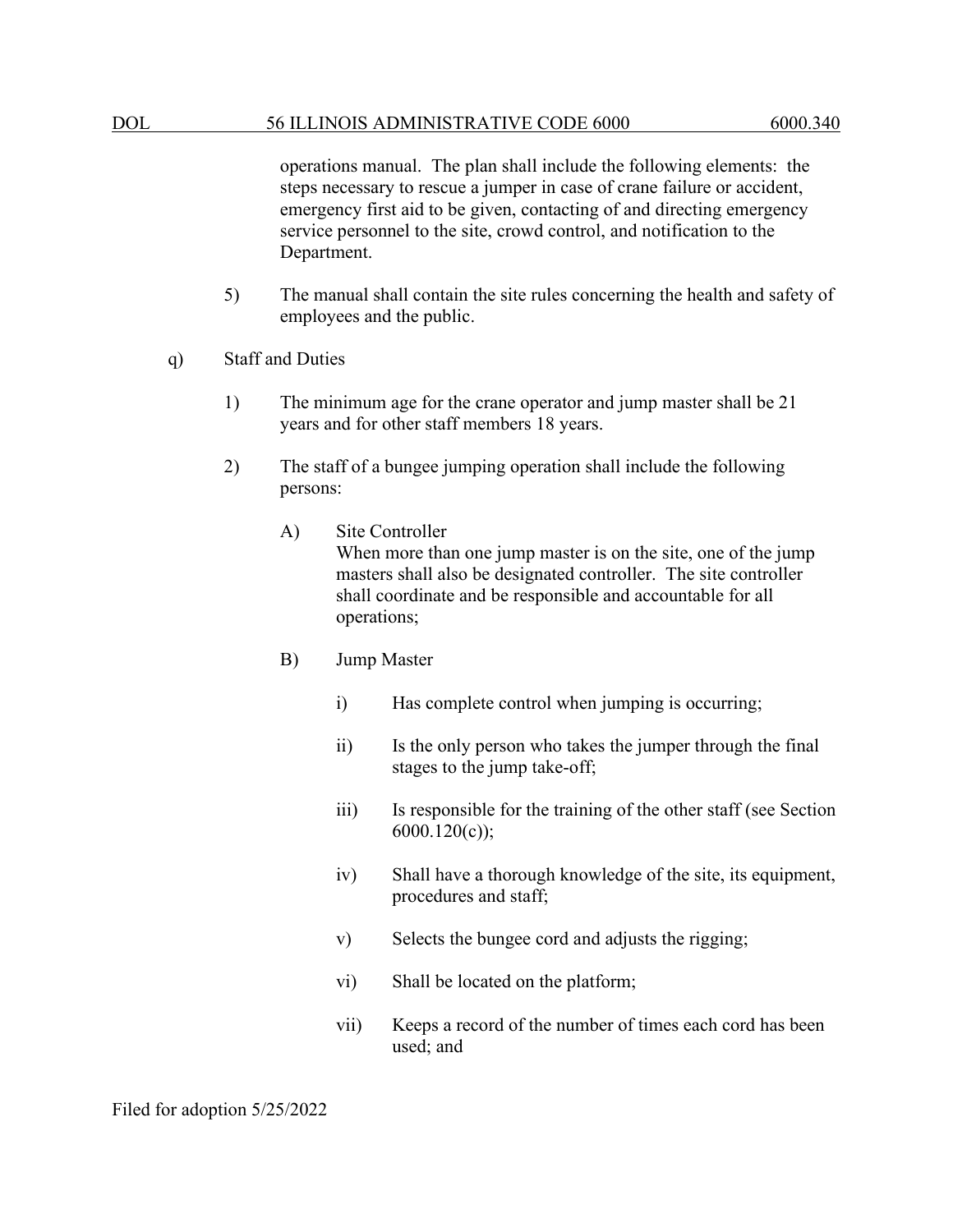- viii) Shall ensure that the number of jumps undertaken in a period of time allows the tasks of each job to be carried out to meet the requirements of each job, as set out in the manual.
- C) Jump operator's duties include:
	- i) Assisting the jump master to prepare the jumper;
	- ii) Attaching the jumper to ankle bindings or harness;
	- iii) Potentially attaching the jumper to rigging at the direction of the jump master;
	- iv) Carrying out check procedures;
	- v) Operating the lowering system; and
	- vi) Assisting in controlling the public.
- D) Landing/recovery operator's duties include:
	- i) Assisting the jumper to land on the landing pad;
	- ii) Assisting the jumper to the recovery area;
	- iii) Overseeing the recovery of jumpers; and
	- iv) Assisting in controlling the public.
- E) Registration clerk's duties include:
	- i) Registration of the jumper;
	- ii) Obtaining/deciding on medical clearance;
	- iii) Weighing and marking of the jumper's weight. The scale shall be certified annually and checked monthly by the operator for accuracy. The certification shall be done by a person recognized under the Weights and Measures Act [225 ILCS 470];
	- iv) Controlling movement of jumpers to the preparation area;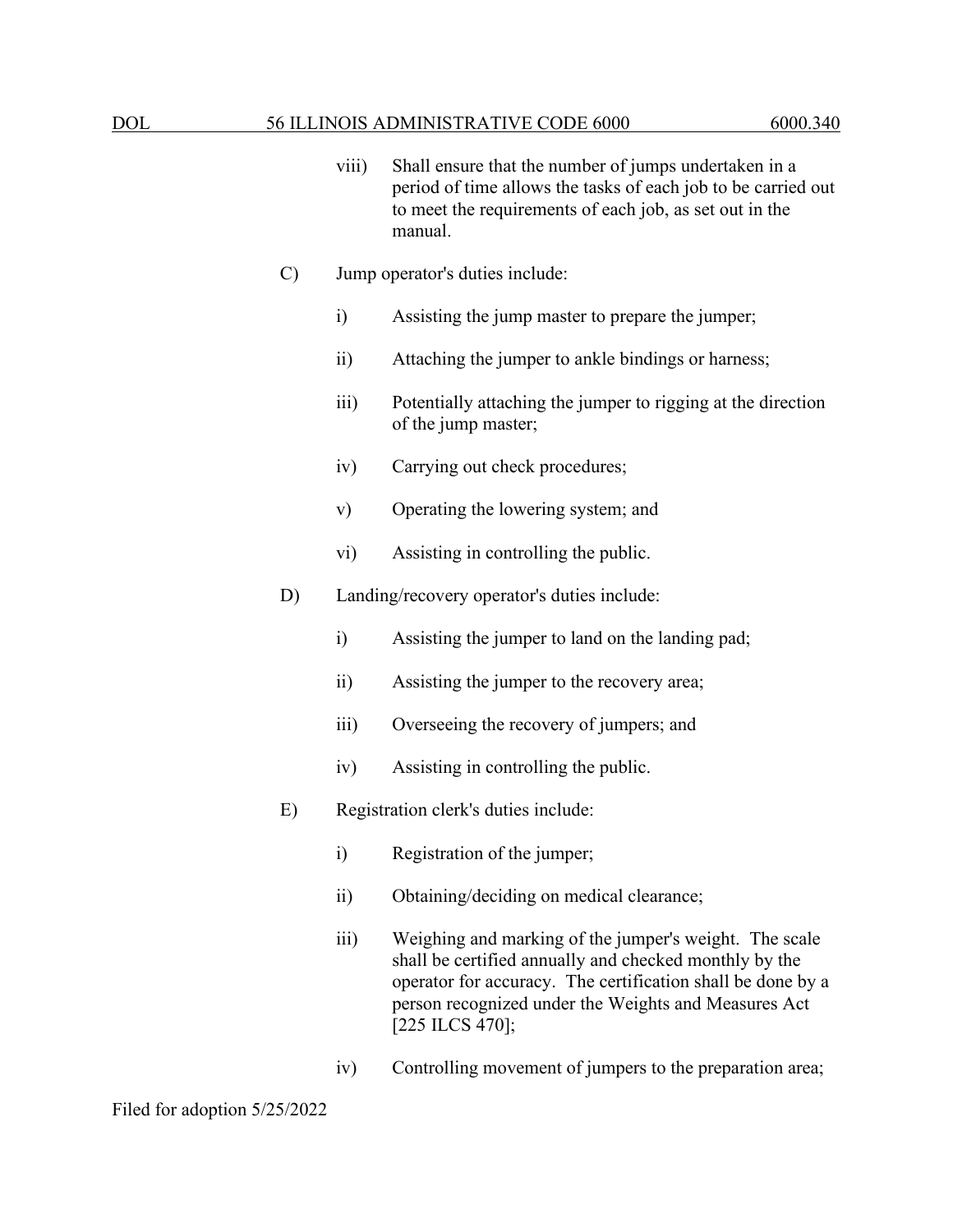- v) Controlling or assisting in controlling the public; and
- vi) The payment process.
- F) Vessel operators' duties shall include operating the landing and emergency vessels.
- G) Crane operators must:
	- i) Be knowledgeable of the particular crane's controls and physically capable of performing the duties; and
	- ii) Respond to move signals only from the jump master but obey a stop signal given by any employee at any time.
- r) Minimum Staff and Training
	- 1) An operating team shall consist of no fewer than 4 people.
	- 2) Training (see Section 6000.120(c)) shall be conducted by, or under the direct supervision of, a jump master.
	- 3) Staff who are operating in training mode shall be directly supervised at all times.
	- 4) A training component of the operating manual covering the critical tasks in the operation shall be available on the site. The tasks shall include maintenance and testing as well as jump procedures. The training shall require achieving mastery of the specified skills and knowledge.
- s) Injury, Damage and Incident Events
	- 1) Serious injury (as defined in Section 6000.10) shall be reported to the Department within one hour, and the operation shall be closed until the Department reopens it. All incidents shall be reported within 24 hours in accordance with Section 6000.160.
	- 2) Owners/operators shall record all injuries, damage or near-miss events in the daily log.
- t) Work Periods The staff shall take regular breaks to ensure that fatigue does not downgrade their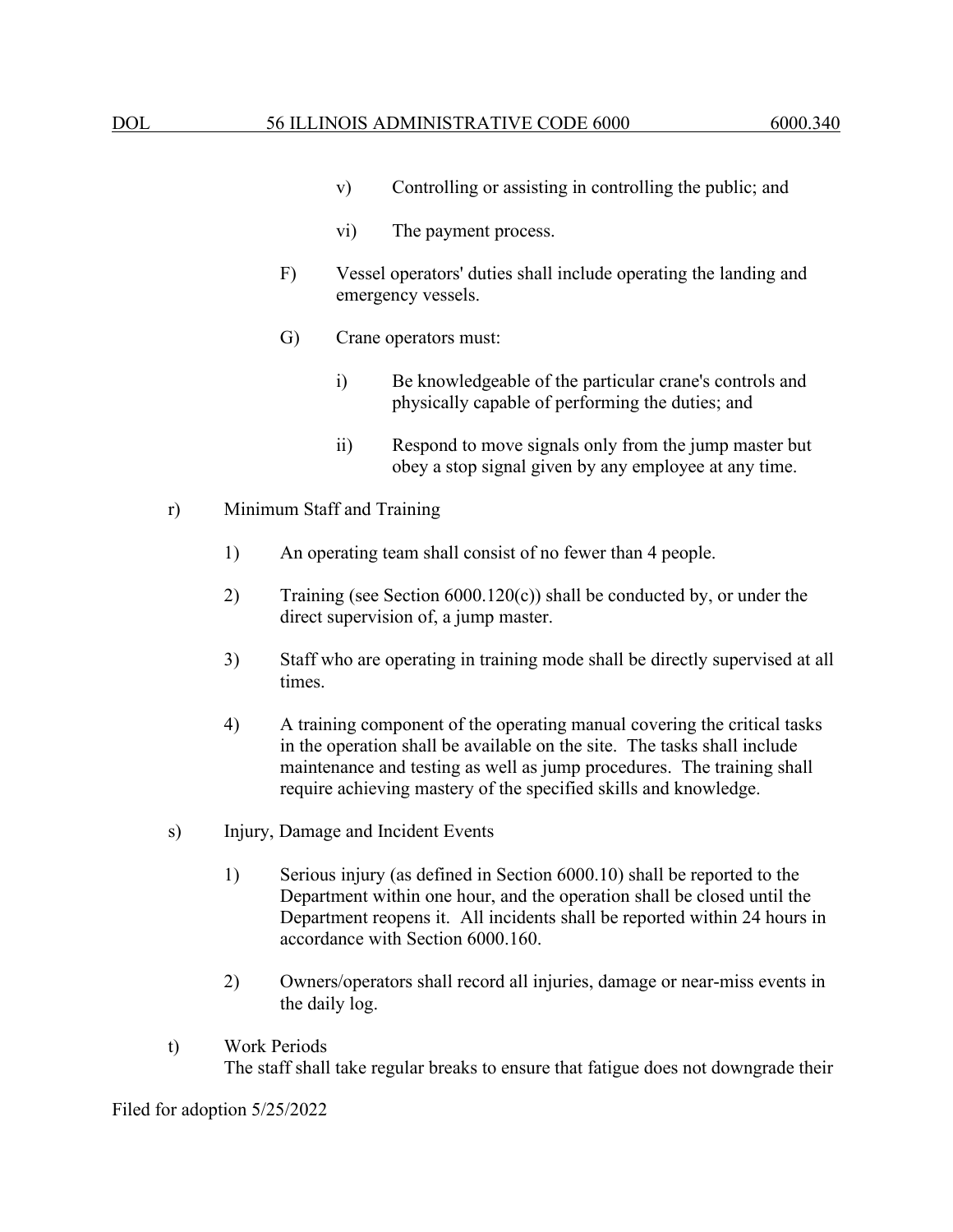ability to operate an incident-free operation.

- u) Medical and Age Restrictions for Jumpers
	- 1) Jumpers shall be questioned on their medical condition.
	- 2) Jumpers who declare medical conditions that may be affected by the jump shall not be allowed to jump. Medical conditions that disqualify a jumper include, at a minimum:
		- A) Pregnancy;
		- B) High blood pressure;
		- C) Heart conditions;
		- D) Neurological disorders;
		- E) Epilepsy; and
		- F) Neck, back, or leg injuries or disabilities.
	- 3) A sign shall be erected listing the medical and age restrictions for jumpers. The sign shall be clearly visible to intending jumpers.
	- 4) Any jumpers who, in the opinion of the operations staff, represent a danger to themselves or others shall not be allowed into the preparation area nor allowed to jump.
	- 5) Jumpers who appear to be in an intoxicated or drugged state shall not be allowed to jump.
	- 6) The minimum age for jumping shall be 18 years and proof of age shall be provided at the time of the jump. Proof of age shall be a valid driver's license or another type of photo identification issued by an agency of government or employer.
- v) Site Operating Manual and Documentation
	- 1) Each site shall have an operating manual, referred to as the manual, for the safe operation of bungee jumping on that site. The manual and all amendments shall be on-site and be freely available to staff and governing bodies.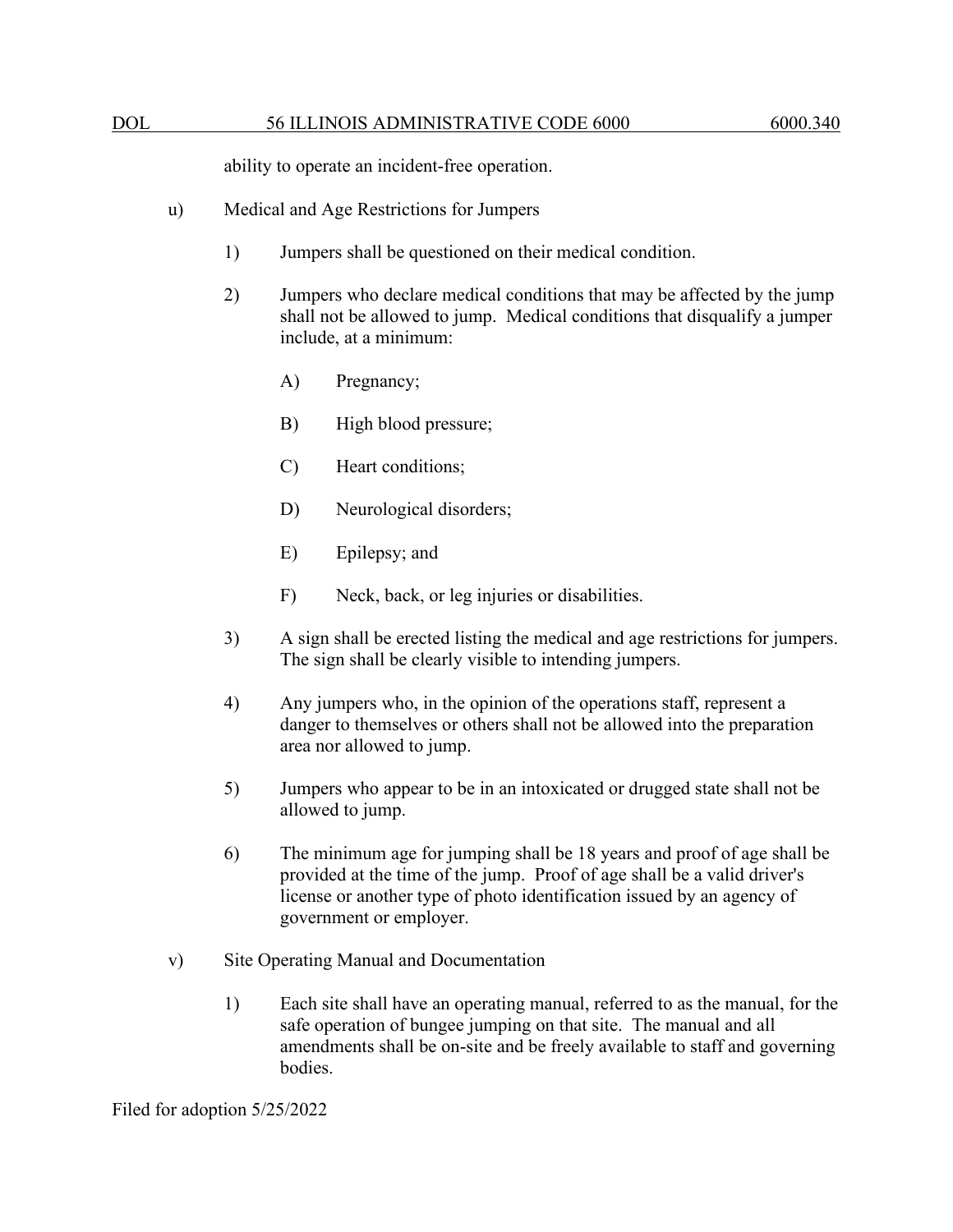|                                            | 2) |                                                     | The manual shall include the procedures for complying with this Part. |                                                                                                            |  |  |
|--------------------------------------------|----|-----------------------------------------------------|-----------------------------------------------------------------------|------------------------------------------------------------------------------------------------------------|--|--|
|                                            | 3) |                                                     | The manual shall include, but not be limited to, the following:       |                                                                                                            |  |  |
|                                            |    | A)                                                  | A site plan;                                                          |                                                                                                            |  |  |
|                                            |    | B)                                                  |                                                                       | A description of operating systems and equipment;                                                          |  |  |
|                                            |    | $\mathcal{C}$                                       |                                                                       | Job procedures, including training (see Section $6000.120(c)$ ), for<br>each task in the operating system; |  |  |
|                                            |    | D)                                                  |                                                                       | Job descriptions;                                                                                          |  |  |
|                                            |    | E)                                                  |                                                                       | Sample of staff qualifications;                                                                            |  |  |
|                                            |    | F)                                                  |                                                                       | Staff selection procedures;                                                                                |  |  |
|                                            |    | G)                                                  |                                                                       | Maintenance standards and procedures;                                                                      |  |  |
| Testing procedures and recording;<br>H)    |    |                                                     |                                                                       |                                                                                                            |  |  |
|                                            |    | $\Gamma$                                            |                                                                       | Criteria for the periodic replacement of rigging;                                                          |  |  |
|                                            |    | J)                                                  | bindings;                                                             | Criteria for the regular planned inspections of ropes, webbings and                                        |  |  |
| K)<br>Emergency plan and procedures;<br>L) |    |                                                     |                                                                       |                                                                                                            |  |  |
|                                            |    |                                                     |                                                                       | Reporting of injuries, damage and incidents;                                                               |  |  |
|                                            |    | Requirements for maintaining logs, including:<br>M) |                                                                       |                                                                                                            |  |  |
|                                            |    |                                                     | i) Site;                                                              |                                                                                                            |  |  |
|                                            |    |                                                     | $\overline{ii}$ )                                                     | Equipment and rigging;                                                                                     |  |  |
|                                            |    |                                                     | iii)                                                                  | Personnel;                                                                                                 |  |  |
|                                            |    |                                                     | iv)                                                                   | Name of jumper; and                                                                                        |  |  |
|                                            |    |                                                     | $\mathbf{v})$                                                         | Bungee cord used;                                                                                          |  |  |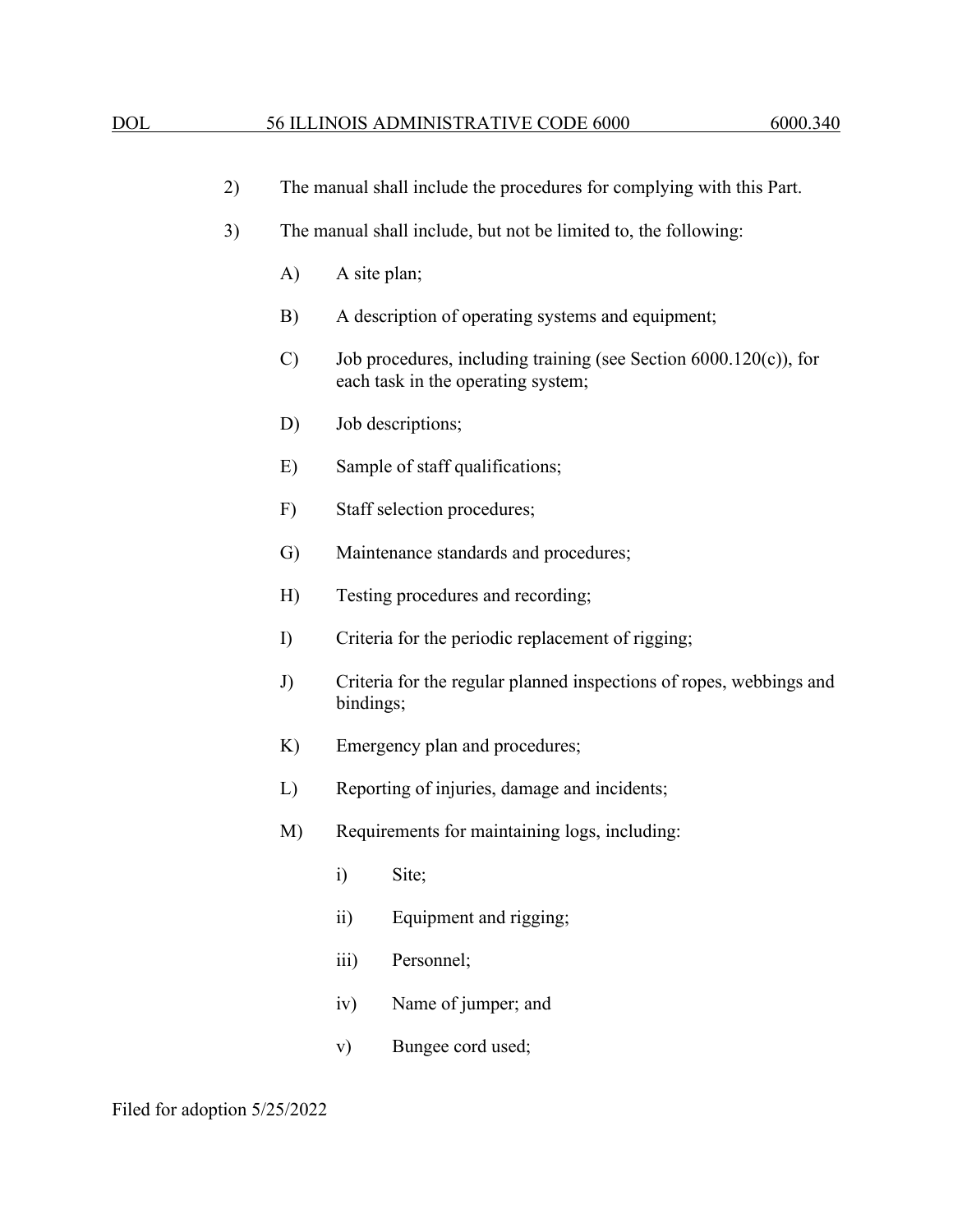- N) Records to be kept;
- O) Requirements for analysis of records;
- P) Inspection procedures, standards and follow-up actions; and
- Q) Examples of forms to be used.
- 4) Daily Pre-opening Operating Procedures shall include:
	- A) Preparation. Setting up the site equipment and public amenities. There shall be a written checklist ;
	- B) Inspection, testing and checking;
	- C) Personal protective equipment including gloves, life jackets, buoyancy aids, harnesses and life lines;
	- D) Items of equipment;
	- E) The communication systems;
	- F) The jump equipment and rigging;
	- G) The jump procedures;
	- H) Carry out test jumps;
	- I) Checking the bungee cord performance; and
	- J) Staff briefing for the day's operations. Includes appointment of the site controller when applicable.
- 5) Jump Procedures. The procedures shall at a minimum include the following:
	- A) Ensuring the exclusion of the public from the operating areas;
	- B) Registration of jumpers, including:
		- i) Name, address, city, county, state, zip code, and telephone number;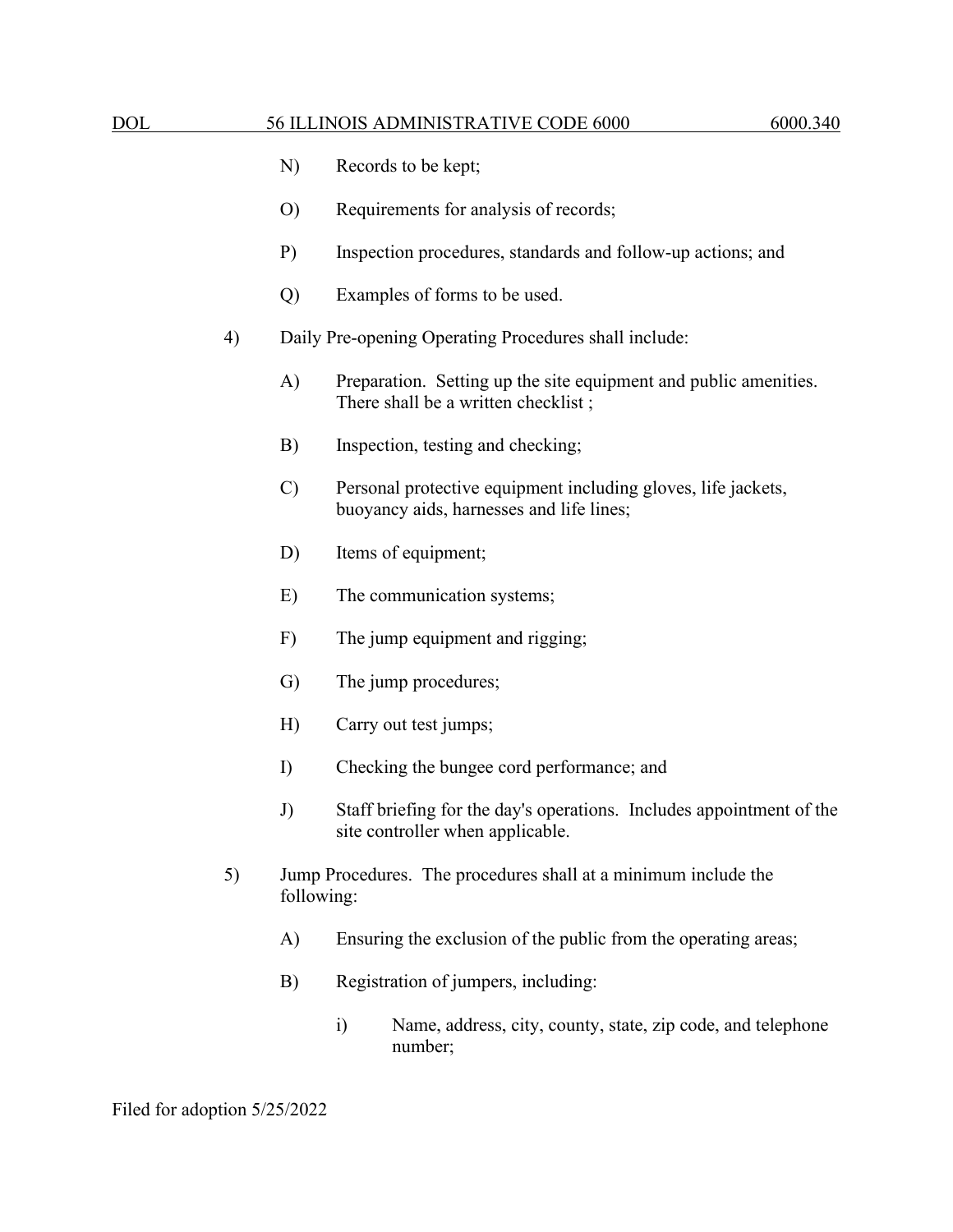- ii) Medical factors and exclusions;
- iii) Age;
- iv) Weight and marking; and
- v) Payment;
- C) Removal of loose objects;

### D) Jumper preparation, including:

- i) Harness or binding attachment; and
- ii) Briefing/instructions to the jumper;

#### E) Jump preparation, including:

- i) Prepare bungee cord and adjust connections;
- ii) Connect the jumper and check connections to the rigging; and
- iii) Final inspection by jump master (a checklist shall be used);
- F) Landing/recovery procedures, including:
	- i) Lowering;
	- ii) Landing; and
	- iii) Disconnecting cord connections;
- G) Return of the jumper to the public area; and
- H) Preparing the bungee cord for the next jumper.
- 6) Closedown Procedures. The manual shall include the following close down procedures:
	- A) Equipment cleaning, inspection, testing and checking;
	- B) Completion of records, both site and personal;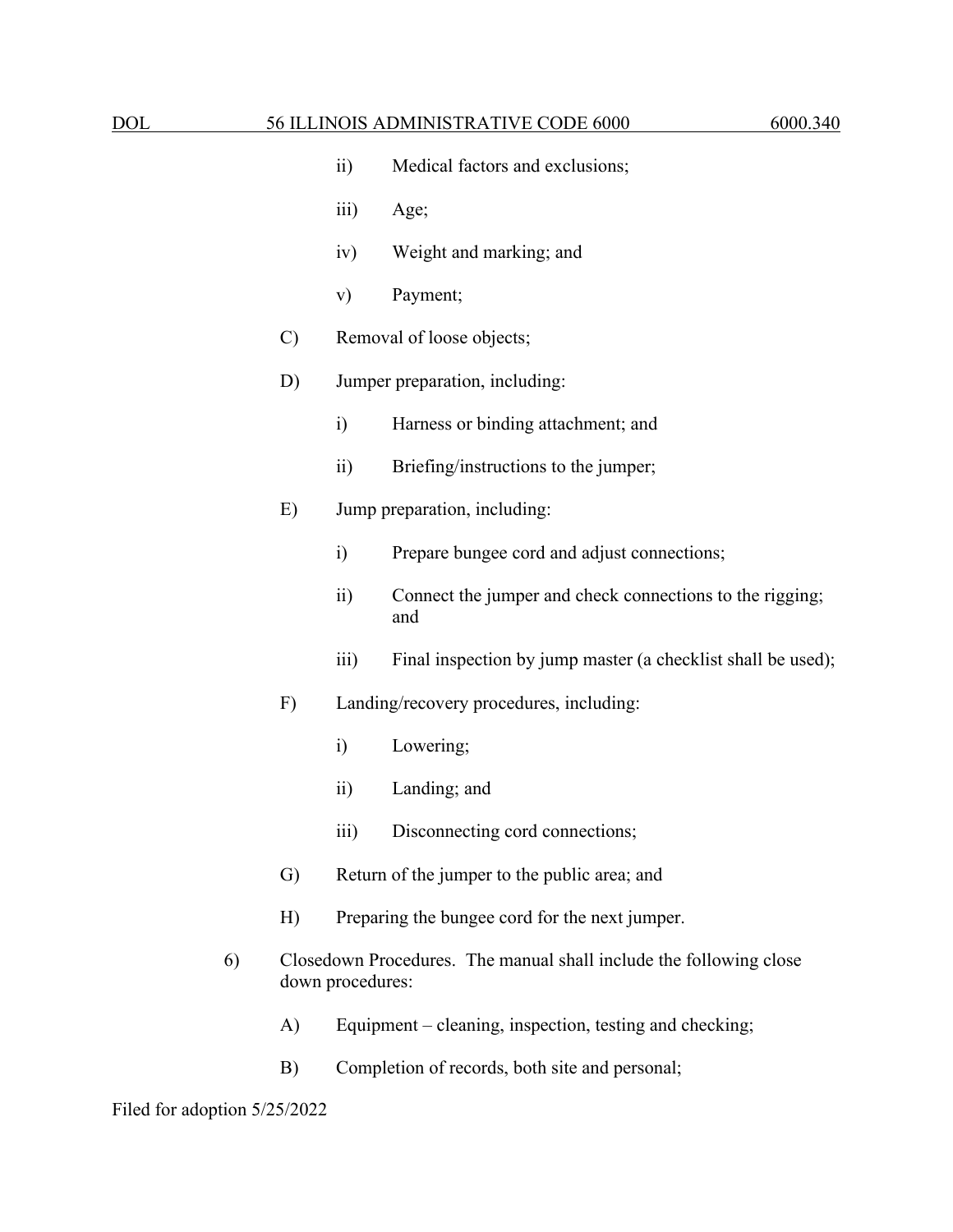- C) The necessary daily maintenance of equipment, structures and facilities;
- D) The storage of equipment;
- E) The cleanup and disposal of rubbish;
- F) Security check and lock-up;
- G) De-briefing of staff on:
	- i) Incidents/events occurring during the day;
	- ii) Equipment, rigging and bungee cord changes required before the next day's operations start; and
	- iii) Maintenance work not completed but required before the next day's start.
- w) Emergency Provisions and Procedures
	- 1) Each site shall have an emergency plan.
	- 2) A medium first aid kit and blankets shall be on site.
	- 3) All jump masters shall be qualified in lifesaving techniques, first aid, and cardiopulmonary resuscitation techniques through the American Red Cross or equivalent training, including "in water rescue of spinal injuries or unconscious patients".
	- 4) Where the site includes moving water or swift water, the site operating manual shall specify the rescue training and qualification required for all operators and staff on the site.
	- 5) Emergency lighting shall be provided at all jump sites that operate between  $\frac{1}{2}$  hour before sunset and  $\frac{1}{2}$  hour after sunrise. The emergency lighting system shall illuminate the jump platform, the jump space, and the landing area. The emergency lighting system shall have its own power source.
- x) An owner or operator of a bungee jumping operation that is permitted under the Act and this Part may disclose or advertise such permit status. Misrepresentation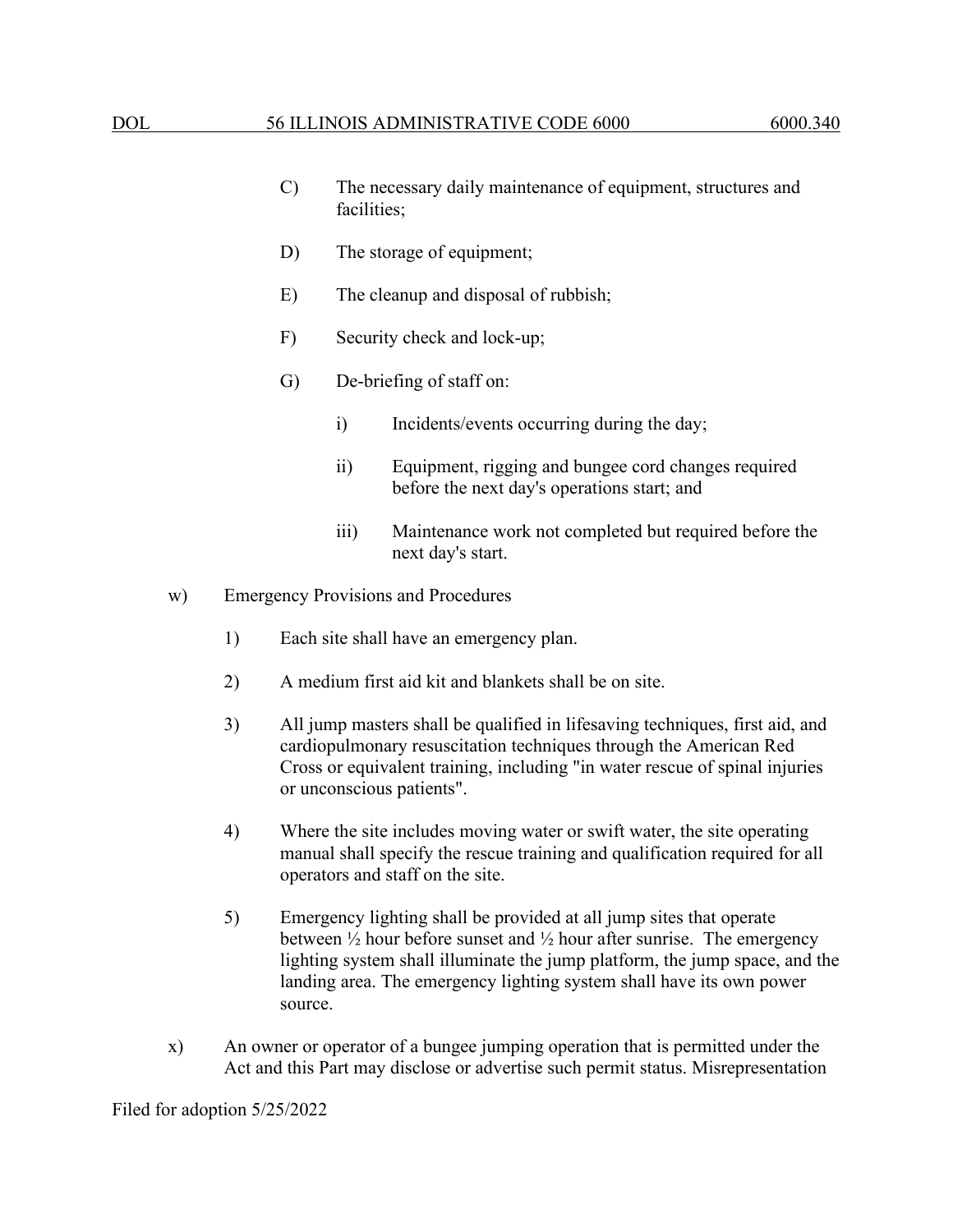of permit status shall be a violation of the Act. No owner or operator shall advertise any bungee jumping operation as being otherwise endorsed or approved by the Department, in any advertisement, brochure, commercial, TV or radio show, or newspaper, or in any other public manner.

(Source: Amended at 46 Ill. Reg. \_\_\_\_\_\_, effective \_\_\_\_\_\_\_\_\_\_\_\_)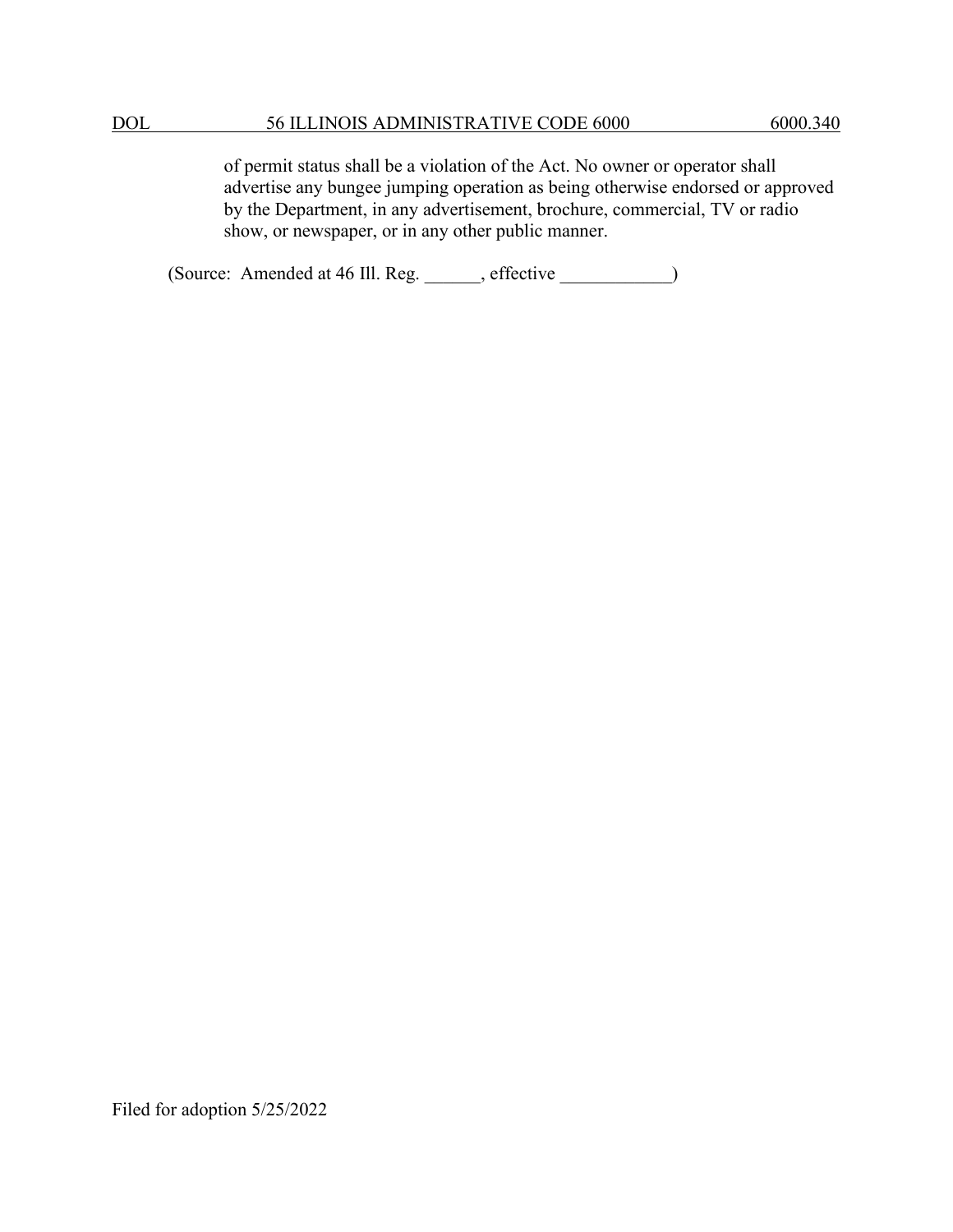### **Section 6000.350 Zip Lines**

a) In addition to the definitions in Section 6000.10, the following shall apply to and govern this Section 6000.350:

"Acceptance Inspection" means the final inspection of a zip line performed upon installation completion and before commissioning.

"Anchor System" means a system of anchorages and anchorage connectors that provide a secure termination for a life safety system, personal safety system, belay system, or rope rigging system.

"Anchorage" means the terminating component of a life safety system, personal safety system, belay system, or rope rigging system intended to support any force applied to the system.

"Anchorage Connector" means an interface component coupling any anchor system or system component to an anchorage.

"Automatic Anchorage Connector" means an anchorage connector that is properly engaged by automatic action without manually applied fasteners in the connector.

"Brake" means a device, method or system used to arrest the traverse of the participant.

"Brake System" means a complete system comprised of the primary and emergency brakes.

"Canopy Tour" means a guided aerial exploration or transit of the forest canopy, most commonly by means of a series of zip lines or aerial walkways with platforms.

"Commissioning" means an action by the installer or other competent person of putting a new element or course into service for the owner/operator.

"Competent Person" means a person possessing the skills, knowledge, experience, training and judgment to perform assigned tasks or activities satisfactorily, as determined by a reasonable person.

"Dismount" means the act of disembarking from the zip line and proceeding away from the landing area.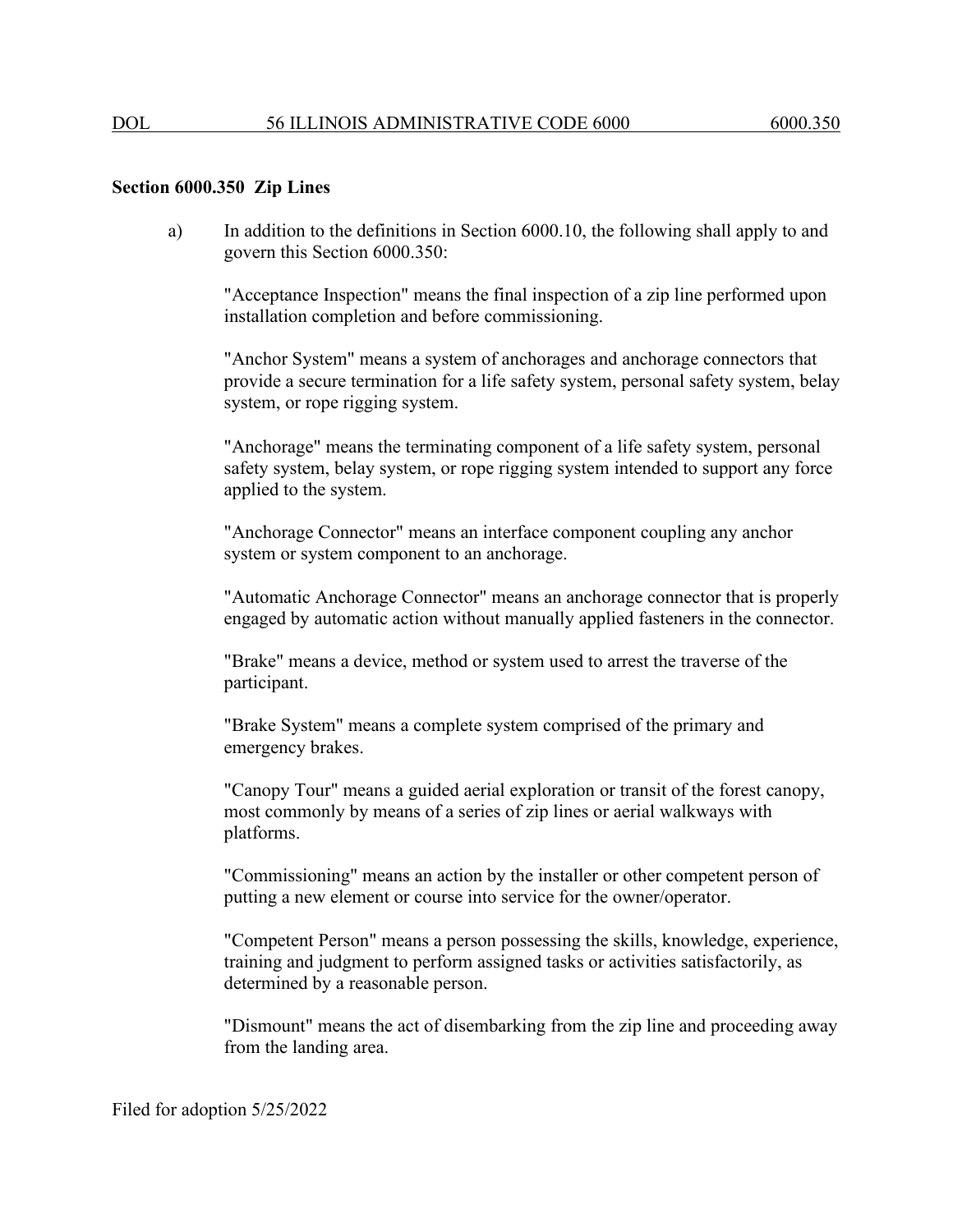"Fixed Zip Line" means a zip line that is designed to be used at a fixed, single location and not readily moved to a different location.

"Landing Area" means the area provided for arrest and dismount after traversing a zip line.

"Mobile Zip Line" means a zip line that is designed or adapted to be moved from one location to another and is not fixed at a single location.

"Mobile Zip Line Manufacturer" means a company responsible for the design, quality, fabrication and delivery of a mobile zip line.

"Operating System" means the system or systems of processing a patron through the zip line route used on a particular site. This includes registration, preparation, getting to the landing point, methods of attachment, the rigging and lowering system, and the landing recovery method.

"Operation, Maintenance, Inspection and Training Manual" or "Manual" means a document containing the procedures and forms for the operation of the zip line activity and equipment on the site.

"Sag" means the vertical deflection in a horizontal line.

"Service Proven" means an element, ride, device, structure or major modification to an element, ride or device of which:

units have been in service to the public for a minimum of five years; and

units that have been in service without any significant design-related failures or significant design-related safety issues that have not been mitigated.

"Third Party Inspector" means a qualified person not directly employed by the operator of the zip line or parent company, original equipment manufacturer (OEM) or vendor, and not offering other services to the operator of the zip line or parent company who is qualified via ACCT accreditation, NAARSO certification, PRCA accreditation, or another approval that equally qualifies that person to provide zip line inspections.

"Zip Line Brake System" means a system that arrests the participant's traverse along a zip line. Brake systems can be active or passive.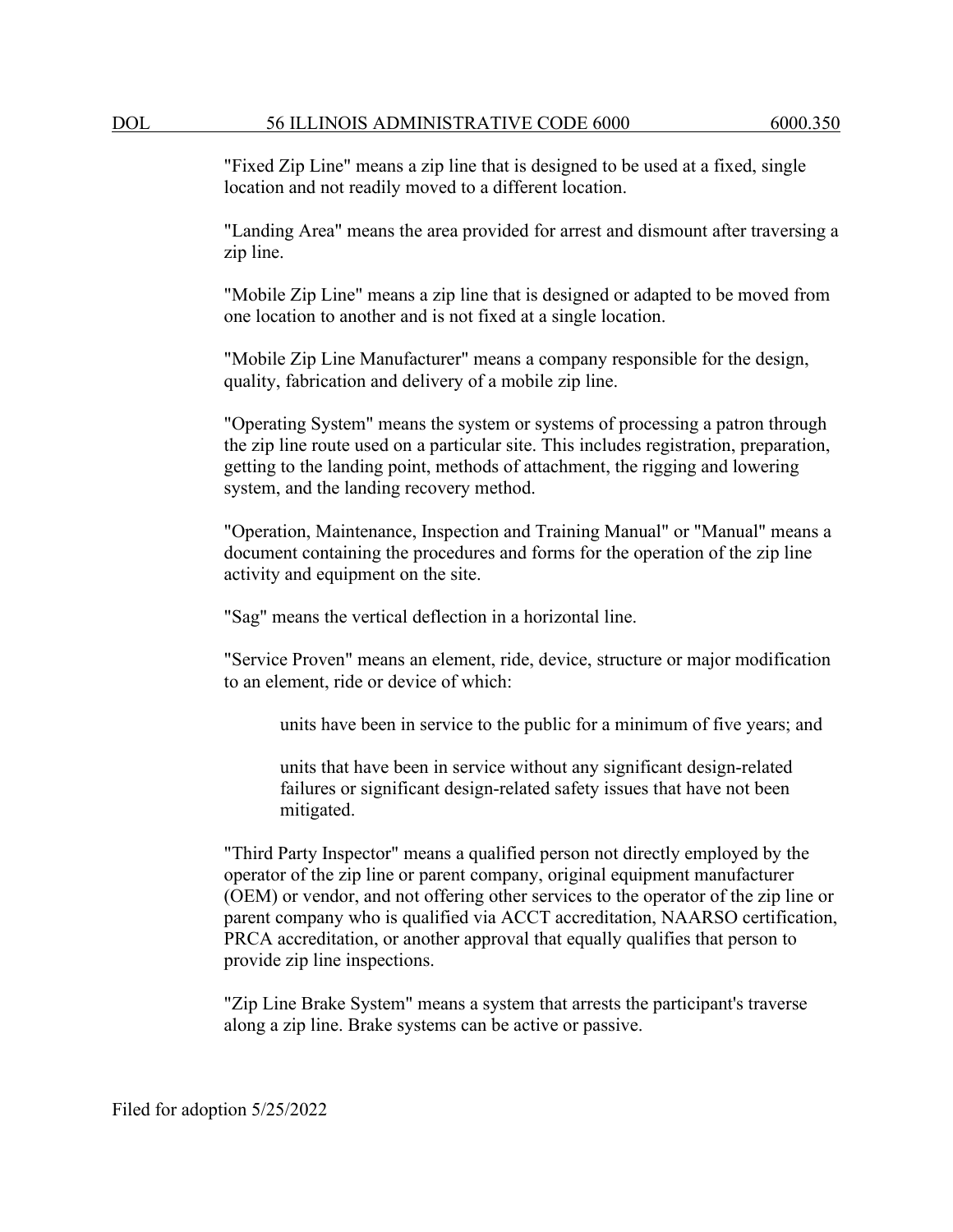"Zip Line Landing Area" means an area provided for the participant to arrest and dismount after completing a zip line traverse.

"Zip Line Tour" means a guided, aerial exploration or transit of a landscape using a series of zip lines and platforms generally supported by man-made structures.

- b) This Section shall govern all zip lines in operation on and after March 27, 2013. However, the Director may grant a permit to an operator of a zip line that was in operation on March 27, 2013 that does not meet all the standards in this Section if the operator can clearly demonstrate a service proven element or that the applicable safety requirements throughout this Part are substantially satisfied so as to ensure the safety of the public.
- c) This Section specifies the site, site approval, design, testing of equipment, management of the operation, operating procedures, emergency provisions, and procedures for zip lines from any mechanically operated platforms that carry participants to the top of the structure. All zip lines shall meet the manufacturer's standards and specifications.
- d) Site Plan, Equipment Design and Construction
	- 1) All zip line operating system designs shall be reviewed and sealed by a licensed professional engineer and a licensed structural engineer. ANSI, ASTM or other applicable standards shall be used as general guidance. The designer of fixed zip lines and the manufacturer of mobile zip lines are responsible for preparing the report for the owner. The design report shall contain site plans, safety zones, drawings and specifications of equipment, platform, rigging system, and safety equipment. The report shall be submitted to the Department before the commissioning of fixed zip lines and the operation of mobile zip lines and shall be maintained on the site where the zip line is operating. The design evaluation included in the report shall consider the following:
		- A) Static and dynamic loads on anchors and components.
		- B) Fatigue limits or absolute component replacement intervals.
		- C) Fatigue limits for structures.
		- D) Protection against metallic corrosion and wood rot.
		- E) Clearances and hazard analysis, including consideration of the effects of heavy crosswinds, rain, fog and other conditions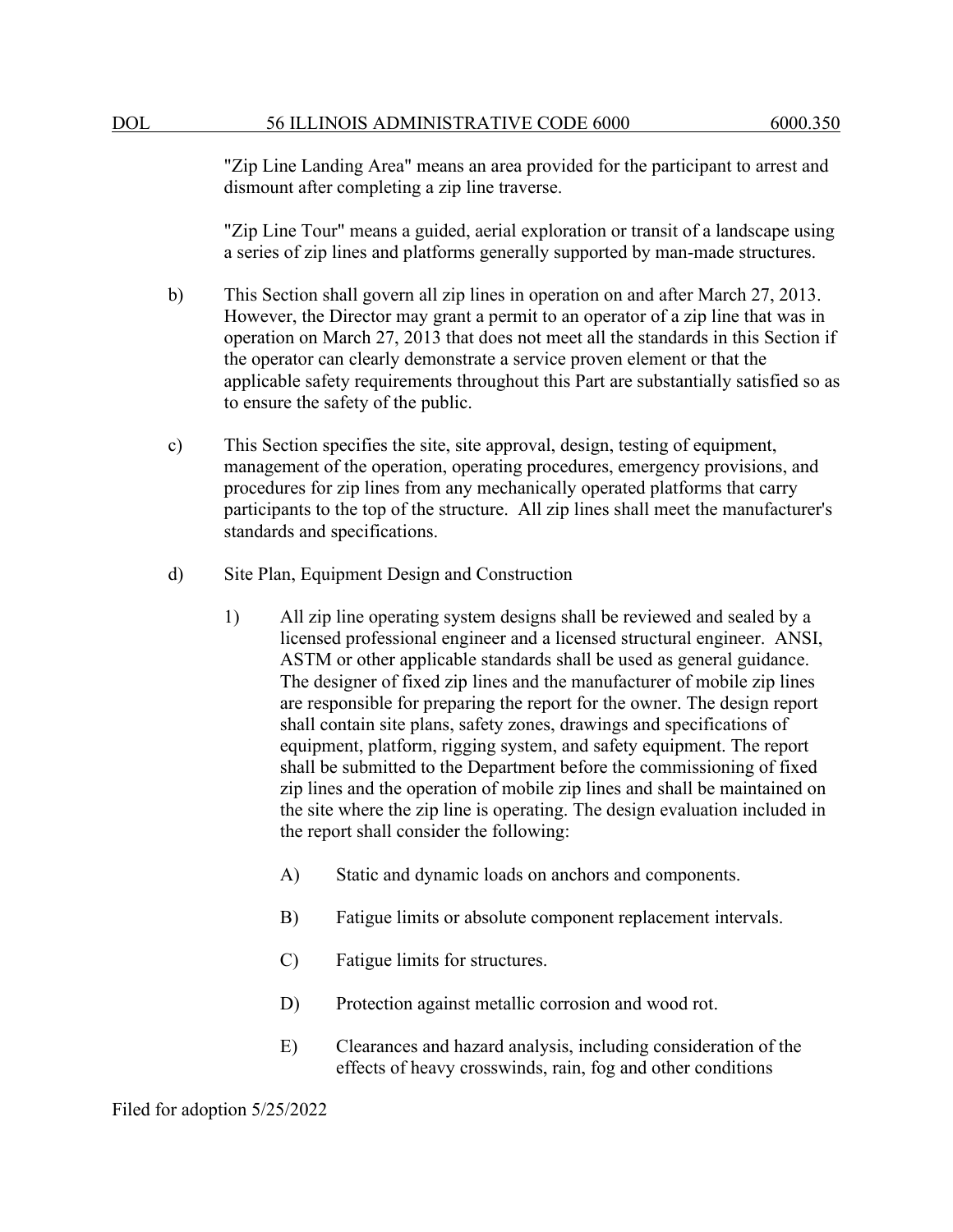resulting in impaired visibility, maneuverability, loss of traction or grip, and reduced braking capability.

- F) Platform, walkway, ladder and associated foundation size and load ratings, including factors of safety.
- G) Anchor and foundation analysis for mobile zip lines shall consider the load path through the anchor attachment point and identify loading through all components, including an identified fixed foundation. Vehicle frames or underframes can be used as fixed foundations, providing a verifiable load analysis is submitted. Alternate qualification, consisting of a statement by the vehicle manufacturer confirming the anchor attachment point and loadings are suitable for the vehicle, is acceptable.
- 2) An inspection by a third-party inspector shall be conducted each time a major component is modified. Scheduled component replacements in accordance with manufacturer or designer maintenance procedures do not constitute a design modification.
- 3) Fixed zip lines shall be inspected by a third-party inspector annually. Results and the report shall be made available to the Department.
- 4) Differences between the design as detailed in the engineer's report and evaluation and the implemented installation by a competent person shall be reconciled. Appropriate explanations of the differences, which may include modified drawings, procedures, analyses and additional calculations shall be appended to the original design report or engineering evaluation as applicable. Owner's manuals shall be updated to reflect the engineer's or manufacturer's acceptance of the modifications.
- 5) A fixed zip line site commissioning plan, including an acceptance test procedure and report, shall be incorporated in the engineer's report. Commissioning and testing shall be conducted by a competent person
- 6) Mobile zip line site set-up, pre-start inspection, and test procedures shall be clearly documented and followed by a competent person.
- 7) The Department shall maintain the confidentiality of the engineer's report as authorized by Section  $7(1)(g)$  of the Freedom of Information Act.
- e) General Compliance Criteria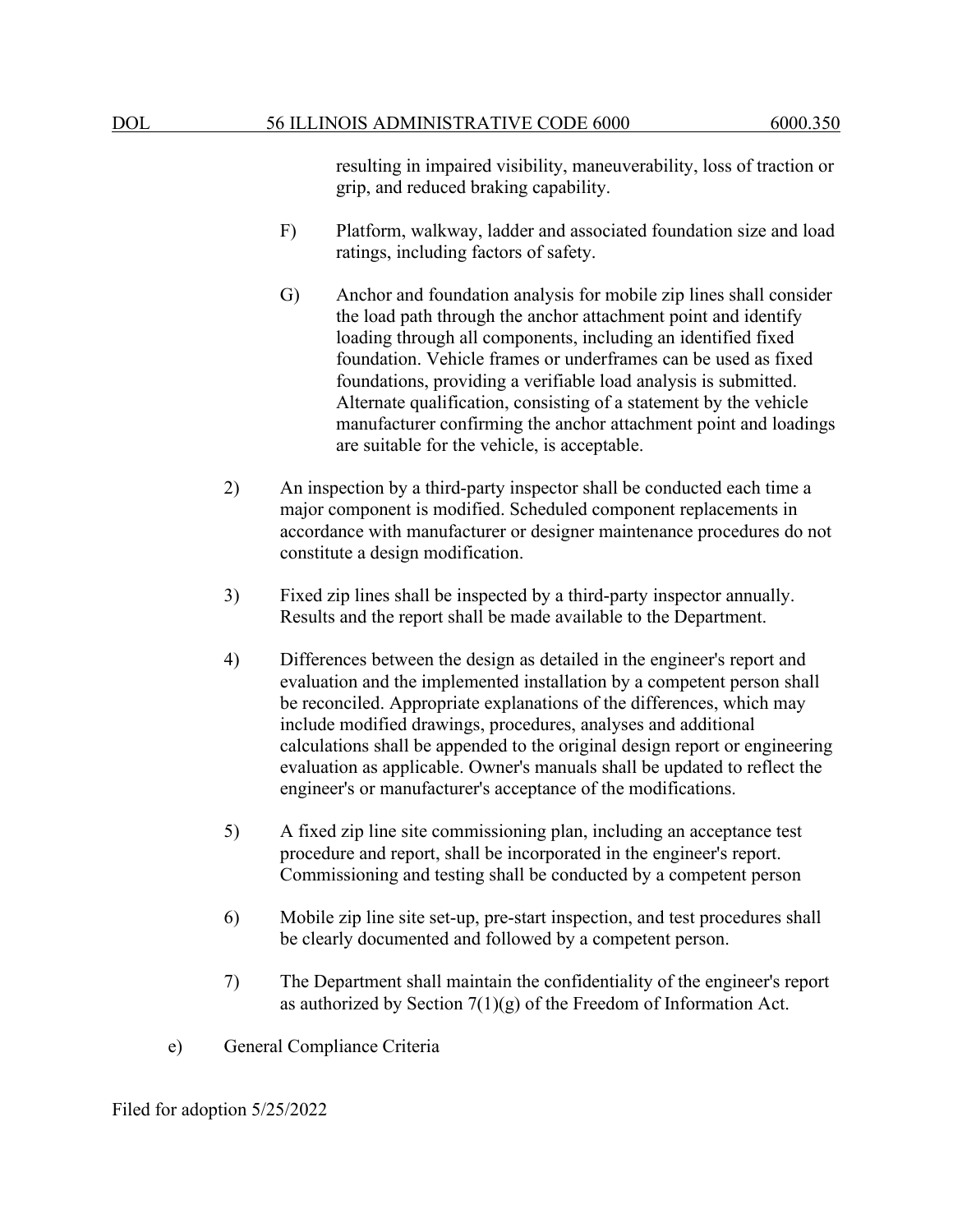- 1) Equipment
	- A) Zip lines shall be comprised of flexible steel wire rope. Zip lines shall have no exposed wires/strands within reach of the participants that may result in injury. Wire rope used as zip lines shall not be spliced.
	- B) When a portion of the zip line or landing area is not visible from the zip departure point, a departure procedure shall be utilized to ensure a clear unobstructed run.
	- C) There shall be adequate clear space above, below and around the zip line to ensure the participant will not strike or contact any permanent or transient obstruction, object or person.
	- D) Rescue ropes, equipment appropriate to applicable rescue loads, rescue plans, and personnel trained to retrieve a participant from anywhere within zip line spans shall be present during use.
	- E) Carabiners and snap-hooks shall comply with the gate strength and other applicable requirements of ANSI/ASSP Z359.1 (2007) for the manufacturer's estimated life cycle of the product. Carabiners and snap-hooks shall be auto-closing and auto-locking and require at least two deliberate consecutive actions to open.
	- F) Lanyards shall comply with the strength requirements of ANSI/ASSP Z359.1 (2007) for manufacturers estimated life cycle of the product. Lanyards should carry the marking of the manufacturer and the safe working load or breaking strength.
	- G) Items carried by participants, including backpacks and carryalls, hair, and clothing that may become entangled in safety equipment or component parts shall be secured properly.
	- H) Pulleys and trolleys shall be of the double wheel type construction per the design specification to eliminate derailing during operation.
	- I) All parts and components shall be purchased from the manufacturer or shall only be manufacturer-approved replacement parts.
- 2) Zip Line Arrival Point, Protection and Braking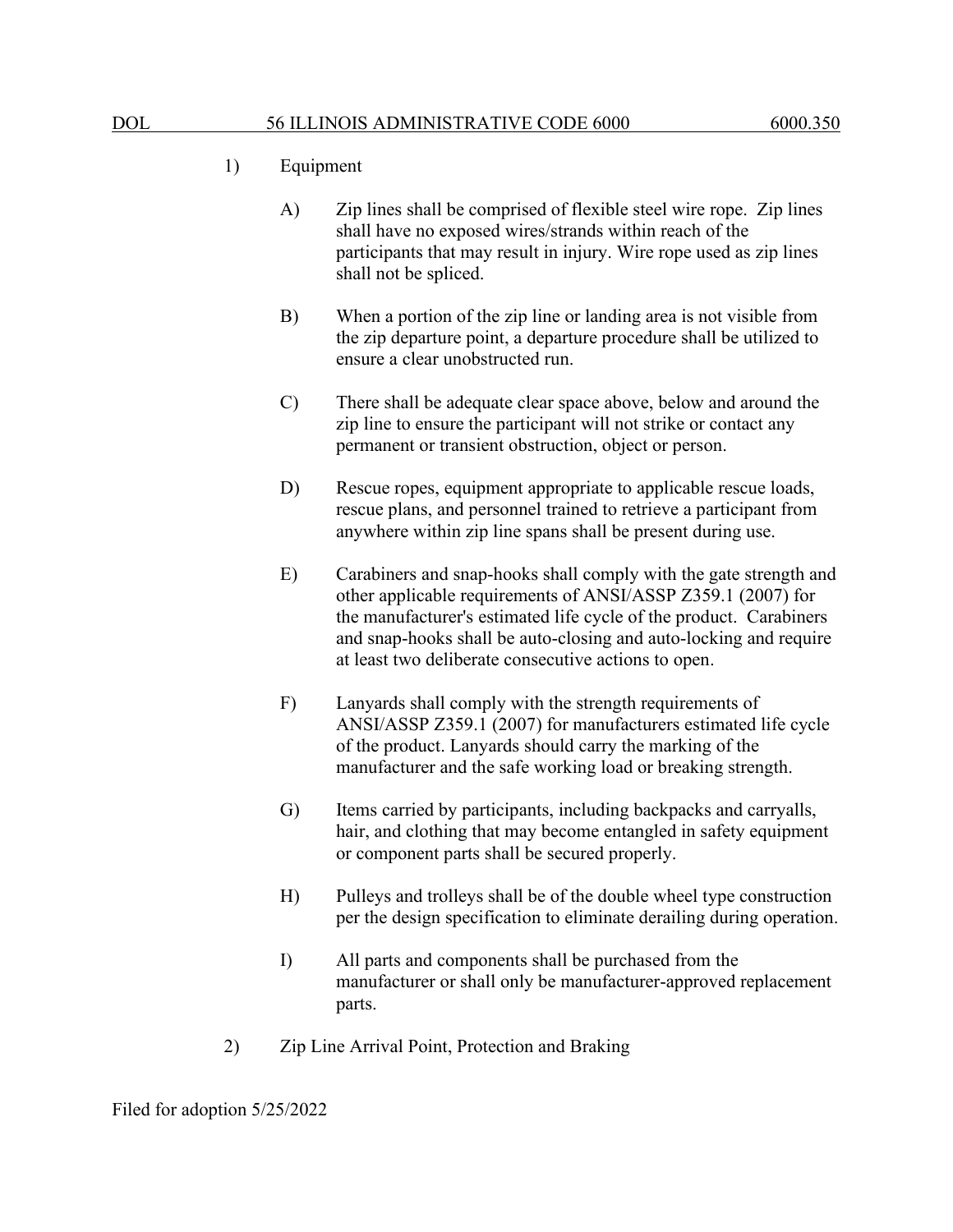- A) Zip line courses shall have appropriate safety devices, such as impact-absorbing materials, ground cover, load limiters and landing mats or landing nets, installed per the manufacturer's design specifications at the zip line arrival point. Descriptions and operating characteristics of the safety devices shall be included in the design drawings.
- B) One or more of the following methods shall be included in the operating system of the zip line course:
	- i) Impact absorbent ground cover, impact absorber/load limiter, landing mats, nets, water landings, or other protective methods installed in arrival areas to reduce injury potential.
	- ii) Passive braking systems shall not require any action by the user and shall always be in effect through gravity, engineered, or mechanical means. If gravity braking is designed to result in the participant being removed after arriving at a low point in the zip line, the removal device or equipment shall be rated for the design reach and loads as determined by the design plan. If mobile equipment is used to remove participants at the arrival point, the approach path shall be free of potential hazards. The stability of the vehicle shall be insured through proper selection of the equipment and the approach.
	- iii) Active braking systems that use a mechanical braking system must also have a secondary braking system or assistance of an operator as a secondary or emergency braking system.
- C) Parked vehicles shall only be used as secondary tie-off points for portable zip lines and may be used as primary anchor points when the vehicle meets the weight class and type specified by the manufacturer and engineering requirements of the ride. Additionally, any vehicle used as a primary or secondary anchoring point must be physically prevented from being operated by disabling the electrical system (disconnecting battery) so that the vehicle cannot be started or by other means outlined in the manufacturer's design specifications.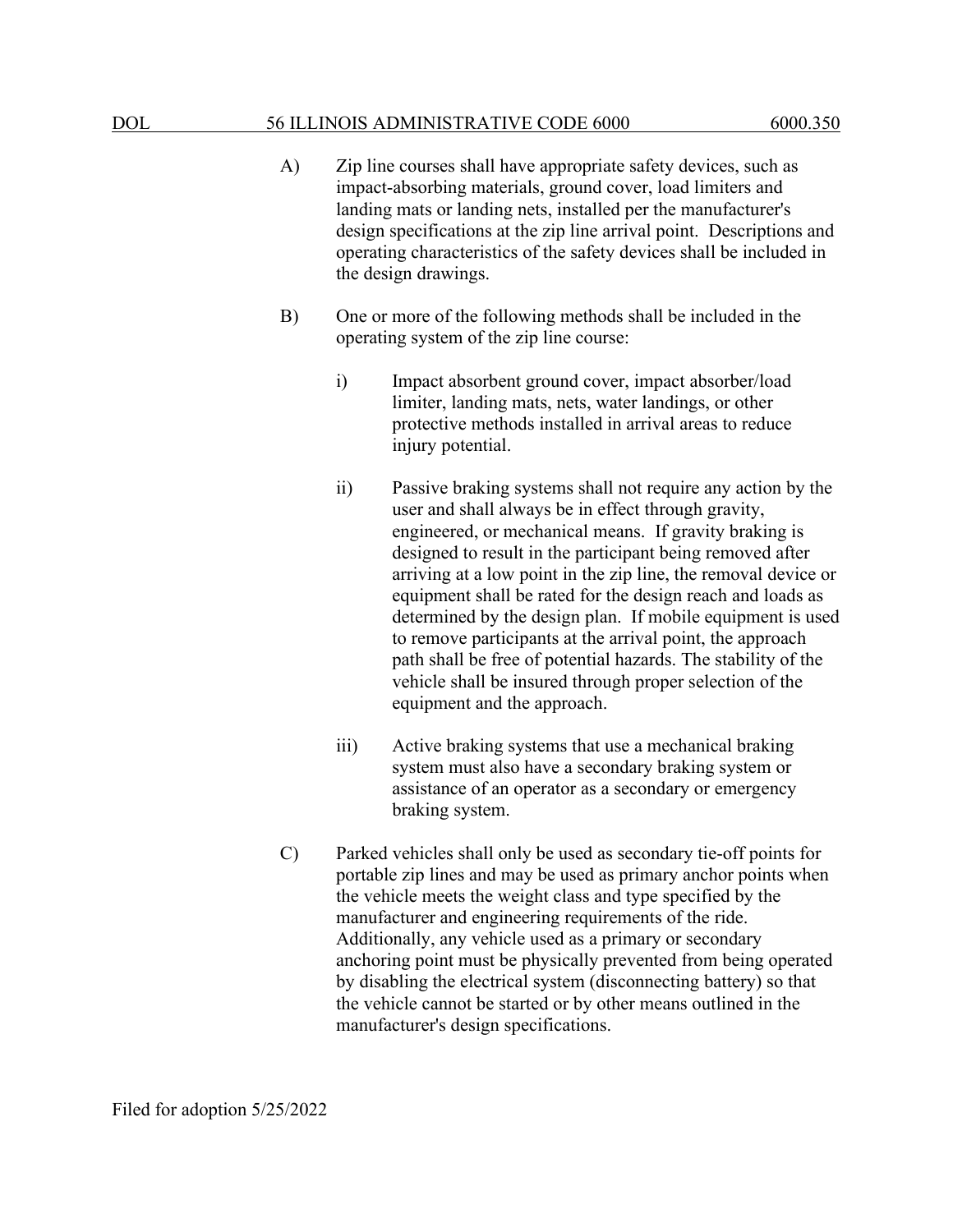- D) The use of a tree as an anchor point for the termination of a zip line or to secure the takeoff platform of a zip line is acceptable. The tree or trees shall be inspected and approved by a certified arborist to ensure good health and stability of the trees. All trees on fixed installations shall receive this assessment no less than annually.
- 3) Zip Line Takeoff Platform
	- A) Takeoff platforms shall be designed to prevent the participant from striking any portion of the platform or lower obstacle during the takeoff.
	- B) Angles of inclination of the landing ramps shall not constitute a tripping hazard for the participant.
	- C) Where necessary, impact-absorbing material shall be utilized to prevent injury.
	- D) Unauthorized access to zip line platforms during periods when the ride is shut down or not attended by a qualified operator shall be prevented by suitable means, including barriers. Hazard warning signs shall be conspicuously placed where applicable.
- f) Site Operating Manual and Documentation
	- 1) Each site shall have an operating manual for the safe operation of zip line activities on that site. The manual and all amendments shall be on-site and freely available to operator staff and governing bodies.
	- 2) The manual shall include the procedures for complying with this Part.
	- 3) The manual shall include, but not be limited to, the following:
		- A) A site plan;
		- B) A description of operating systems and equipment;
		- C) Job procedures, including training (see Section 6000.120(c)), for each task in the operating system;
		- D) Job descriptions;
		- E) Sample of staff qualifications;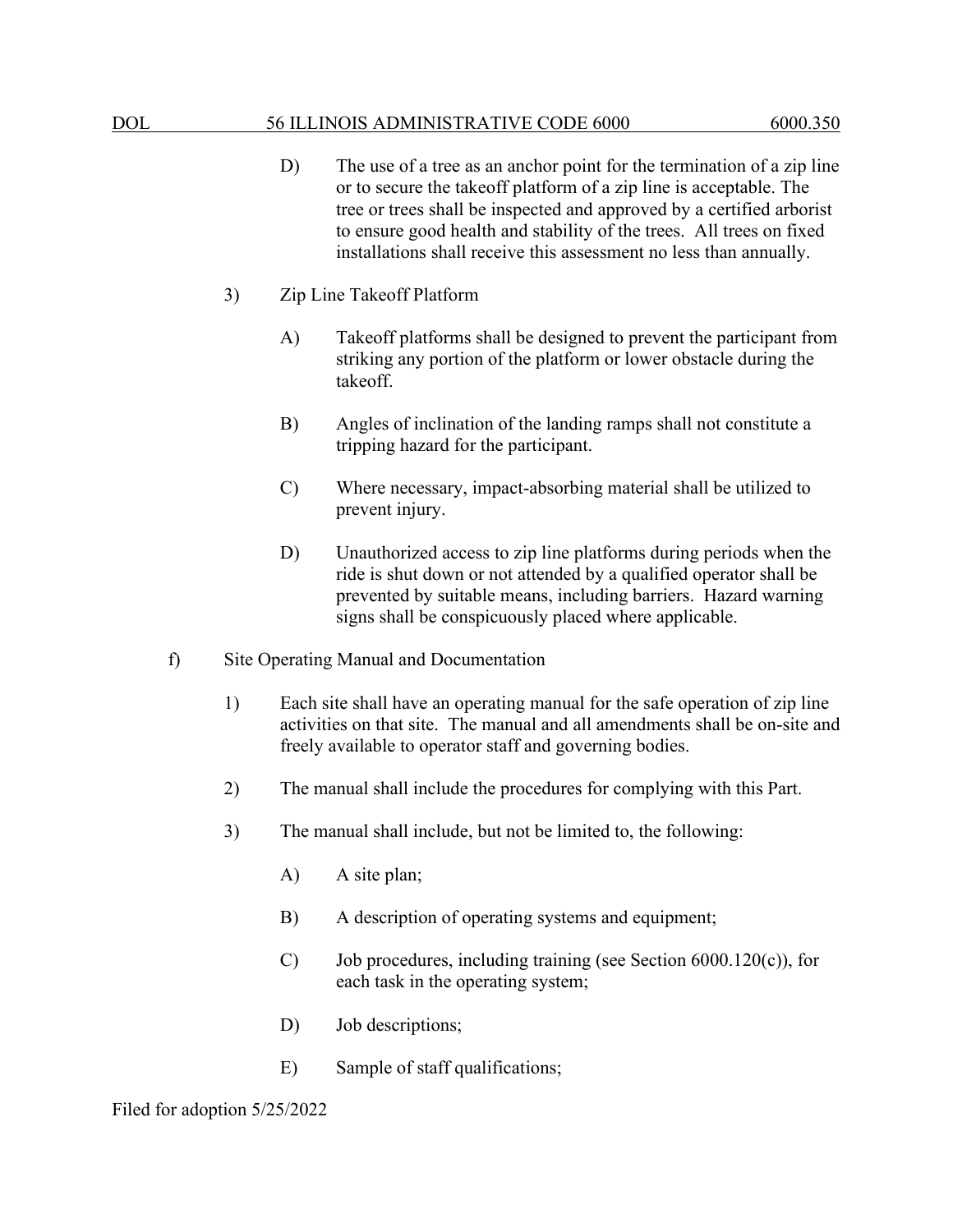|                                                  |    | F)                                      | Staff selection procedures;                                                      |  |  |  |
|--------------------------------------------------|----|-----------------------------------------|----------------------------------------------------------------------------------|--|--|--|
|                                                  |    | G)                                      | Maintenance standards and procedures;                                            |  |  |  |
|                                                  |    | H)                                      | Testing procedures and recording;                                                |  |  |  |
|                                                  |    | I)                                      | Criteria for the periodic replacement of rigging;                                |  |  |  |
|                                                  |    | J)                                      | Criteria for the regular planned inspections of ropes, webbings and<br>bindings; |  |  |  |
|                                                  |    | K)                                      | Emergency plan and procedures;                                                   |  |  |  |
|                                                  |    | L)                                      | Reporting of injuries, damage and incidents;                                     |  |  |  |
|                                                  |    | M)                                      | Requirements for maintaining logs, including:                                    |  |  |  |
|                                                  |    |                                         | Site;<br>$\ddot{i}$                                                              |  |  |  |
|                                                  |    |                                         | $\ddot{\text{1}}$<br>Equipment and rigging; and                                  |  |  |  |
|                                                  |    |                                         | Personnel;<br>$\overline{iii}$                                                   |  |  |  |
|                                                  |    | N)                                      | Records to be kept;                                                              |  |  |  |
|                                                  |    | O                                       | Requirements for analysis of records;                                            |  |  |  |
|                                                  |    | $P$ )                                   | Inspection procedures, standards and follow-up actions; and                      |  |  |  |
|                                                  |    | Q)                                      | Examples of forms to be used.                                                    |  |  |  |
| <b>Emergency Provisions and Procedures</b><br>g) |    |                                         |                                                                                  |  |  |  |
|                                                  | 1) | Each site shall have an emergency plan. |                                                                                  |  |  |  |

- 2) A medium first aid kit and blankets shall be on site.
- 3) Emergency lighting shall be provided at sites that operate between ½ hour before sunset and ½ hour after sunrise. The emergency lighting system shall illuminate the takeoff platform, the zip line, the zip line course, and the arrival point for participants. The emergency lighting system shall have its own power source.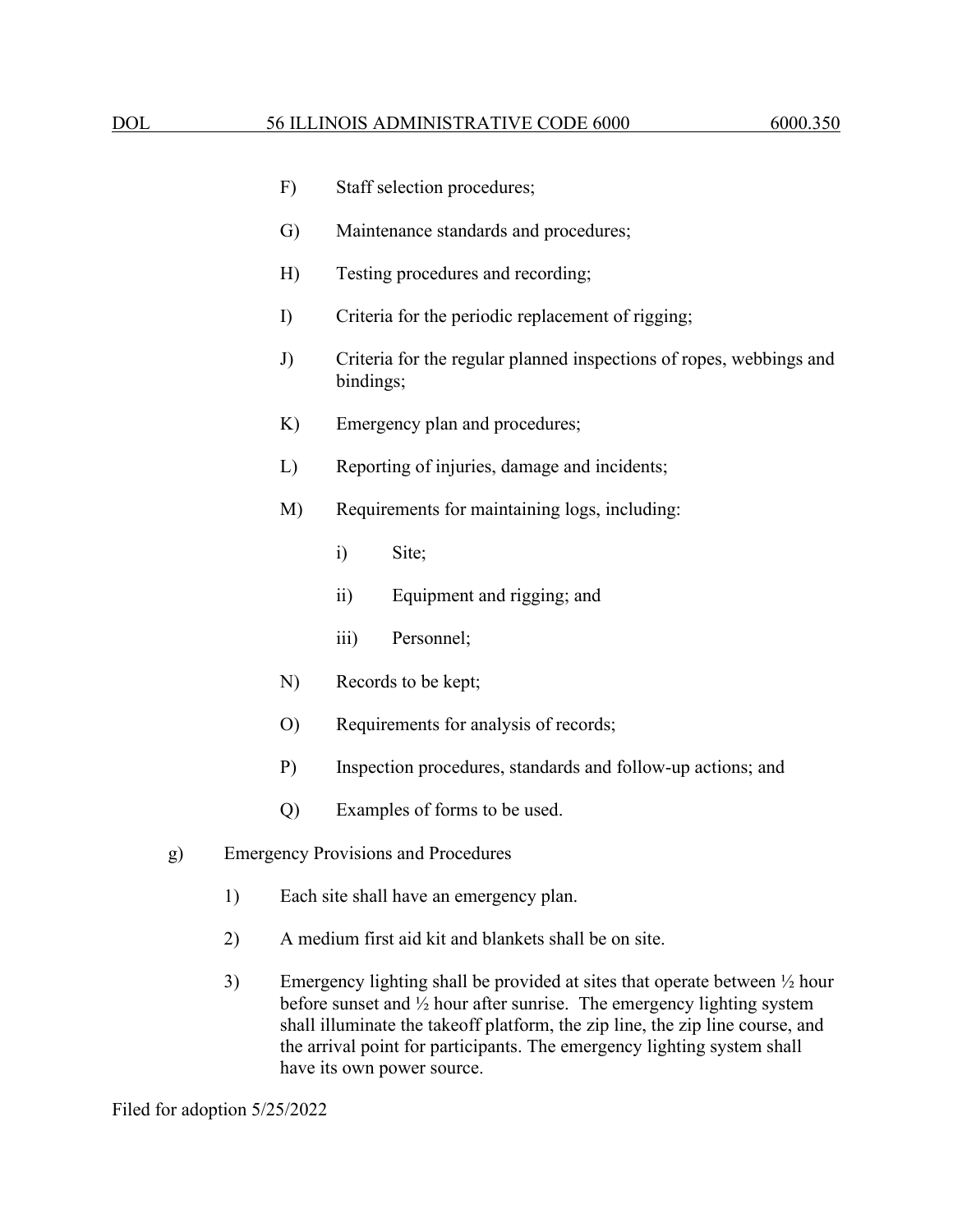- 4) In inclement weather, including but not limited to lightning, rain, hail, snow or high winds, operations shall cease and participants shall not be allowed to ride the zip line or be on or near the platforms or termination points of the ride.
- h) If a zip line operating system meets all the equipment and inspection requirements of this Section, the Department will issue an operating permit, subject to the applicant submitting the fees required by Section 6000.50(b) and (c).
- i) An owner or operator of a zip line that is permitted under the Act and this Part may disclose or advertise such permit status. Misrepresentation of permit status shall be a violation of the Act. No owner or operator shall advertise any zip line as being otherwise endorsed or approved by the Department, in any advertisement, brochure, commercial, TV or radio show, or newspaper, or in any other public manner.

(Source: Amended at 46 Ill. Reg. effective )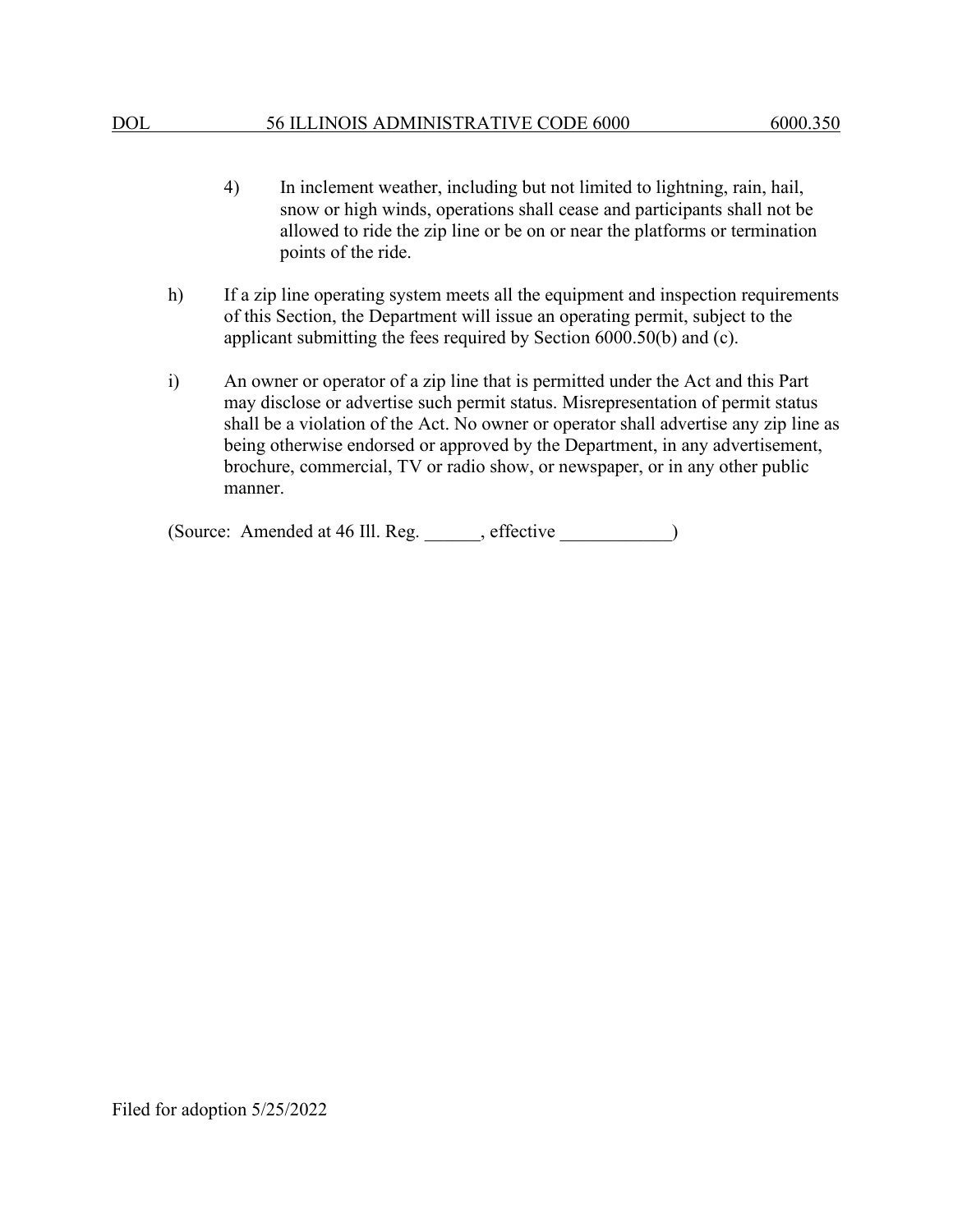#### **Section 6000.352 Aerial Adventure**

a) In addition to the definitions in Section 6000.10, the following shall apply to and govern this Section 6000.352:

"Acceptance Inspection" means the final inspection of a course performed upon installation completion and before commissioning.

"Anchor System" means a system of anchorages and anchorage connectors that provide a secure termination for a life safety system, personal safety system, belay system, or rope rigging system.

"Anchorage" means the terminating component of a life safety system, personal safety system, belay system, or rope rigging system intended to support any force applied to the system.

"Anchorage Connector" means an interface component coupling any anchor system or system component to an anchorage.

"Aerial Adventure Course" means a patron participatory facility or facilities consisting of one or more elevated walkways, platforms, zip lines, nets, ropes, or other elements that require the use of fall hazard Personal Safety Equipment (PSE).

"Automatic Anchorage Connector" means an anchorage connector that is properly engaged by automatic action without manually applied fasteners in the connector.

"Brake" means a device, method or system used to arrest the traverse of the participant.

"Brake System" means a complete system, comprised of the primary and emergency brakes, that arrests the participant's traverse along an element. Brake systems can be active or passive.

"Commissioning" means an action by the installer or other competent person of putting a new element or course into service for the owner/operator.

"Competent Person" means a person possessing the skills, knowledge, experience, training and judgment to perform assigned tasks or activities satisfactorily, as determined by a reasonable person.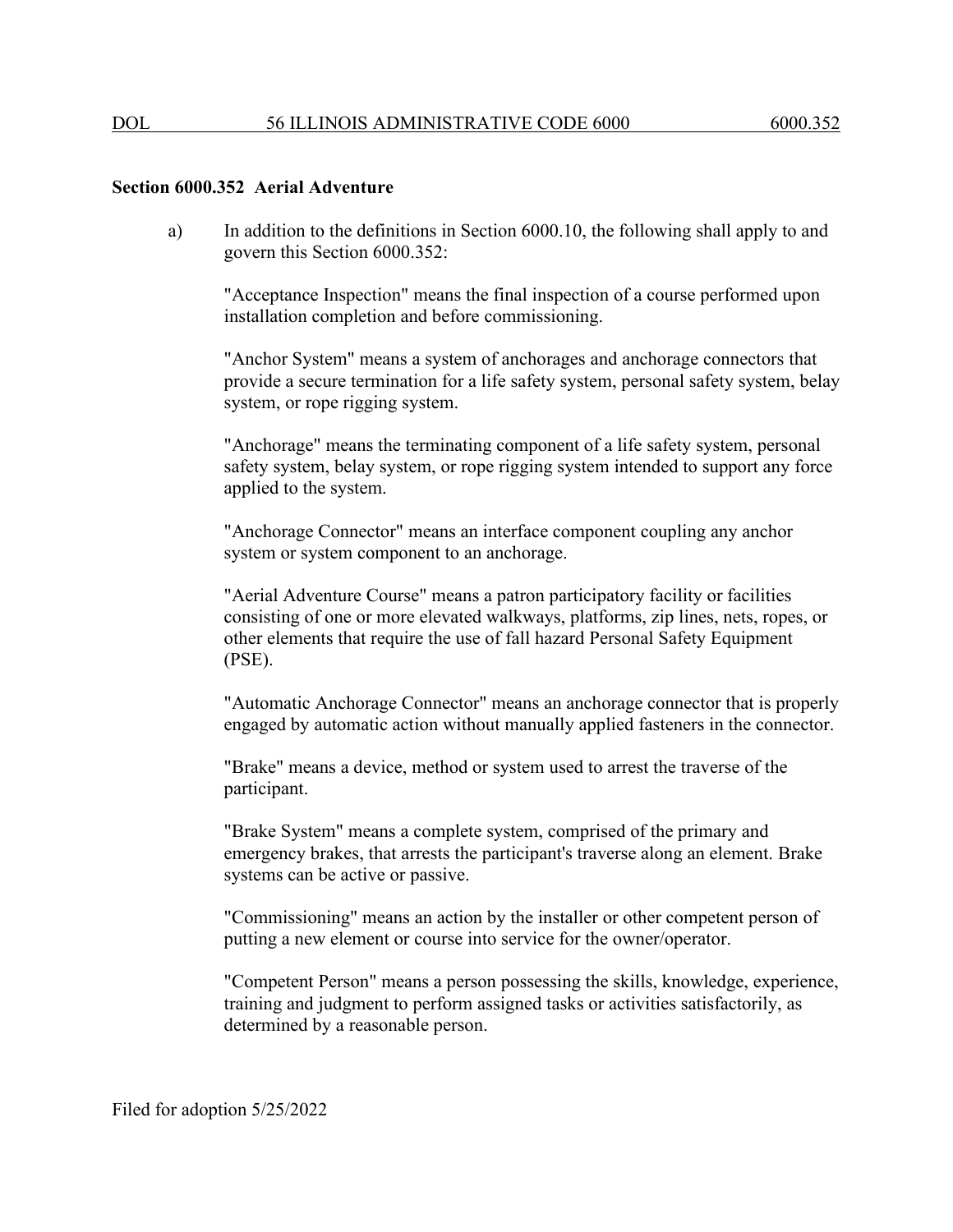"Dismount" means the act of disembarking from the element and proceeding away from the landing area.

"Fixed Course" means a course that is designed to be used at a fixed, single location and not readily moved to a different location.

"Landing Area" means the area provided for the participant to arrest and dismount after traversing an element.

"Mobile Course" means a course that is designed or adapted to be moved from one location to another and is not fixed at a single location.

"Mobile Course Manufacturer" means a company responsible for the design, quality, fabrication and delivery of a mobile course.

"Operating System" means the system or systems of processing a patron through the course route used on a particular site. This includes registration, preparation, getting to the landing point, methods of attachment, the rigging and lowering system, and the landing recovery method.

"Operation, Maintenance, Inspection and Training Manual" or "Manual" means a document containing the procedures and forms for the operation of the course activity and equipment on the site.

"Service Proven" means an element, ride, device, structure or major modification to an element, ride or device of which:

units have been in service to the public for a minimum of 5 years; and

units that have been in service without any significant design related failures or significant design related safety issues that have not been mitigated.

"Third Party Inspector" means a qualified person:

not directly employed by the operator of the course or parent company, original equipment manufacturer (OEM) or vendor; and

not offering other services to the operator of the course or parent company.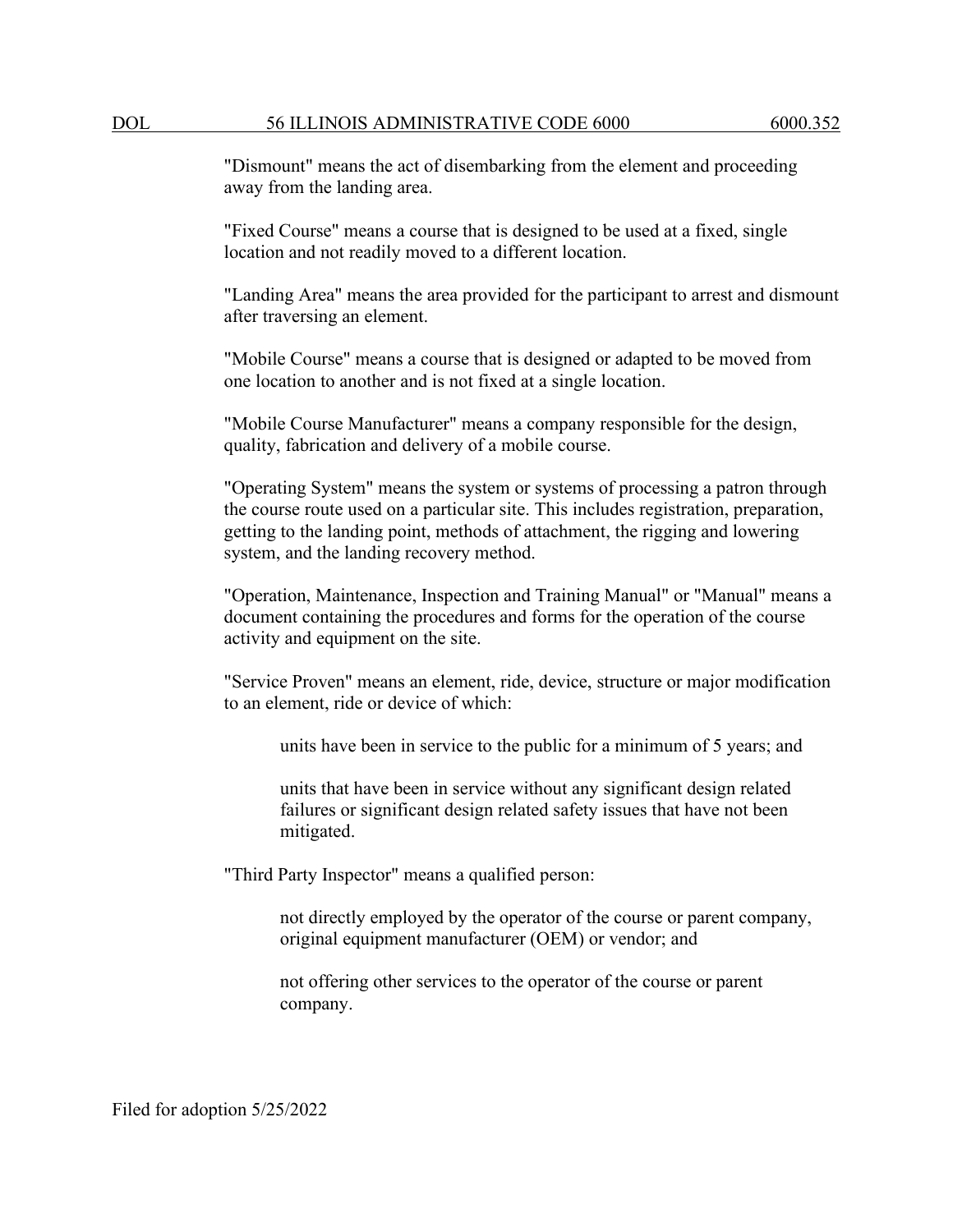The person shall be qualified via ACCT accreditation, AIMS certification, NAARSO certification, PRCA accreditation, or other approval that equally qualifies that person to provide course inspections.

- b) This Section shall govern all courses in operation on or after January 1, 2021. However, the Director may grant a permit to an operator of a course in operation on December 8, 2020 that does not meet all the standards set forth in this Section if the operator can clearly demonstrate a service-proven element or demonstrate that the applicable safety requirements throughout this Part are substantially satisfied to ensure the safety of the public.
- c) This Section specifies the site, site approval, design, testing of equipment, management of the operation, operating procedures, and emergency provisions and procedures for courses from any mechanically operated platforms that carry participants to the top of the structure. All courses shall meet the manufacturer's standards and specifications.
- d) Site Plan, Equipment Design and Construction
	- 1) All course operating system designs shall be reviewed and sealed by a licensed professional engineer and a licensed structural engineer. ANSI, ACCT, ASTM or other applicable standards shall be used as general guidance. The designer of fixed courses and the manufacturer of mobile courses are responsible for preparing the report for the owner. The design report shall contain site plans, safety zones, drawings and specifications of equipment, platform, rigging system, and safety equipment. The report shall be submitted to the Department before the commissioning of fixed courses and operation of mobile courses and shall be maintained on the site where the course is operating. The design evaluation included in the report shall consider the following:
		- A) Static and dynamic loads on anchors and components.
		- B) Fatigue limits or absolute component replacement intervals.
		- C) Fatigue limits for structures.
		- D) Protection against metallic corrosion and wood rot.
		- E) Clearances and hazard analysis, including consideration of the effects of heavy crosswinds, rain, fog and other conditions resulting in impaired visibility, maneuverability, loss of traction or grip, and reduced braking capability.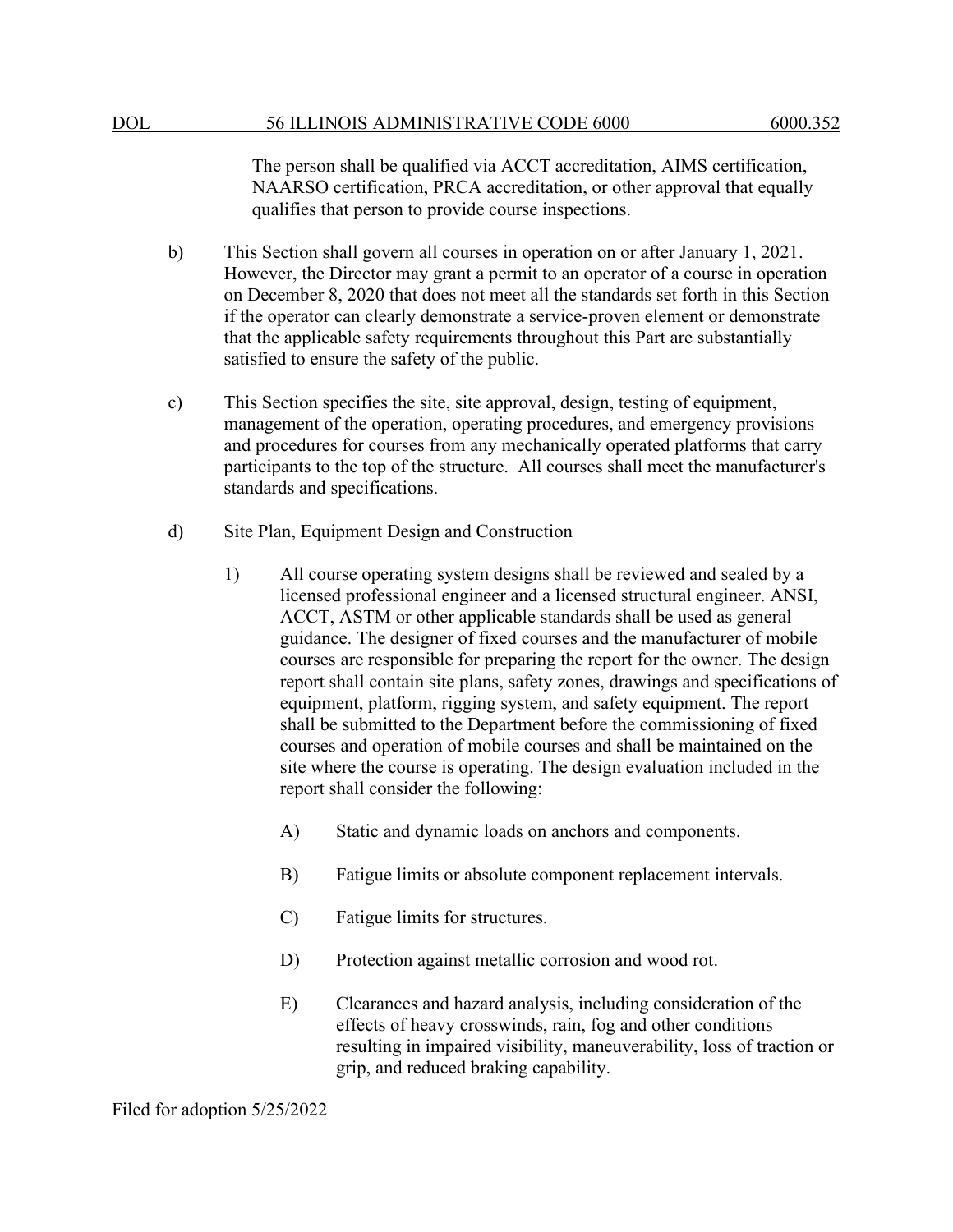- F) Platform, walkway, ladder and associated foundation size and load ratings, including factors of safety.
- G) Anchor and foundation analysis for mobile courses shall consider the load path through the anchor attachment point and shall identify loading through all components, including an identified fixed foundation. Vehicle frames or underframes can be used as fixed foundations, providing a verifiable load analysis is submitted. Alternate qualification, consisting of a statement by the vehicle manufacturer confirming the anchor attachment point and loadings are suitable for the vehicle, is acceptable.
- 2) An inspection by a third-party inspector shall be conducted each time a major component is modified. Scheduled component replacements in accordance with manufacturer or designer maintenance procedures do not constitute a design modification.
- 3) Fixed courses shall be inspected by a third-party inspector annually. This information shall be presented in a report to the owner in accordance with the ACCT Challenge Course Inspection Standards or equivalent standards approved by the Department. The report shall be submitted to the Department.
- 4) Differences between the design as detailed in the engineer's report and evaluation and the implemented installation by a competent person shall be reconciled. Appropriate explanations of the differences, which may include modified drawings, procedures, analyses and additional calculations, shall be appended to the original design report or engineering evaluation, as applicable. Owner's manuals shall be updated to reflect the engineer's or manufacturer's acceptance of the modifications.
- 5) A fixed course site commissioning plan, including an acceptance test procedure and report, shall be incorporated in the engineer's report. Commissioning and testing shall be conducted by a competent person
- 6) Mobile course site setup, pre-start inspection, and test procedures shall be clearly documented and followed by a competent person.
- 7) The Department shall maintain the confidentiality of the engineer's report as authorized by Section  $7(1)(g)$  of the Freedom of Information Act.
- e) General Compliance Criteria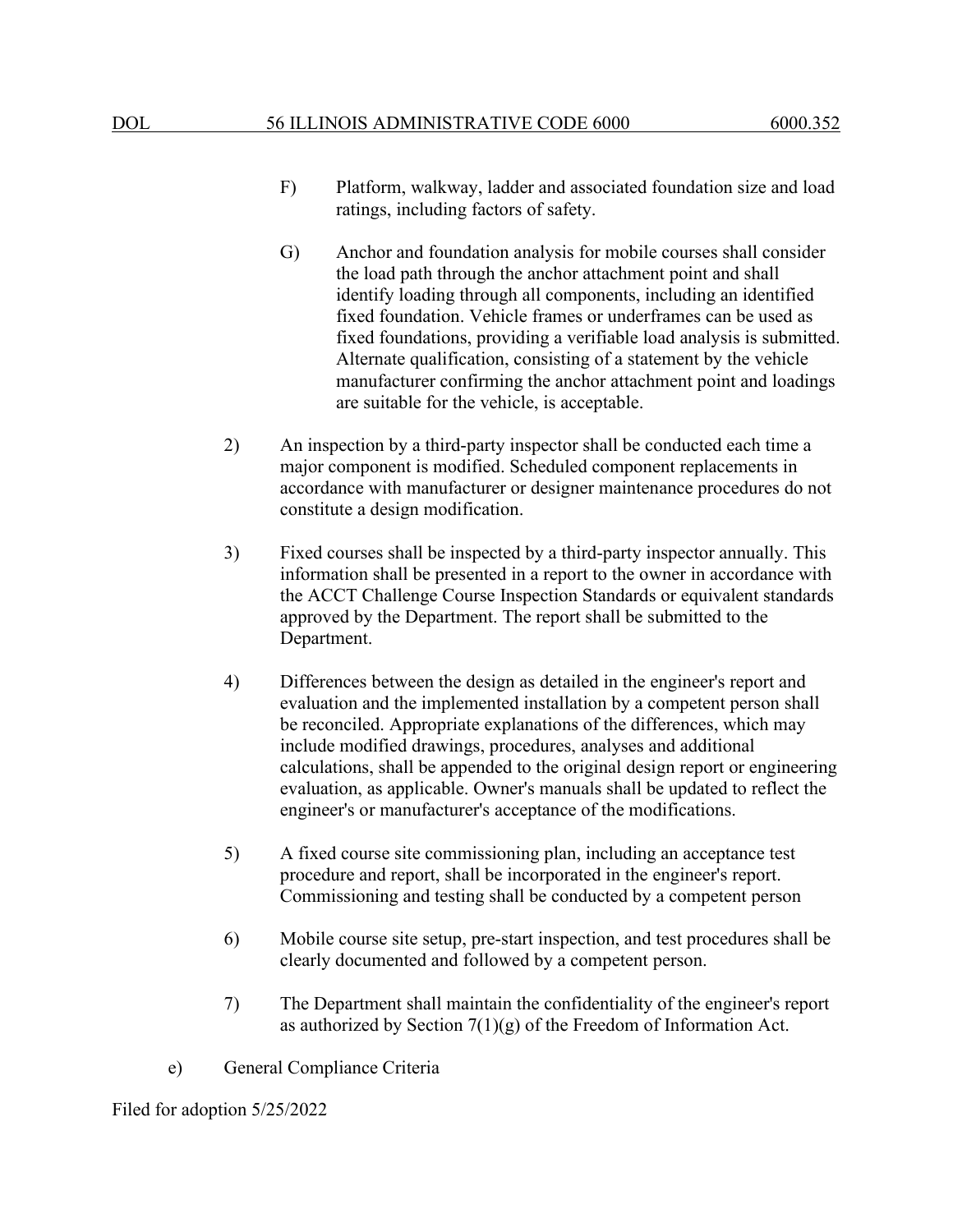# 1) Equipment

- A) When a portion of the course or landing area is not visible from the element departure point, a departure procedure shall be utilized to ensure a clear unobstructed run.
- B) There shall be adequate clear space above, below and around the course to ensure the participant will not strike or contact any permanent or transient obstruction, object or person.
- C) Rescue ropes, equipment appropriate to applicable rescue loads, rescue plans, and personnel trained to retrieve a participant from anywhere within course spans shall be present during use.
- D) Carabiners and snap-hooks shall comply with the gate strength and other applicable requirements of ANSI/ASSP Z359.1 (2007) for the manufacturer's estimated life cycle of the product. Carabiners and snap-hooks shall be auto-closing and auto-locking and require at least two deliberate consecutive actions to open.
- E) Lanyards shall comply with the strength requirements of ANSI/ASSP Z359.1 (2007) for manufacturers estimated life cycle of the product. Lanyards should carry the marking of the manufacturer and the safe working load or breaking strength.
- F) Hair, clothing that may become entangled in safety equipment or component parts, and items carried by participants, including backpacks and carryalls, shall be secured properly.
- G) Pulleys and trolleys shall be of the double wheel type construction per the design specification to eliminate derailing during operation.
- H) All parts and components shall be purchased from the manufacturer or shall only be manufacturer approved replacement parts.
- 2) Course Arrival Point, Protection and Braking
	- A) Courses shall have appropriate safety devices, such as impactabsorbing materials, ground cover, load limiters, landing mats, or landing nets, installed per the manufacturer's design specifications at the course arrival point. Descriptions and operating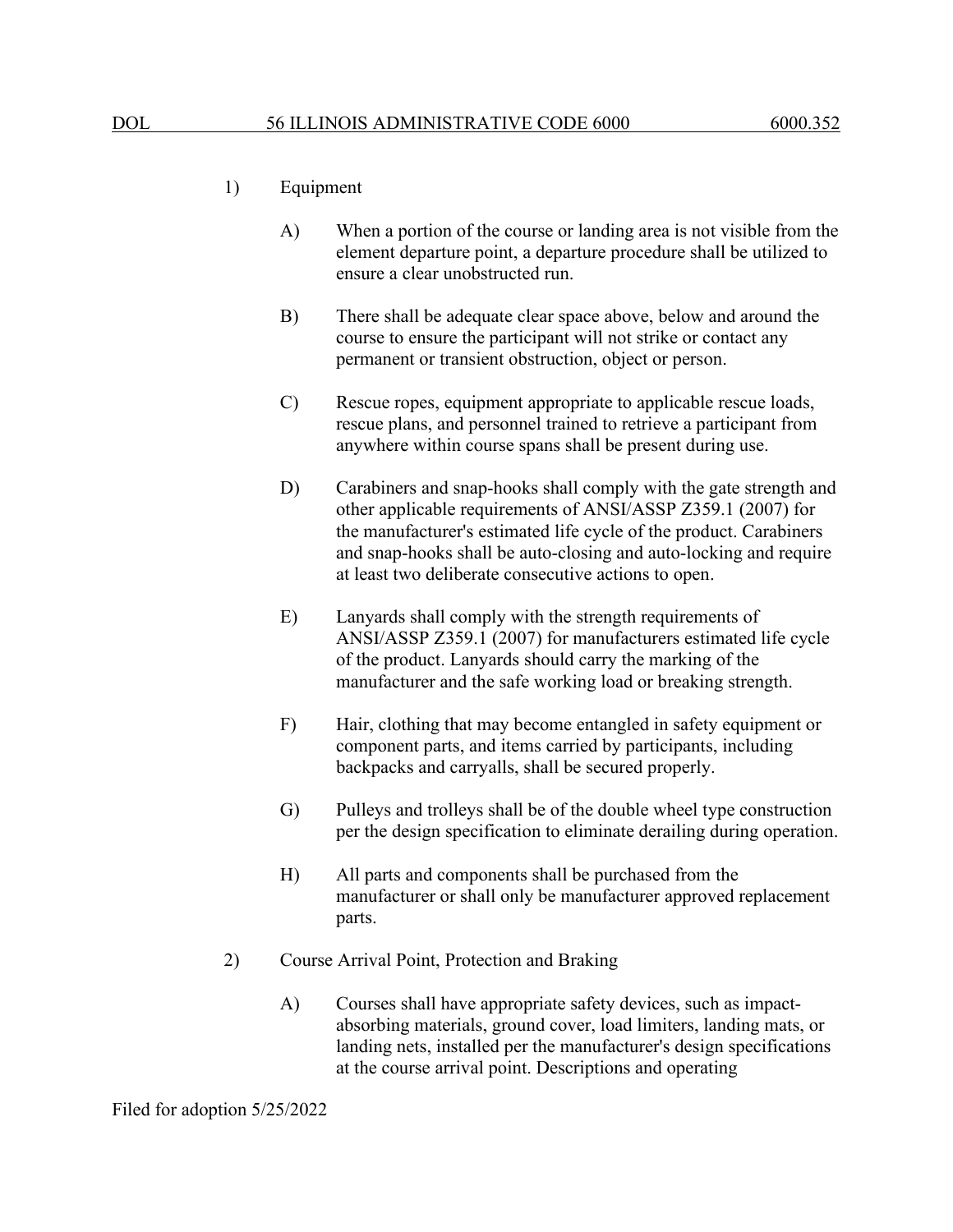characteristics of the safety devices shall be included in the design drawings.

- B) One or more of the following methods shall be included in the operating system of the course:
	- i) Impact absorbent ground cover, impact absorber/load limiter, landing mats, nets, water landings, or other protective methods installed in arrival areas to reduce injury potential.
	- ii) Passive braking systems shall not require any action by the user and shall always be in effect through gravity or engineered or mechanical means. In the event gravity braking is designed to result in the participant being removed after arriving at a low point in the course, the removal device or equipment shall be rated for the design reach and loads, as determined by the design plan. In the event mobile equipment is used to remove participants at the arrival point, the approach path shall be free of potential hazards. The stability of the vehicle shall be insured through proper selection of the equipment and the approach.
	- iii) Active braking systems with use of a mechanical braking system must also have a secondary braking system or assistance of an operator as a secondary or emergency braking system.
- C) Parked vehicles shall only be used as secondary tie-off points for portable courses and may be used as primary anchor points when the vehicle meets the weight class and type specified by the manufacturer and engineering requirements of the ride. Additionally, any vehicle used as a primary or secondary anchoring point must be physically prevented from being operated by disabling the electrical system (disconnecting battery) so that the vehicle cannot be started or by other means outlined in the manufacturer's design specifications.
- D) The use of a tree as an anchor point for the termination of a course or to secure the takeoff platform of a course is acceptable. The tree or trees shall be inspected and approved by a certified arborist to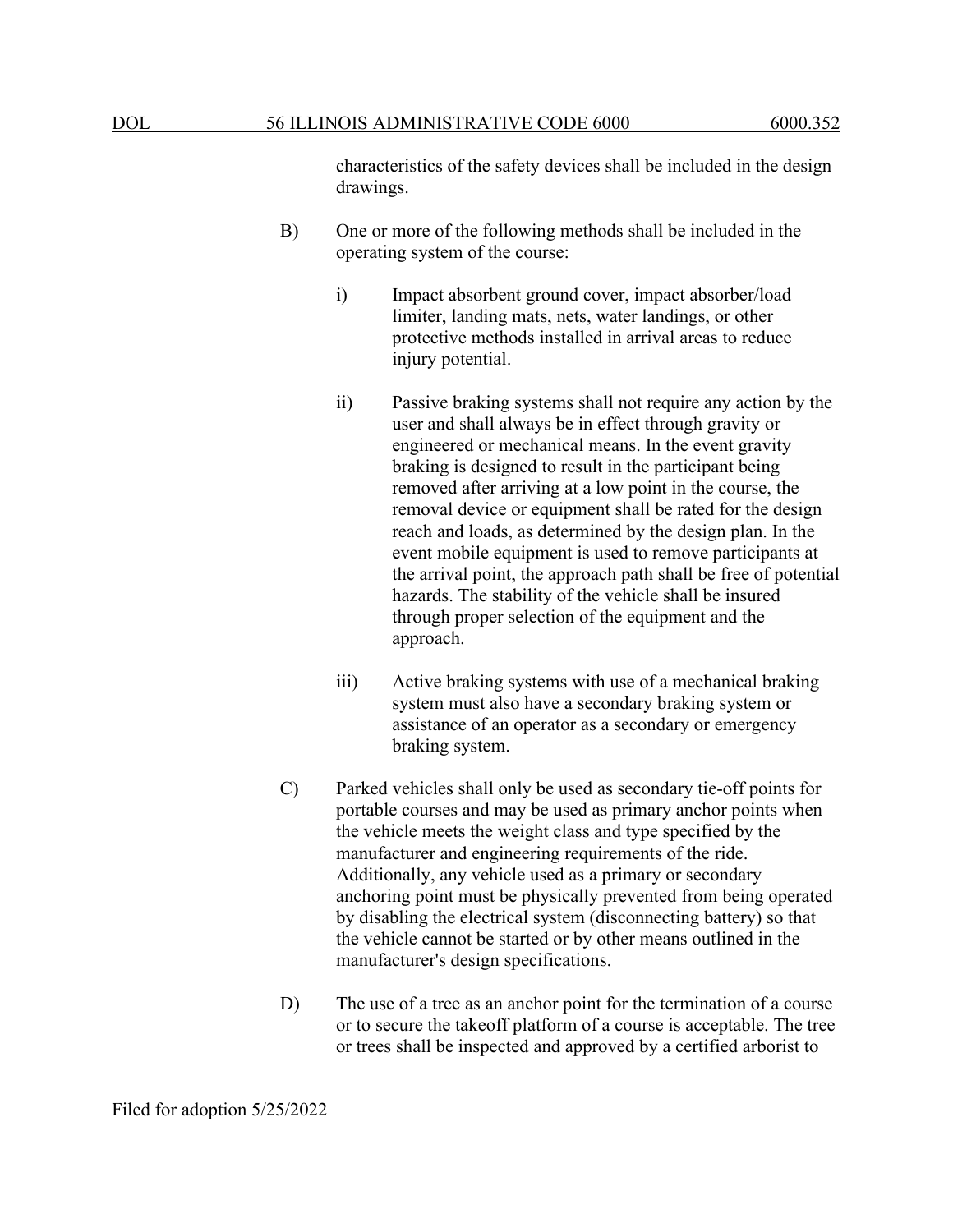ensure good health and stability of the trees. All trees on fixed installations shall receive this assessment no less than annually.

- 3) Course Takeoff Platform
	- A) Takeoff platforms shall be designed to prevent the participant from striking any portion of the platform or lower obstacle during the takeoff.
	- B) Angles of inclination of the landing ramps shall not constitute a tripping hazard for the participant.
	- C) Where necessary, impact-absorbing material shall be utilized to prevent injury.
	- D) Unauthorized access to course platforms during periods when the ride is shut down or not attended by a qualified operator shall be prevented by suitable means, including barriers. Hazard warning signs shall be conspicuously placed where applicable.
- f) Site Operating Manual and Documentation
	- 1) Each site shall have an operating manual for the safe operation of course activities on that site. The manual and all amendments shall be on-site and freely available to operator staff and governing bodies.
	- 2) The manual shall include the procedures for complying with this Part.
	- 3) The manual shall include, but not be limited to, the following:
		- A) A site plan;
		- B) A description of operating systems and equipment;
		- C) Job procedures, including training, for each task in the operating system. The Staff Training Plan (see Section 6000.120(c)) shall include documentation of training provided by the qualified industry training professional, including certificates verifying competency in technical skills for each challenge course staff;
		- D) Challenge Course Personnel Job Descriptions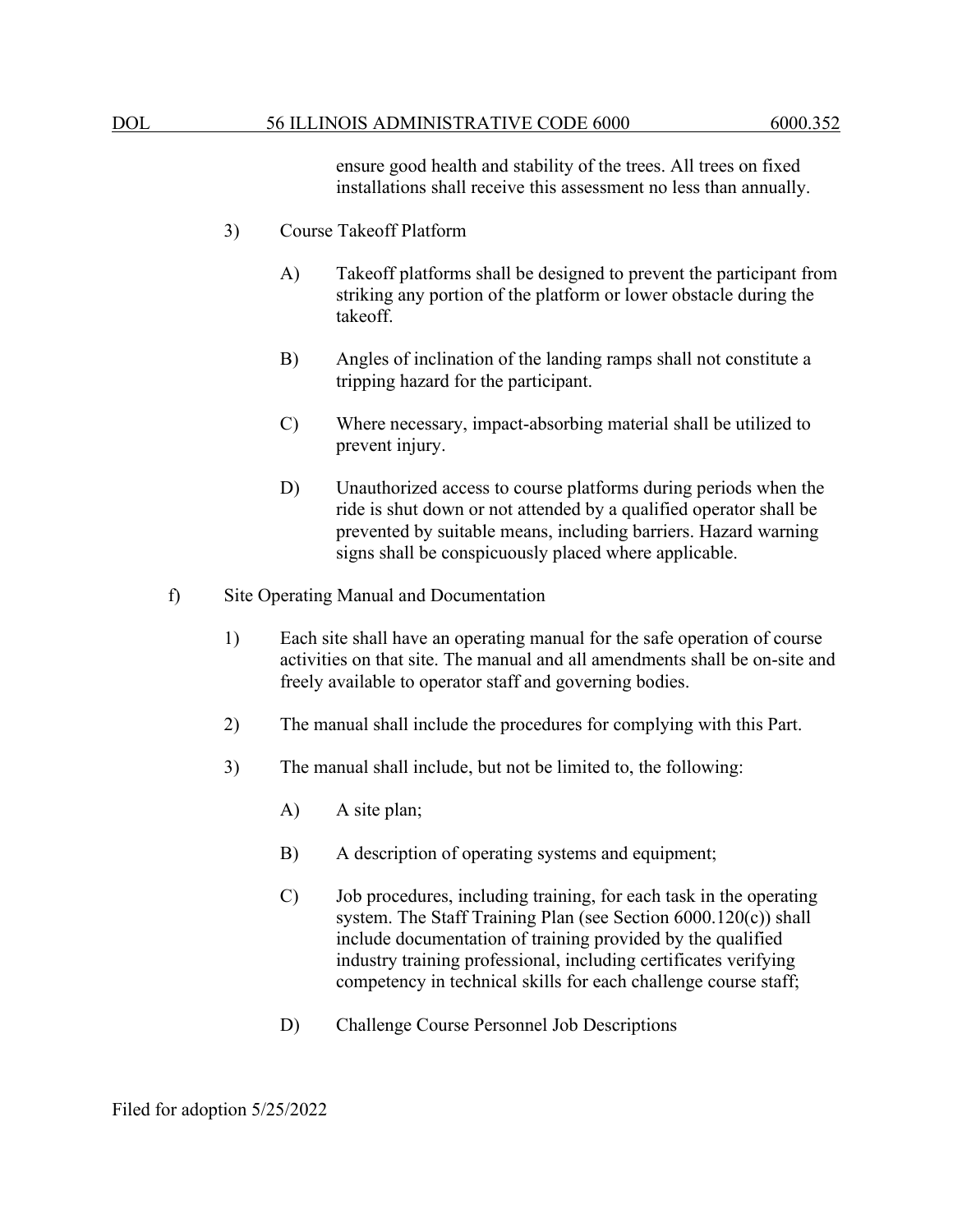- i) Challenge course managers shall be 21 years of age or older.
- ii) Challenge course staff shall be 16 years of age or older and shall have training (see Section 6000.120(c)) and general knowledge of the operation of the element to which they are assigned.
- E) Sample of staff qualifications;
- F) Staff selection procedures;
- G) Maintenance standards and procedures;
- H) Testing procedures and recording;
- I) Criteria for the periodic replacement of rigging;
- J) Criteria for the regular planned inspections of ropes, webbings and bindings;
- K) Emergency plan and procedures;
- L) Reporting of injuries, damage and incidents;
- M) Requirements for maintaining logs, including:
	- i) Site;
	- ii) Equipment and rigging; and
	- iii) Personnel;
- N) Records to be kept;
- O) Requirements for analysis of records;
- P) Inspection procedures, standards and follow-up actions; and
- Q) Examples of forms to be used.
- g) Emergency Provisions and Procedures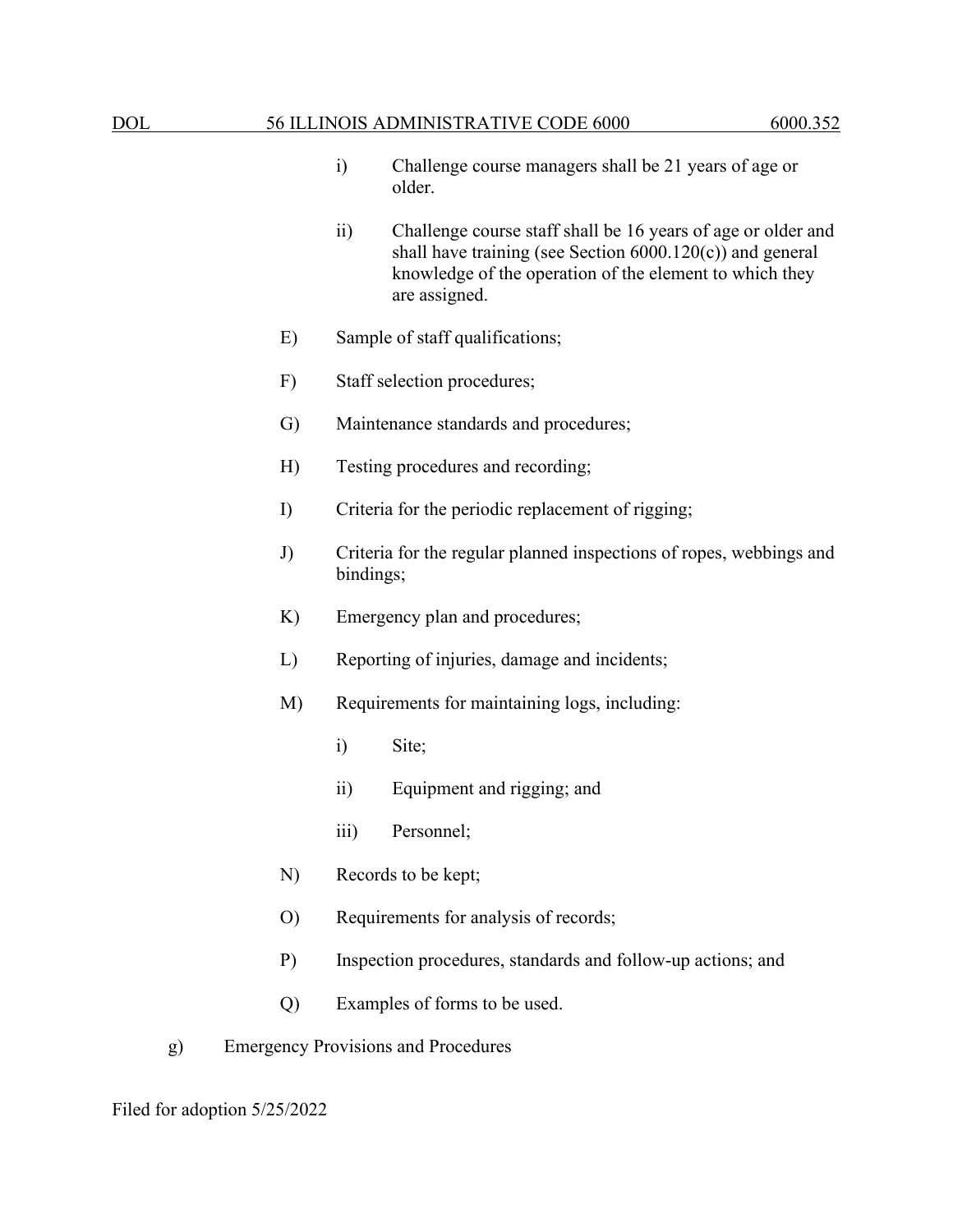- 1) Each site shall have an emergency plan.
- 2) A medium first aid kit and blankets shall be on site.
- 3) Emergency lighting shall be provided at sites that operate between ½ hour before sunset and ½ hour after sunrise. The emergency lighting system shall illuminate the takeoff platform, the course, and the arrival point for participants. The emergency lighting system shall have its own power source.
- 4) In inclement weather, including but not limited to lightning, rain, hail, snow or high winds, outdoor operations shall cease and participants shall not be allowed to be on or near the course.
- h) If a course operating system meets all the equipment and inspection requirements of this Section, the Department will issue an operating permit, subject to the applicant submitting the fees required by Section 6000.50(b) and (c).
- i) An owner or operator of a course that is permitted under the Act and this Part may disclose or advertise such permit status. Misrepresentation of permit status shall be a violation of the Act. No owner or operator shall advertise any course as being otherwise endorsed or approved by the Department, in any advertisement, brochure, commercial, TV or radio show, or newspaper, or in any other public manner.

(Source: Amended at 46 Ill. Reg. effective )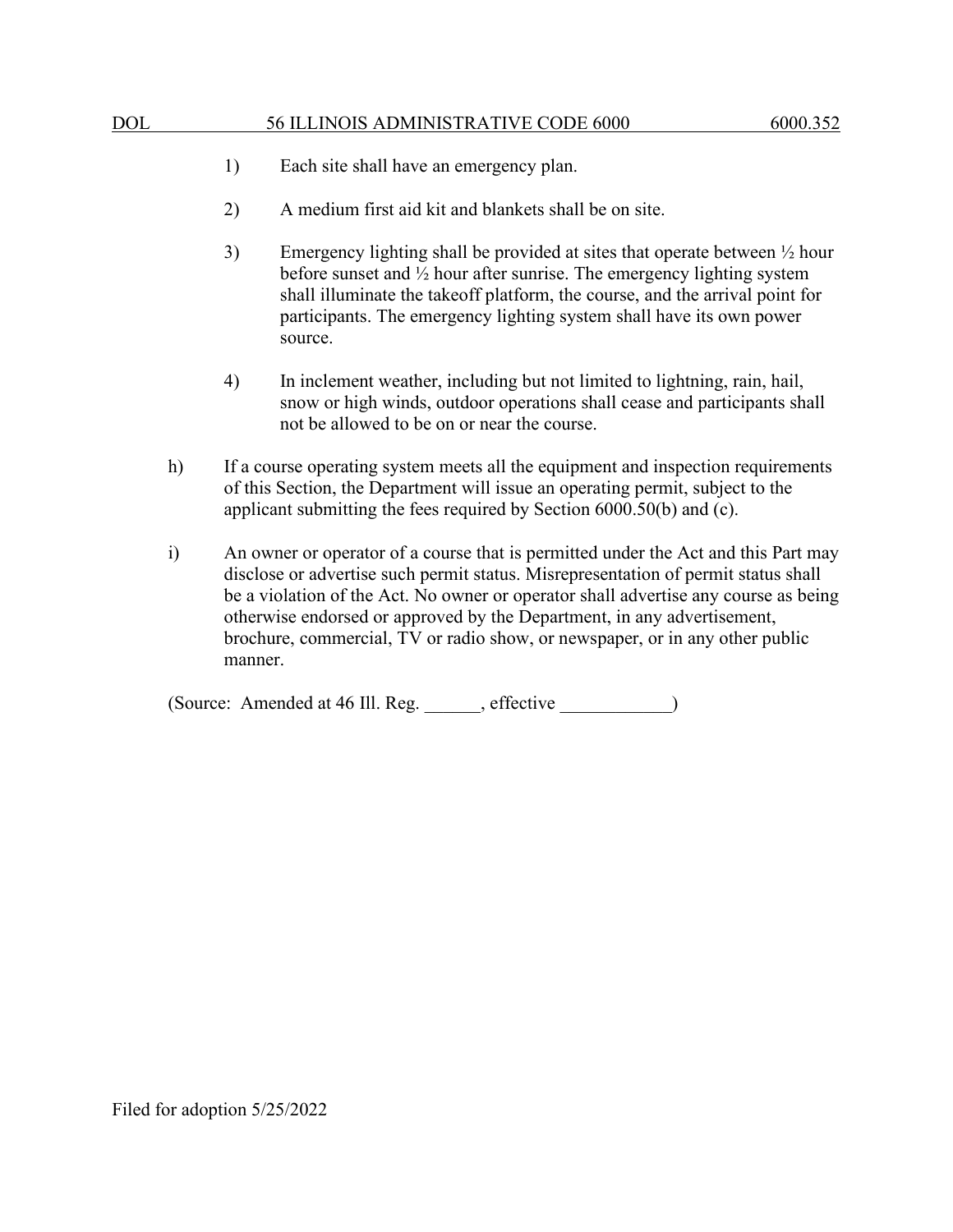### **Section 6000.353 Trampoline Courts**

- a) This Section shall govern all trampoline courts (courts) in operation on or after January 1, 2022. Courts subject to the Act must comply with the inspection and permitting requirements of this Part by February 1, 2022.
- b) Trampoline courts must comply with ASTM 2970-20.
- c) In addition to the definitions in Section 6000.10, the following shall apply to and govern this Section 6000.353:

"Commissioning" means an action by the installer or other competent person of putting a new element or court into service for the owner or operator.

"Competent Person" means a person possessing the skills, knowledge, experience, training, and judgment to perform assigned tasks or activities satisfactorily, as determined by a reasonable person.

"Major Modification" means a change in either the structural or operational characteristics of an amusement ride or amusement attraction that can alter its performance from that specified in the manufacturer's design criteria.

"Operating System" means the system or systems of processing a patron through the court.

"Operating Manual" means a document containing the procedures and forms for the operation of the court activity and equipment on the site.

"Third-Party Inspector" means a qualified person not directly employed by the operator of the court or parent company, original equipment manufacturer (OEM), or vendor, and not offering other services to the operator of the court or parent company, who is qualified via International Association of Trampoline Parks accreditation, NAARSO certification, or other equivalent certification to provide court inspections, as determined by the Department.

- d) This Section specifies the site, site approval, design, testing of equipment, management of the operation, operating procedures, and emergency provisions and procedures for courts. All courts shall meet the manufacturer's standards and specifications.
- e) Site Plan and Equipment Design and Construction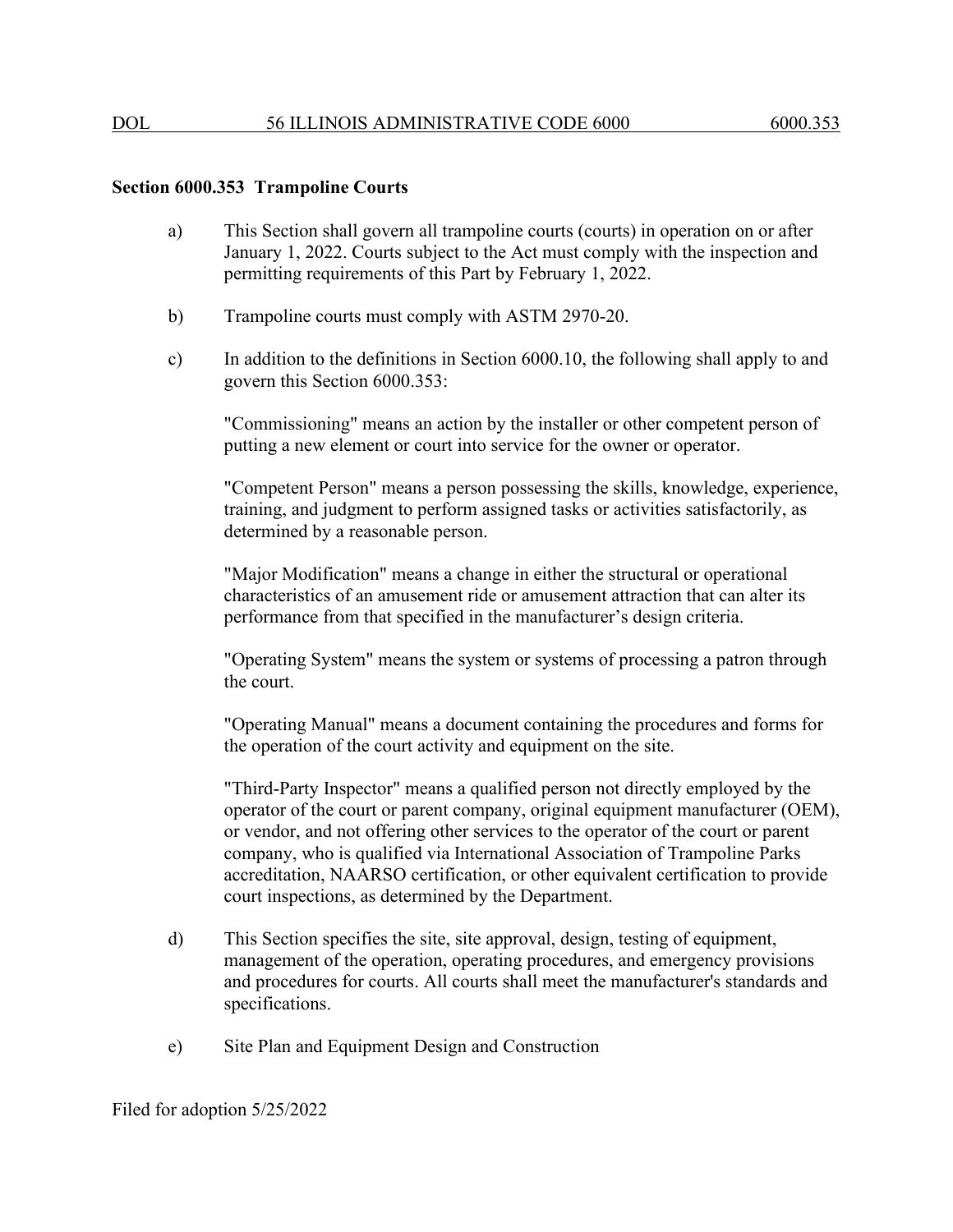- 1) This Section (e) shall apply to courts undergoing a major modification or newly constructed after January 1, 2022. All court operating system designs shall be reviewed and sealed by a licensed professional engineer. ASTM 2970-20 and other applicable standards shall be used as general guidance. The designer of the court is responsible for preparing the design report for the owner. The design report shall contain site plans, safety zones, drawings, a design evaluation, and specifications for equipment, platform, rigging system, and safety equipment. The design report shall be submitted to the Department before the commissioning of the court and shall be maintained on-site. The design evaluation included in the report shall consider the following:
	- A) Static and dynamic loads on anchors and components.
	- B) Fatigue limits or absolute component replacement intervals.
	- C) Fatigue limits for structures.
	- D) Protection against metallic corrosion.
	- E) Clearances and hazard analysis.
	- F) Platform, walkway, ladder and associated foundation size and load ratings, including factors of safety.
- 2) An inspection by a third-party inspector shall be conducted each time a major design component is modified. Scheduled component replacements in accordance with manufacturer or designer maintenance procedures do not constitute a design modification.
- 3) Courts shall be inspected by a third-party inspector annually. The information gathered from the inspection shall be presented in a report to the owner in accordance with the ASTM 2970-20 and industry standards or equivalent standards as approved by the Department. The inspection report shall be submitted to the Department at the time the application for a permit is submitted to the Department.
- 4) Differences between the design as detailed in the engineer's report and evaluation and the implemented installation by a competent person shall be reconciled. Appropriate explanations of the differences, which may include modified drawings, procedures, analyses, and additional calculations, shall be appended to the original design report or engineering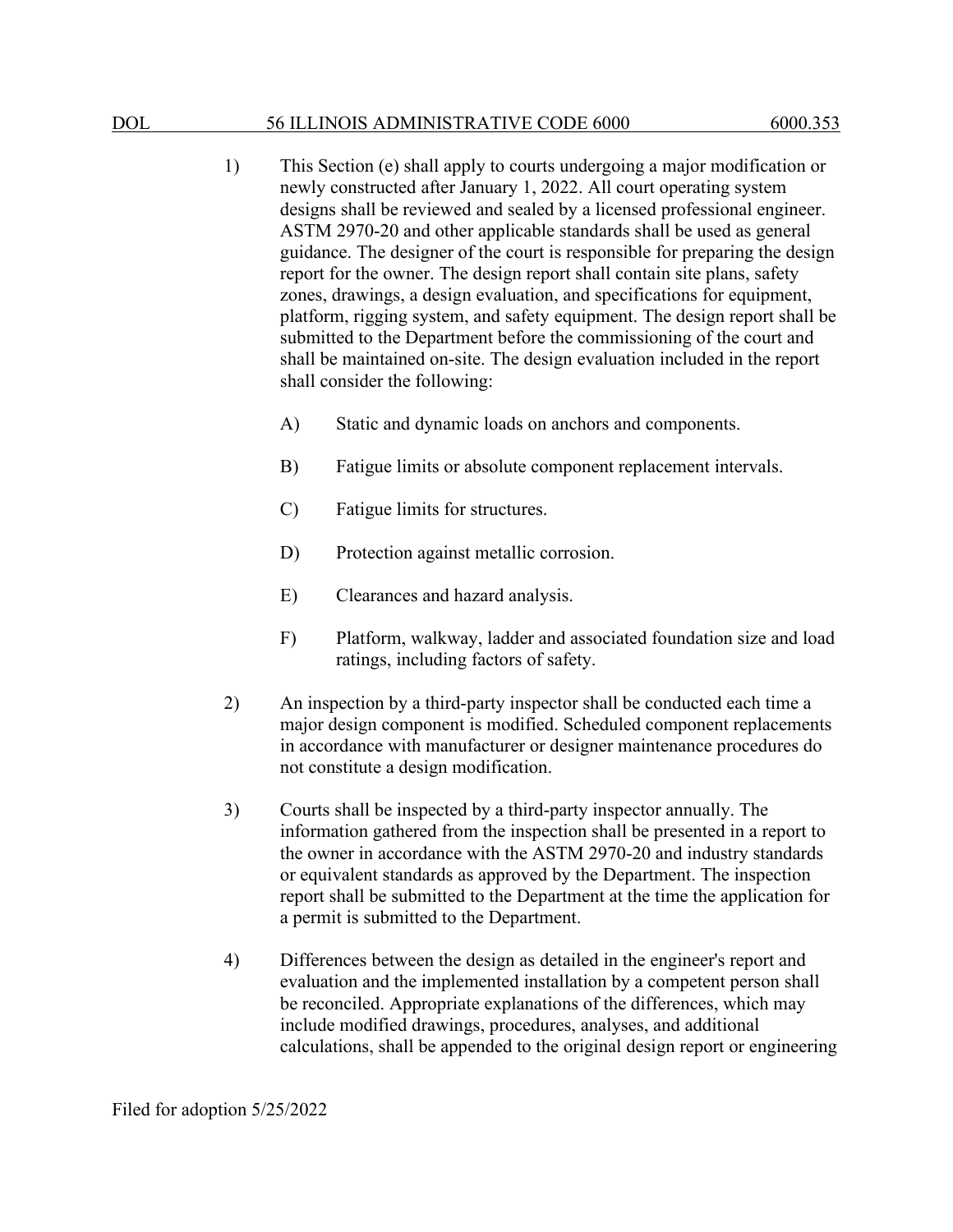evaluation as applicable. Owner's manuals shall be updated to reflect the engineer's or manufacturer's acceptance of the modifications.

- 5) A court commissioning plan, including an acceptance test procedure and report, shall be incorporated in the engineer's report. Commissioning and testing shall be conducted by a competent person.
- 6) Any materials or data made available to or received by any agent or employee of the Department that contains information that is exempt from disclosure under Section 7 of the Freedom of Information Act [5 ILCS 140/7] shall not be disclosed.
- f) General Compliance Criteria
	- 1) Equipment
		- A) There shall be adequate clear space above, below, and around the court to ensure participants will not strike or contact any permanent object.
		- B) Equipment appropriate for applicable rescue, rescue plans, and personnel trained to retrieve a participant from anywhere within the court shall be present during court operation.
		- C) All parts and components shall be purchased from the manufacturer or shall only be manufacturer-approved replacement parts. If the manufacturer is no longer in business, replacement parts shall be procured in a manner consistent with ASTM 2970- 20.
	- 2) Court Protection

Courts shall have appropriate safety devices, such as impact-absorbing materials, landing mats, or nets, installed per the manufacturer's design specifications and ASTM 2970-20. Descriptions and operating characteristics of the safety devices shall be included in the design drawings.

- g) Site Operating Manual and Documentation
	- 1) Each court shall have an operating manual for the safe operation of court activities on-site. The operating manual and all amendments shall be onsite and freely available to operating staff and governing bodies.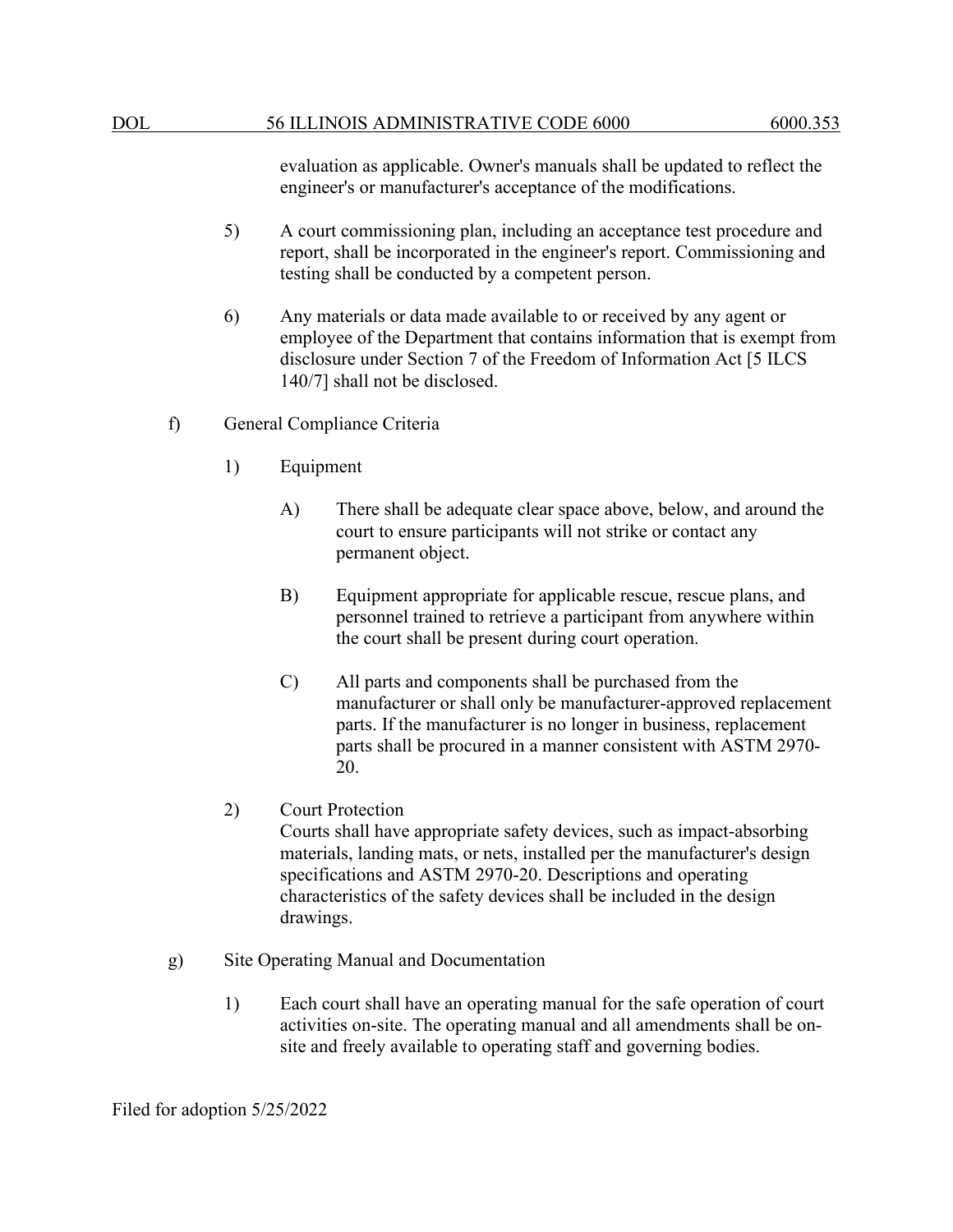| 2) | The operating manual shall include the procedures that will be used by the |
|----|----------------------------------------------------------------------------|
|    | court to comply with this Part.                                            |

- 3) The operating manual shall include, but not be limited to, the following:
	- A) A site plan.
	- B) A description of operating systems and equipment.
	- C) Job procedures, including training, for each task in the operating system. The staff training plan shall include documentation of training provided by a qualified industry training professional, including certificates verifying competency.
		- i) Court managers shall be 21 years of age or older and shall hold a current Red Cross first aid certificate and a current Red Cross cardiopulmonary resuscitation (CPR) certificate, or their equivalent. At least one court manager must be present on-site at all times during court operation.
		- ii) Operating staff shall have complete knowledge of the operation of the court.
		- iii) At no time shall the ratio of participants to attendants and assistants exceed 32:1.
	- D) Job descriptions.
	- E) Sample of staff qualifications.
	- F) Staff selection procedures.
	- G) Maintenance standards and procedures.
	- H) Testing procedures and recording.
	- I) Criteria for the periodic equipment replacement.
	- J) Emergency plan.
	- K) Reporting of injuries, damage, and incidents.
	- L) Requirements for maintaining logs, including: